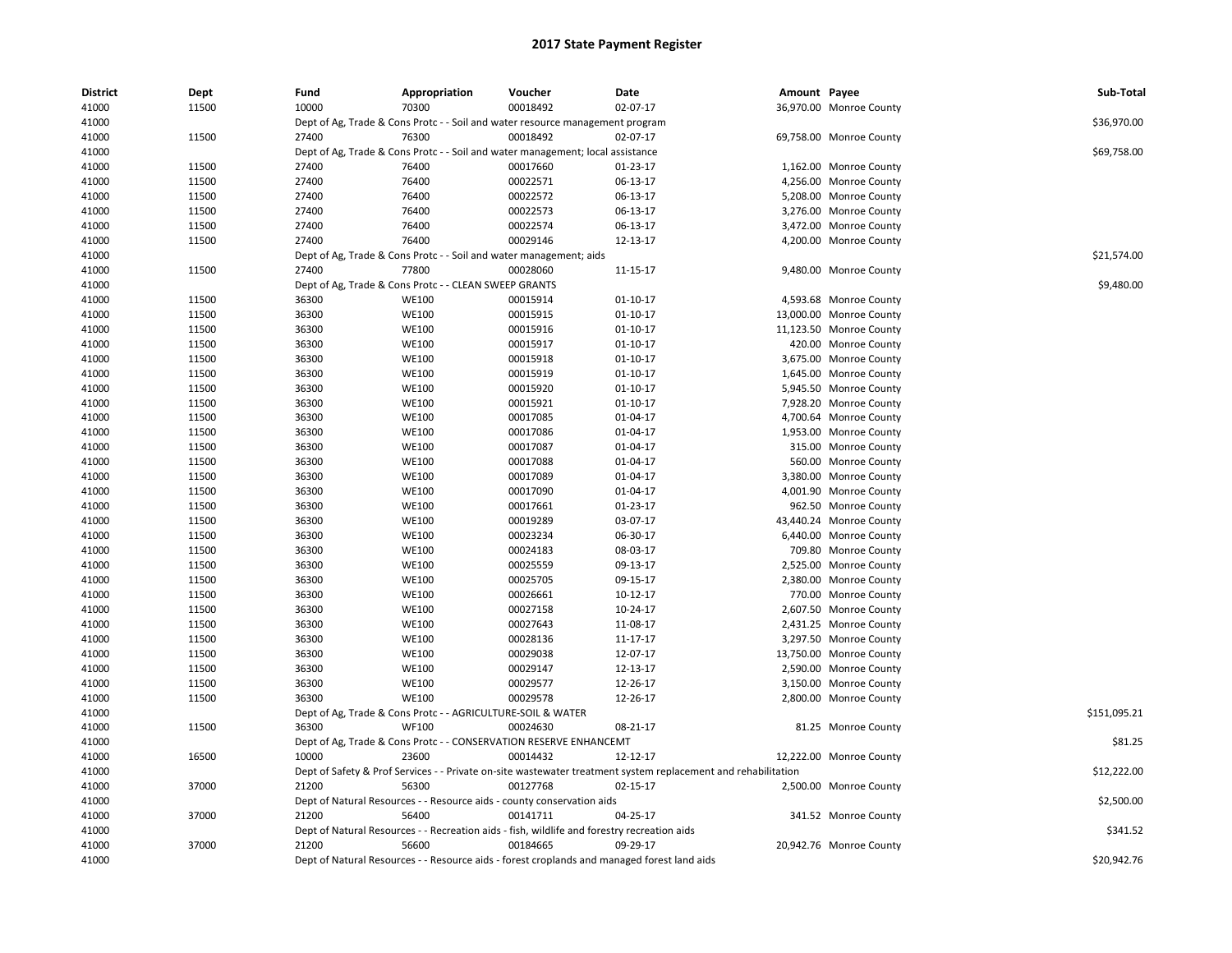| <b>District</b> | Dept  | Fund  | Appropriation                                                | Voucher                                                                               | Date                                                                                                    | Amount Payee |                          | Sub-Total    |
|-----------------|-------|-------|--------------------------------------------------------------|---------------------------------------------------------------------------------------|---------------------------------------------------------------------------------------------------------|--------------|--------------------------|--------------|
| 41000           | 37000 | 21200 | 57200                                                        | 00132634                                                                              | 03-08-17                                                                                                |              | 42,268.80 Monroe County  |              |
| 41000           |       |       |                                                              |                                                                                       | Dept of Natural Resources - - Resource aids--county sustainable forestry and county forest adm. grants  |              |                          | \$42,268.80  |
| 41000           | 37000 | 21200 | 57400                                                        | 00193211                                                                              | 11-06-17                                                                                                |              | 18,915.00 Monroe County  |              |
| 41000           |       |       |                                                              | Dept of Natural Resources - - Recreation aids - county snowmobile trail and area aids |                                                                                                         |              |                          | \$18,915.00  |
| 41000           | 37000 | 21200 | 57500                                                        | 00129765                                                                              | 02-23-17                                                                                                |              | 27,934.75 Monroe County  |              |
| 41000           | 37000 | 21200 | 57500                                                        | 00181182                                                                              | 09-13-17                                                                                                |              | 37,287.50 Monroe County  |              |
| 41000           | 37000 | 21200 | 57500                                                        | 00187997                                                                              | 10-18-17                                                                                                |              | 15,958.50 Monroe County  |              |
| 41000           | 37000 | 21200 | 57500                                                        | 00192583                                                                              | 11-01-17                                                                                                |              | 44,745.00 Monroe County  |              |
| 41000           |       |       |                                                              | Dept of Natural Resources - - Recreation aids - snowmobile trail areas                |                                                                                                         |              |                          | \$125,925.75 |
| 41000           | 37000 | 21200 | 58400                                                        | 00177441                                                                              | 09-08-17                                                                                                |              | 141,707.00 Monroe County |              |
| 41000           |       |       |                                                              | Dept of Natural Resources - - Resource aids -- payment in lieu of taxes; federal      |                                                                                                         |              |                          | \$141,707.00 |
| 41000           | 37000 | 27400 | 67000                                                        | 00154151                                                                              | 06-01-17                                                                                                |              | 132,712.01 Monroe County |              |
| 41000           |       |       |                                                              | Dept of Natural Resources - - Financial assistance for responsible units              |                                                                                                         |              |                          | \$132,712.01 |
| 41000           | 37000 | 27400 | 67300                                                        | 00154151                                                                              | 06-01-17                                                                                                |              | 11,452.46 Monroe County  |              |
| 41000           |       |       | Dept of Natural Resources - - Recycling consolidation grants |                                                                                       |                                                                                                         |              |                          | \$11,452.46  |
| 41000           | 39500 | 21100 | 16700                                                        | 00162225                                                                              | 09-08-17                                                                                                |              | 64,000.00 Monroe County  |              |
| 41000           |       |       |                                                              | WI Dept of Transportation - - Elderly and disabled capital aids, state funds          |                                                                                                         |              |                          | \$64,000.00  |
| 41000           | 39500 | 21100 | 16800                                                        | 00107248                                                                              | 04-21-17                                                                                                |              | 111,081.00 Monroe County |              |
| 41000           |       |       |                                                              | WI Dept of Transportation - - Elderly and disabled county aids, state funds           |                                                                                                         |              |                          | \$111,081.00 |
| 41000           | 39500 | 21100 | 18500                                                        | 00136099                                                                              | 06-29-17                                                                                                |              | 1,860.12 Monroe County   |              |
| 41000           | 39500 | 21100 | 18500                                                        | 00160999                                                                              | 09-05-17                                                                                                |              | 702.88 Monroe County     |              |
| 41000           |       |       |                                                              | WI Dept of Transportation - - Highway safety, local assistance, federal funds         |                                                                                                         |              |                          | \$2,563.00   |
| 41000           | 39500 | 21100 | 19000                                                        | 00065437                                                                              | 01-03-17                                                                                                |              | 245,996.49 Monroe County |              |
| 41000           | 39500 | 21100 | 19000                                                        | 00133986                                                                              | 07-03-17                                                                                                |              | 491,992.98 Monroe County |              |
| 41000           | 39500 | 21100 | 19000                                                        | 00169252                                                                              | 10-02-17                                                                                                |              | 245,996.52 Monroe County |              |
| 41000           |       |       |                                                              | WI Dept of Transportation - - Transportation aids to counties, state funds            |                                                                                                         |              |                          | \$983,985.99 |
| 41000           | 39500 | 21100 | 27800                                                        | 00123820                                                                              | 06-01-17                                                                                                |              | 159,643.39 Monroe County |              |
| 41000           | 39500 | 21100 | 27800                                                        | 00200776                                                                              | 12-13-17                                                                                                |              | 5,421.12 Monroe County   |              |
| 41000           |       |       |                                                              | WI Dept of Transportation - - Local roads improvement program, state funds            |                                                                                                         |              |                          | \$165,064.51 |
| 41000           | 39500 | 21100 | 36300                                                        | 00157187                                                                              | 08-22-17                                                                                                |              | 25.00 Monroe County      |              |
| 41000           | 39500 | 21100 | 36300                                                        | 00088443                                                                              | 02-22-17                                                                                                |              | 30.00 Monroe County      |              |
| 41000           | 39500 | 21100 | 36300                                                        | 00099037                                                                              | 03-21-17                                                                                                |              | 7.00 Monroe County       |              |
| 41000           | 39500 | 21100 | 36300                                                        | 00168651                                                                              | 09-25-17                                                                                                |              | 25.00 Monroe County      |              |
| 41000           | 39500 | 21100 | 36300                                                        | 00192460                                                                              | 11-15-17                                                                                                |              | 25.00 Monroe County      |              |
| 41000           |       |       |                                                              | WI Dept of Transportation - - State highway rehabilitation, state funds               |                                                                                                         |              |                          | \$112.00     |
| 41000           | 39500 | 21100 | 36500                                                        | 00072460                                                                              | $01 - 10 - 17$                                                                                          |              | 560.00 Monroe County     |              |
| 41000           | 39500 | 21100 | 36500                                                        | 00102888                                                                              | 04-05-17                                                                                                |              | 1,526.01 Monroe County   |              |
| 41000           | 39500 | 21100 | 36500                                                        | 00127271                                                                              | 06-12-17                                                                                                |              | 213.19 Monroe County     |              |
| 41000           | 39500 | 21100 | 36500                                                        | 00127272                                                                              | 06-12-17                                                                                                |              | 383.08 Monroe County     |              |
| 41000           | 39500 | 21100 | 36500                                                        | 00127283                                                                              | 06-12-17                                                                                                |              | 1,115.33 Monroe County   |              |
| 41000           | 39500 | 21100 | 36500                                                        | 00069062                                                                              | 01-01-17                                                                                                |              | 611.14 Monroe County     |              |
| 41000           | 39500 | 21100 | 36500                                                        | 00136197                                                                              | 06-28-17                                                                                                |              | 438.23 Monroe County     |              |
| 41000           | 39500 | 21100 | 36500                                                        | 00152577                                                                              | 08-08-17                                                                                                |              | 405.00 Monroe County     |              |
| 41000           | 39500 | 21100 | 36500                                                        | 00159135                                                                              | 08-28-17                                                                                                |              | 646.51 Monroe County     |              |
| 41000           | 39500 | 21100 | 36500                                                        | 00167781                                                                              | 09-21-17                                                                                                |              | 405.00 Monroe County     |              |
| 41000           |       |       |                                                              | WI Dept of Transportation - - Highway system management and operations, state funds   |                                                                                                         |              |                          | \$6,303.49   |
| 41000           | 39500 | 21100 | 56400                                                        | 00102888                                                                              | 04-14-17                                                                                                |              | 2,315.73 Monroe County   |              |
| 41000           | 39500 | 21100 | 56400                                                        | 00127271                                                                              | 06-14-17                                                                                                |              | 3,092.06 Monroe County   |              |
| 41000           | 39500 | 21100 | 56400                                                        | 00127272                                                                              | 06-14-17                                                                                                |              | 1,301.51 Monroe County   |              |
| 41000           | 39500 | 21100 | 56400                                                        | 00127283                                                                              | 06-14-17                                                                                                |              | 394.83 Monroe County     |              |
| 41000           |       |       |                                                              |                                                                                       | WI Dept of Transportation - - Vehicle inspection, traffic enforcement and radio management, state funds |              |                          | \$7,104.13   |
| 41000           | 39500 | 21100 | 36800                                                        | 00072460                                                                              | $01-10-17$                                                                                              |              | 176,396.26 Monroe County |              |
|                 |       |       |                                                              |                                                                                       |                                                                                                         |              |                          |              |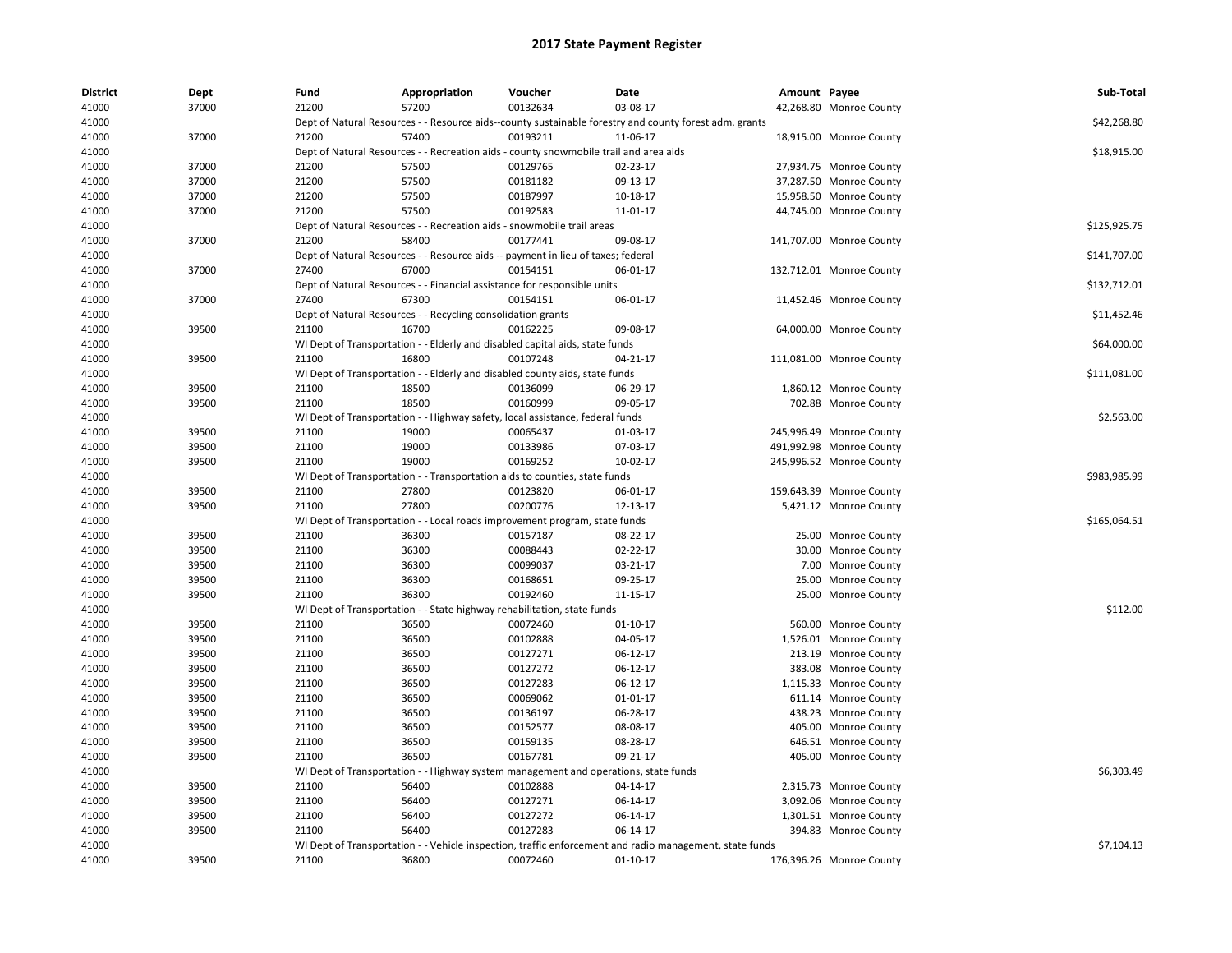| <b>District</b> | Dept  | Fund  | Appropriation                                                                         | Voucher  | Date                                                                                                    | Amount Payee |                          | Sub-Total      |
|-----------------|-------|-------|---------------------------------------------------------------------------------------|----------|---------------------------------------------------------------------------------------------------------|--------------|--------------------------|----------------|
| 41000           | 39500 | 21100 | 36800                                                                                 | 00074639 | $01 - 17 - 17$                                                                                          |              | 60,025.31 Monroe County  |                |
| 41000           | 39500 | 21100 | 36800                                                                                 | 00094189 | 03-14-17                                                                                                |              | 13,539.28 Monroe County  |                |
| 41000           | 39500 | 21100 | 36800                                                                                 | 00102888 | 04-05-17                                                                                                |              | 353,346.71 Monroe County |                |
| 41000           | 39500 | 21100 | 36800                                                                                 | 00127271 | 06-12-17                                                                                                |              | 386,823.80 Monroe County |                |
| 41000           | 39500 | 21100 | 36800                                                                                 | 00127272 | 06-12-17                                                                                                |              | 183,726.22 Monroe County |                |
| 41000           | 39500 | 21100 | 36800                                                                                 | 00127283 | 06-12-17                                                                                                |              | 156,222.08 Monroe County |                |
| 41000           | 39500 | 21100 | 36800                                                                                 | 00069062 | $01 - 01 - 17$                                                                                          |              | 363,591.00 Monroe County |                |
| 41000           | 39500 | 21100 | 36800                                                                                 | 00092829 | 03-09-17                                                                                                |              | 2,333.60 Monroe County   |                |
| 41000           | 39500 | 21100 | 36800                                                                                 | 00106117 | 04-14-17                                                                                                |              | 706.19 Monroe County     |                |
| 41000           | 39500 | 21100 | 36800                                                                                 | 00136197 | 06-28-17                                                                                                |              | 230,050.29 Monroe County |                |
| 41000           | 39500 | 21100 | 36800                                                                                 | 00152577 | 08-08-17                                                                                                |              | 119,521.47 Monroe County |                |
| 41000           | 39500 | 21100 | 36800                                                                                 | 00159135 | 08-28-17                                                                                                |              | 122,740.29 Monroe County |                |
| 41000           | 39500 | 21100 | 36800                                                                                 | 00167781 | 09-21-17                                                                                                |              | 209,346.26 Monroe County |                |
| 41000           |       |       | WI Dept of Transportation - - Routine maintenance activities, state funds             |          |                                                                                                         |              |                          | \$2,378,368.76 |
| 41000           | 39500 | 21100 | 38500                                                                                 | 00072471 | 01-10-17                                                                                                |              | 777.14 Monroe County     |                |
| 41000           | 39500 | 21100 | 38500                                                                                 | 00102888 | 04-05-17                                                                                                |              | 1,912.31 Monroe County   |                |
| 41000           | 39500 | 21100 | 38500                                                                                 | 00127272 | 06-12-17                                                                                                |              | 180.45 Monroe County     |                |
| 41000           | 39500 | 21100 | 38500                                                                                 | 00127283 | 06-12-17                                                                                                |              | 601.36 Monroe County     |                |
| 41000           | 39500 | 21100 | 38500                                                                                 | 00136197 | 06-28-17                                                                                                |              | 132.91 Monroe County     |                |
| 41000           | 39500 | 21100 | 38500                                                                                 | 00159135 | 08-28-17                                                                                                |              | 79.73 Monroe County      |                |
| 41000           | 39500 | 21100 | 38500                                                                                 | 00167781 | 09-21-17                                                                                                |              | 162.61 Monroe County     |                |
| 41000           |       |       | WI Dept of Transportation - - Highway system management and operations, federal funds |          |                                                                                                         |              |                          | \$3,846.51     |
| 41000           | 41000 | 10000 | 11600                                                                                 | 00167913 | 11-07-17                                                                                                |              | 78,512.02 Monroe County  |                |
| 41000           |       |       |                                                                                       |          | Department of Corrections - - Reimbursing counties for probation, extended supervision and parole holds |              |                          | \$78,512.02    |
| 41000           | 43500 | 10000 | 10700                                                                                 | 00086831 | 01-03-17                                                                                                |              | 252.58 Monroe County     |                |
| 41000           | 43500 | 10000 | 10700                                                                                 | 00096804 | 01-06-17                                                                                                |              | 28.20 Monroe County      |                |
| 41000           | 43500 | 10000 | 10700                                                                                 | 00100790 | 02-01-17                                                                                                |              | 37.60 Monroe County      |                |
| 41000           | 43500 | 10000 | 10700                                                                                 | 00105503 | 02-24-17                                                                                                |              | 18.80 Monroe County      |                |
| 41000           | 43500 | 10000 | 10700                                                                                 | 00135236 | 06-30-17                                                                                                |              | 75.46 Monroe County      |                |
| 41000           | 43500 | 10000 | 10700                                                                                 | 00142454 | 08-04-17                                                                                                |              | 37.60 Monroe County      |                |
| 41000           | 43500 | 10000 | 10700                                                                                 | 00146212 | 08-18-17                                                                                                |              | 102.87 Monroe County     |                |
| 41000           | 43500 | 10000 | 10700                                                                                 | 00156906 | 09-22-17                                                                                                |              | 28.20 Monroe County      |                |
| 41000           |       |       | Department of Health Services - - Public health dispensaries and drugs                |          |                                                                                                         |              |                          | \$581.31       |
| 41000           | 43500 | 10000 | 14900                                                                                 | 00137479 | 06-30-17                                                                                                |              | 484.45 Monroe County     |                |
| 41000           | 43500 | 10000 | 14900                                                                                 | 00151491 | 08-28-17                                                                                                |              | 1,003.00 Monroe County   |                |
| 41000           | 43500 | 10000 | 14900                                                                                 | 00151492 | 09-01-17                                                                                                |              | 571.75 Monroe County     |                |
| 41000           | 43500 | 10000 | 14900                                                                                 | 00157117 | 09-28-17                                                                                                |              | 1,940.80 Monroe County   |                |
| 41000           |       |       | Department of Health Services - - Federal project operations                          |          |                                                                                                         |              |                          | \$4,000.00     |
| 41000           | 43500 | 10000 | 00000                                                                                 | 90708    | $01-02-17$                                                                                              |              | 4,433.00 Monroe County   |                |
| 41000           | 43500 | 10000 | 00000                                                                                 | 90710    | 02-01-17                                                                                                |              | 2,522.00 Monroe County   |                |
| 41000           | 43500 | 10000 | 00000                                                                                 | 90711    | 03-01-17                                                                                                |              | 21,727.00 Monroe County  |                |
| 41000           | 43500 | 10000 | 00000                                                                                 | 90715    | 05-01-17                                                                                                |              | 173,042.00 Monroe County |                |
| 41000           | 43500 | 10000 | 00000                                                                                 | 90716    | 06-01-17                                                                                                |              | 100,289.00 Monroe County |                |
| 41000           | 43500 | 10000 | 00000                                                                                 | 90800    | 07-01-17                                                                                                |              | 23,581.00 Monroe County  |                |
| 41000           | 43500 | 10000 | 00000                                                                                 | 90801    | 08-01-17                                                                                                |              | 423,626.00 Monroe County |                |
| 41000           | 43500 | 10000 | 00000                                                                                 | 90802    | 09-01-17                                                                                                |              | 403,137.00 Monroe County |                |
| 41000           | 43500 | 10000 | 00000                                                                                 | 90805    | 10-02-17                                                                                                |              | 163,078.00 Monroe County |                |
| 41000           | 43500 | 10000 | 00000                                                                                 | 90806    | 11-01-17                                                                                                |              | 182,523.00 Monroe County |                |
| 41000           | 43500 | 10000 | 00000                                                                                 | 90807    | 12-01-17                                                                                                |              | 203,842.00 Monroe County |                |
| 41000           | 43500 | 10000 | 00000                                                                                 | 90713    | 04-01-17                                                                                                |              | 15,128.00 Monroe County  |                |
| 41000           | 43500 | 10000 | 00000                                                                                 | 90714    | 04-03-17                                                                                                |              | 8,037.00 Monroe County   |                |
| 41000           |       |       | Department of Health Services - - State/Federal Aids                                  |          |                                                                                                         |              |                          | \$1,724,965.00 |
|                 |       |       |                                                                                       |          |                                                                                                         |              |                          |                |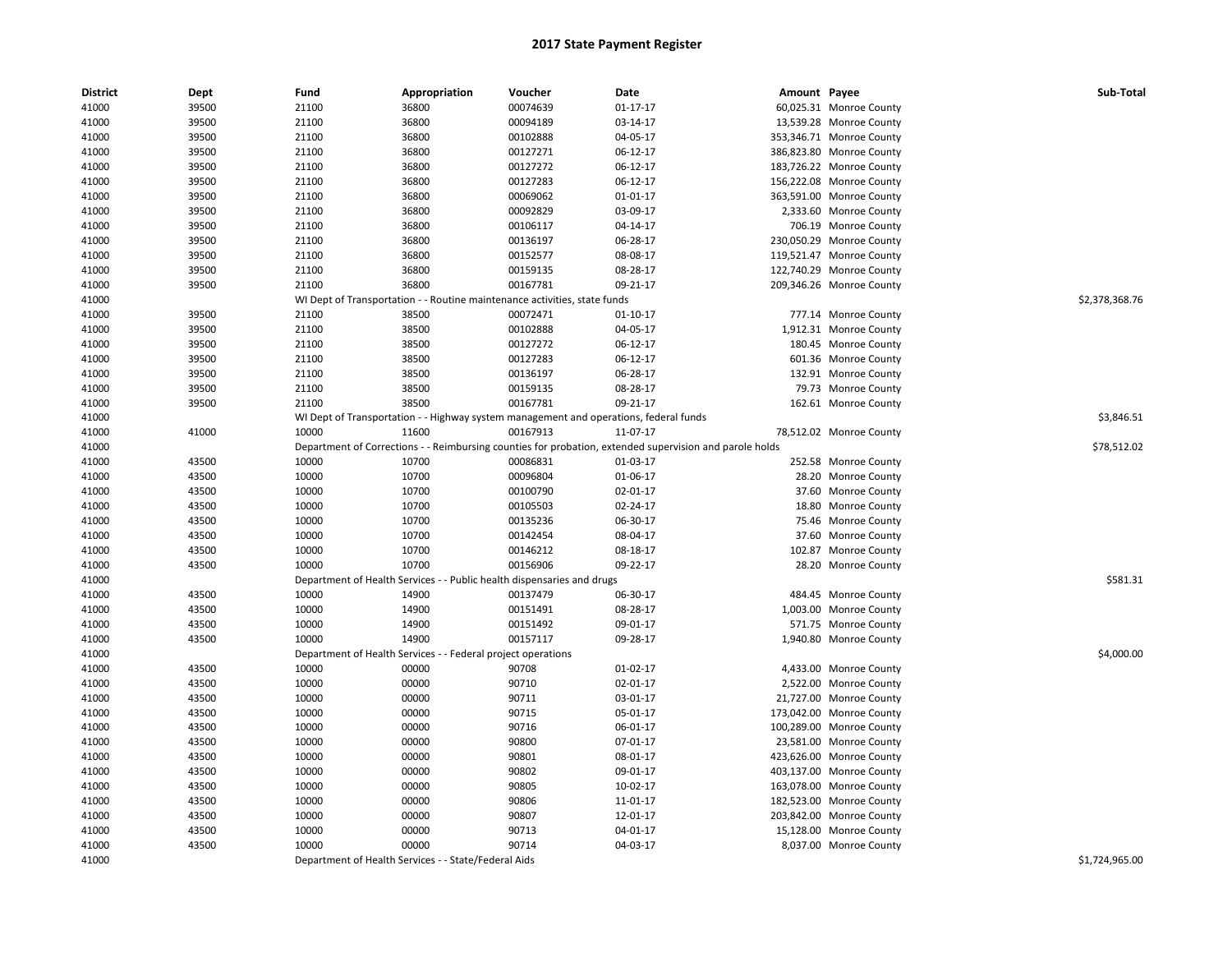| <b>District</b> | Dept  | Fund  | Appropriation                                                      | Voucher                                                                                   | Date                                                                                                   | Amount Payee |                            | Sub-Total      |
|-----------------|-------|-------|--------------------------------------------------------------------|-------------------------------------------------------------------------------------------|--------------------------------------------------------------------------------------------------------|--------------|----------------------------|----------------|
| 41000           | 43700 | 10000 | 14600                                                              | 00026963                                                                                  | 08-02-17                                                                                               |              | 42,261.26 Monroe County    |                |
| 41000           |       |       | Dept of Children and Families - - Federal project aids             |                                                                                           |                                                                                                        |              |                            | \$42,261.26    |
| 41000           | 45500 | 10000 | 22100                                                              | 00035934                                                                                  | 10-13-17                                                                                               |              | 3,050.00 Monroe County     |                |
| 41000           |       |       |                                                                    | Department of Justice - - Crime laboratories; deoxyribonucleic acid analysis              |                                                                                                        |              |                            | \$3,050.00     |
| 41000           | 45500 | 10000 | 23100                                                              | 00039752                                                                                  | 12-26-17                                                                                               |              | 7,200.00 Monroe County     |                |
| 41000           |       |       |                                                                    | Department of Justice - - Law enforcement training fund, local assistance                 |                                                                                                        |              |                            | \$7,200.00     |
| 41000           | 45500 | 10000 | 26300                                                              | 00022041                                                                                  | 01-12-17                                                                                               |              | 22,496.00 Monroe County    |                |
| 41000           |       |       | Department of Justice - - County-tribal programs, local assistance |                                                                                           |                                                                                                        |              |                            | \$22,496.00    |
| 41000           | 45500 | 10000 | 53200                                                              | 00024974                                                                                  | 03-03-17                                                                                               |              | 19,894.62 Monroe County    |                |
| 41000           | 45500 | 10000 | 53200                                                              | 00031719                                                                                  | 07-20-17                                                                                               |              | 20,956.88 Monroe County    |                |
| 41000           |       |       |                                                                    | Department of Justice - - Crime victim and witness assistance surcharge, general services |                                                                                                        |              |                            | \$40,851.50    |
| 41000           | 46500 | 10000 | 34200                                                              | 00030737                                                                                  | 08-23-17                                                                                               |              | 22,416.53 Monroe County    |                |
| 41000           |       |       | Department of Military Affairs - - Federal aid, local assistance   |                                                                                           |                                                                                                        |              |                            | \$22,416.53    |
| 41000           | 46500 | 27200 | 36400                                                              | 00027695                                                                                  | 06-14-17                                                                                               |              | 7,318.84 Monroe County     |                |
| 41000           |       |       |                                                                    |                                                                                           | Department of Military Affairs - - Division of emergency management; petroleum inspection fund         |              |                            | \$7,318.84     |
| 41000           | 48500 | 15200 | 12700                                                              | 00024207                                                                                  | 01-24-17                                                                                               |              | 397.63 Monroe County       |                |
| 41000           | 48500 | 15200 | 12700                                                              | 00031964                                                                                  | 06-29-17                                                                                               |              | 315.52 Monroe County       |                |
| 41000           |       |       | Department of Veterans Affairs - - Grants to counties              |                                                                                           |                                                                                                        |              |                            | \$713.15       |
| 41000           | 48500 | 58200 | 26700                                                              | 00024207                                                                                  | 01-24-17                                                                                               |              | 1,789.34 Monroe County     |                |
| 41000           | 48500 | 58200 | 26700                                                              | 00031964                                                                                  | 06-29-17                                                                                               |              | 1,419.85 Monroe County     |                |
| 41000           |       |       | Department of Veterans Affairs - - County grants                   |                                                                                           |                                                                                                        |              |                            | \$3,209.19     |
| 41000           | 48500 | 58300 | 37000                                                              | 00024207                                                                                  | 01-24-17                                                                                               |              | 1,789.34 Monroe County     |                |
| 41000           | 48500 | 58300 | 37000                                                              | 00031964                                                                                  | 06-29-17                                                                                               |              | 1,419.85 Monroe County     |                |
| 41000           |       |       | Department of Veterans Affairs - - County grants                   |                                                                                           |                                                                                                        |              |                            | \$3,209.19     |
| 41000           | 50500 | 10000 | 15500                                                              | 00041380                                                                                  | 01-31-17                                                                                               |              | 5,047.00 Monroe County     |                |
| 41000           | 50500 | 10000 | 15500                                                              | 00043758                                                                                  | 03-01-17                                                                                               |              | 5,431.00 Monroe County     |                |
| 41000           | 50500 | 10000 | 15500                                                              | 00045027                                                                                  | 03-15-17                                                                                               |              | 5,106.00 Monroe County     |                |
| 41000           | 50500 | 10000 | 15500                                                              | 00047654                                                                                  | 04-17-17                                                                                               |              | 5,277.00 Monroe County     |                |
| 41000           | 50500 | 10000 | 15500                                                              | 00050391                                                                                  | 05-16-17                                                                                               |              | 6,346.00 Monroe County     |                |
| 41000           | 50500 | 10000 | 15500                                                              | 00053076                                                                                  | 06-15-17                                                                                               |              | 3,944.00 Monroe County     |                |
| 41000           | 50500 | 10000 | 15500                                                              | 00055752                                                                                  | 07-17-17                                                                                               |              | 4,363.00 Monroe County     |                |
| 41000           | 50500 | 10000 | 15500                                                              | 00057865                                                                                  | 08-15-17                                                                                               |              | 3,338.00 Monroe County     |                |
| 41000           | 50500 | 10000 | 15500                                                              | 00060309                                                                                  | 09-15-17                                                                                               |              | 3,256.00 Monroe County     |                |
| 41000           | 50500 | 10000 | 15500                                                              | 00062830                                                                                  | 10-17-17                                                                                               |              | 3,327.00 Monroe County     |                |
| 41000           | 50500 | 10000 | 15500                                                              | 00066452                                                                                  | 11-29-17                                                                                               |              | 4,312.00 Monroe County     |                |
| 41000           | 50500 | 10000 | 15500                                                              | 00068697                                                                                  | 12-29-17                                                                                               |              | 5,195.00 Monroe County     |                |
| 41000           |       |       | Department of Administration - - Federal aid; local assistance     |                                                                                           |                                                                                                        |              |                            | \$54,942.00    |
| 41000           | 50500 | 10000 | 17500                                                              | 00047891                                                                                  | 05-05-17                                                                                               |              | 1,327,296.00 Monroe County |                |
| 41000           |       |       |                                                                    |                                                                                           | Department of Administration - - High-voltage transmission line environmental impact fee distributions |              |                            | \$1,327,296.00 |
| 41000           | 50500 | 23500 | 37100                                                              | 00041380                                                                                  | 01-31-17                                                                                               |              | 2,900.00 Monroe County     |                |
| 41000           | 50500 | 23500 | 37100                                                              | 00043758                                                                                  | 03-01-17                                                                                               |              | 2,636.00 Monroe County     |                |
| 41000           | 50500 | 23500 | 37100                                                              | 00045027                                                                                  | 03-15-17                                                                                               |              | 2,892.00 Monroe County     |                |
| 41000           | 50500 | 23500 | 37100                                                              | 00047654                                                                                  | 04-17-17                                                                                               |              | 3,402.00 Monroe County     |                |
| 41000           | 50500 | 23500 | 37100                                                              | 00050391                                                                                  | 05-16-17                                                                                               |              | 3,439.00 Monroe County     |                |
| 41000           | 50500 | 23500 | 37100                                                              | 00053076                                                                                  | 06-15-17                                                                                               |              | 2,912.00 Monroe County     |                |
| 41000           | 50500 | 23500 | 37100                                                              | 00055752                                                                                  | 07-17-17                                                                                               |              | 2,785.00 Monroe County     |                |
| 41000           | 50500 | 23500 | 37100                                                              | 00057865                                                                                  | 08-15-17                                                                                               |              | 2,370.00 Monroe County     |                |
| 41000           | 50500 | 23500 | 37100                                                              | 00060309                                                                                  | 09-15-17                                                                                               |              | 2,180.00 Monroe County     |                |
| 41000           | 50500 | 23500 | 37100                                                              | 00062830                                                                                  | 10-17-17                                                                                               |              | 9,643.00 Monroe County     |                |
| 41000           | 50500 | 23500 | 37100                                                              | 00066452                                                                                  | 11-29-17                                                                                               |              | 2,885.00 Monroe County     |                |
| 41000           | 50500 | 23500 | 37100                                                              | 00068697                                                                                  | 12-29-17                                                                                               |              | 3,835.00 Monroe County     |                |
| 41000           |       |       | Department of Administration - - Low-income assistance grants      |                                                                                           |                                                                                                        |              |                            | \$41,879.00    |
|                 |       |       |                                                                    |                                                                                           |                                                                                                        |              |                            |                |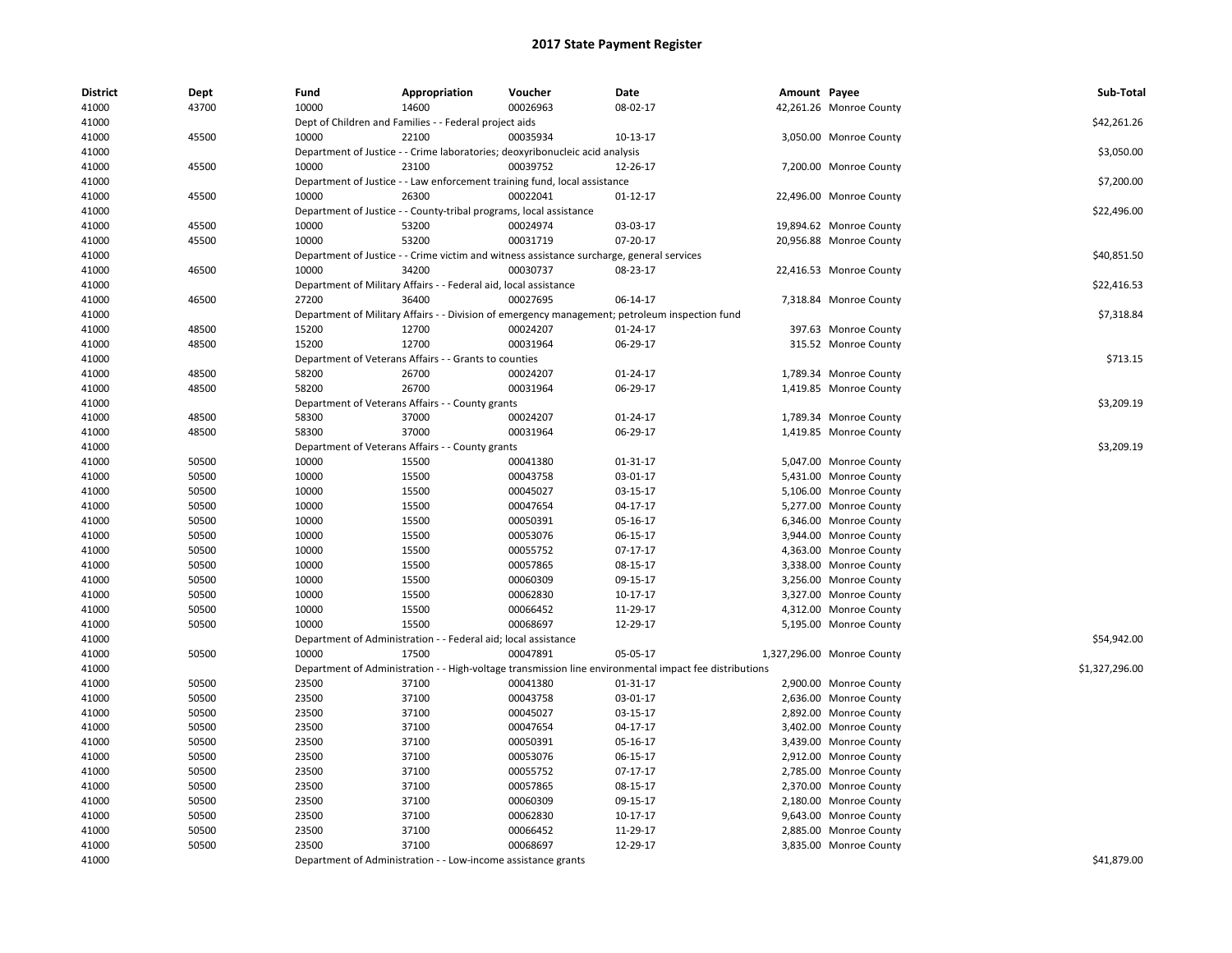| <b>District</b> | Dept  | Fund                                                                             | Appropriation                                                         | Voucher        | Date     | Amount Payee |                            | Sub-Total       |
|-----------------|-------|----------------------------------------------------------------------------------|-----------------------------------------------------------------------|----------------|----------|--------------|----------------------------|-----------------|
| 41000           | 50500 | 26900                                                                            | 16600                                                                 | 00041104       | 02-07-17 |              | 1,000.00 Monroe County     |                 |
| 41000           | 50500 | 26900                                                                            | 16600                                                                 | 00042891       | 02-21-17 |              | 36,584.00 Monroe County    |                 |
| 41000           | 50500 | 26900                                                                            | 16600                                                                 | 00049588       | 05-12-17 |              | 25,000.00 Monroe County    |                 |
| 41000           | 50500 | 26900                                                                            | 16600                                                                 | 00061033       | 09-26-17 |              | 25,000.00 Monroe County    |                 |
| 41000           |       | Department of Administration - - Land                                            |                                                                       |                |          |              |                            | \$87,584.00     |
| 41000           | 51000 | 10000                                                                            | 12000                                                                 | 00000305       | 02-03-17 |              | 6,574.15 Monroe County     |                 |
| 41000           |       | Elections Commission - - Recount fees                                            |                                                                       |                |          |              |                            | \$6,574.15      |
| 41000           | 83500 | 10000                                                                            | 10500                                                                 | 00021294       | 07-24-17 |              | 318,779.67 Monroe County   |                 |
| 41000           | 83500 | 10000                                                                            | 10500                                                                 | 00024315       | 11-20-17 |              | 1,806,418.10 Monroe County |                 |
| 41000           |       |                                                                                  | Shared Revenue and Tax Relief - - County and municipal aid account    |                |          |              |                            | \$2,125,197.77  |
| 41000           | 83500 | 10000                                                                            | 10900                                                                 | 00017355       | 07-24-17 |              | 25,090.00 Monroe County    |                 |
| 41000           |       |                                                                                  | Shared Revenue and Tax Relief - - State aid; tax exempt property      |                |          |              |                            | \$25,090.00     |
| 41000           | 83500 | 10000                                                                            | 11000                                                                 | 00021294       | 07-24-17 |              | 28,224.66 Monroe County    |                 |
| 41000           | 83500 | 10000                                                                            | 11000                                                                 | 00024315       | 11-20-17 |              | 165,546.66 Monroe County   |                 |
| 41000           |       |                                                                                  | Shared Revenue and Tax Relief - - Public utility distribution account |                |          |              |                            | \$193,771.32    |
| 41000           | 83500 | 10000                                                                            | 30200                                                                 | 00020141       | 07-24-17 |              | 726,164.03 Monroe County   |                 |
| 41000           | 83500 | 10000                                                                            | 30200                                                                 | 00022186       | 07-24-17 |              | 2,944,702.70 Monroe County |                 |
| 41000           |       | Shared Revenue and Tax Relief - - School levy tax credit and first dollar credit |                                                                       | \$3,670,866.73 |          |              |                            |                 |
| 41000           | 83500 | 52100                                                                            | 36300                                                                 | 00016191       | 03-27-17 |              | 839,972.40 Monroe County   |                 |
| 41000           |       |                                                                                  | Shared Revenue and Tax Relief - - Lottery and gaming credit           |                |          |              |                            | \$839,972.40    |
| 41000 Total     |       |                                                                                  |                                                                       |                |          |              |                            | \$14,854,332.51 |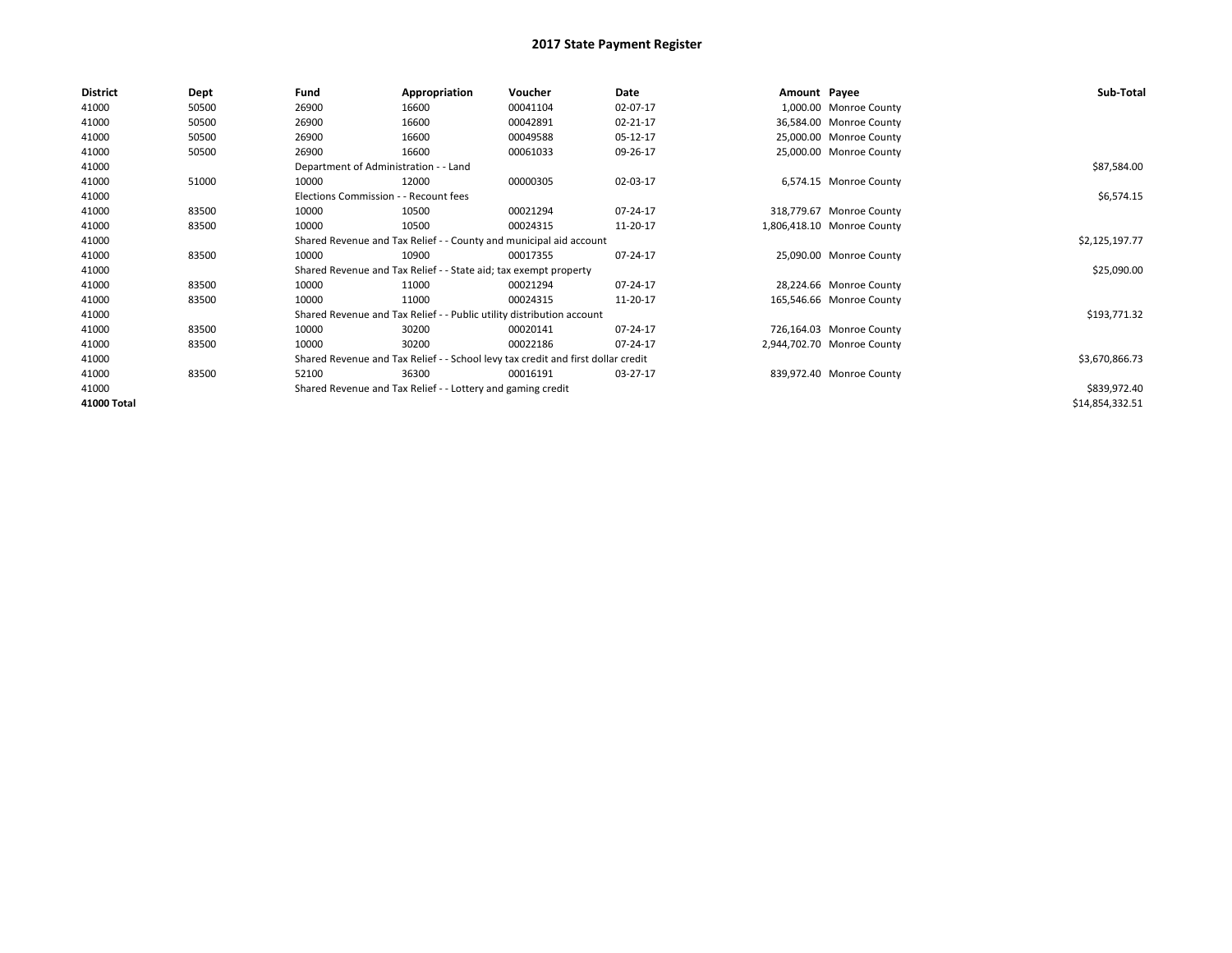| District    | Dept  | Fund  | Appropriation                                                                                                | Voucher  | Date     | Amount Payee |                          | Sub-Total    |
|-------------|-------|-------|--------------------------------------------------------------------------------------------------------------|----------|----------|--------------|--------------------------|--------------|
| 41002       | 16500 | 10000 | 22500                                                                                                        | 00011465 | 06-26-17 |              | 3.088.57 Town Of Adrian  |              |
| 41002       |       |       | Dept of Safety & Prof Services - - Fire dues distribution                                                    |          |          |              |                          | \$3,088.57   |
| 41002       | 37000 | 21200 | 16600                                                                                                        | 00157697 | 06-19-17 |              | 480.67 Town Of Adrian    |              |
| 41002       |       |       | Dept of Natural Resources - - General program operations - state funds; forestry                             |          |          |              |                          | \$480.67     |
| 41002       | 37000 | 21200 | 57100                                                                                                        | 00157697 | 06-19-17 |              | 220.00 Town Of Adrian    |              |
| 41002       |       |       | Dept of Natural Resources - - Resource aids -- county forests, forest croplands and managed forest land aids |          |          |              |                          | \$220.00     |
| 41002       | 37000 | 21200 | 58900                                                                                                        | 00157697 | 06-19-17 |              | 2.211.10 Town Of Adrian  |              |
| 41002       |       |       | Dept of Natural Resources - - Resource aids - distribution of closed acreage fees.                           |          |          |              |                          | \$2,211.10   |
| 41002       | 39500 | 21100 | 19100                                                                                                        | 00066494 | 01-03-17 |              | 19,966.63 Town Of Adrian |              |
| 41002       | 39500 | 21100 | 19100                                                                                                        | 00097617 | 04-03-17 |              | 19.966.63 Town Of Adrian |              |
| 41002       | 39500 | 21100 | 19100                                                                                                        | 00135043 | 07-03-17 |              | 19.966.63 Town Of Adrian |              |
| 41002       | 39500 | 21100 | 19100                                                                                                        | 00170309 | 10-02-17 |              | 19.966.65 Town Of Adrian |              |
| 41002       |       |       | WI Dept of Transportation - - Transportation aids to municipalities, state funds                             |          |          |              |                          | \$79,866.54  |
| 41002       | 39500 | 21100 | 36500                                                                                                        | 00094706 | 03-14-17 |              | 500.00 Town Of Adrian    |              |
| 41002       |       |       | WI Dept of Transportation - - Highway system management and operations, state funds                          |          |          |              |                          | \$500.00     |
| 41002       | 83500 | 10000 | 10500                                                                                                        | 00021260 | 07-24-17 |              | 4.468.01 Town Of Adrian  |              |
| 41002       | 83500 | 10000 | 10500                                                                                                        | 00024281 | 11-20-17 |              | 25,318.70 Town Of Adrian |              |
| 41002       |       |       | Shared Revenue and Tax Relief - - County and municipal aid account                                           |          |          |              |                          | \$29,786.71  |
| 41002       | 83500 | 10000 | 10900                                                                                                        | 00018360 | 07-24-17 |              | 4.00 Town Of Adrian      |              |
| 41002       |       |       | Shared Revenue and Tax Relief - - State aid; tax exempt property                                             |          |          |              |                          | \$4.00       |
| 41002       | 83500 | 10000 | 11000                                                                                                        | 00021260 | 07-24-17 |              | 66.13 Town Of Adrian     |              |
| 41002       | 83500 | 10000 | 11000                                                                                                        | 00024281 | 11-20-17 |              | 376.25 Town Of Adrian    |              |
| 41002       |       |       | Shared Revenue and Tax Relief - - Public utility distribution account                                        |          | \$442.38 |              |                          |              |
| 41002 Total |       |       |                                                                                                              |          |          |              |                          | \$116,599.97 |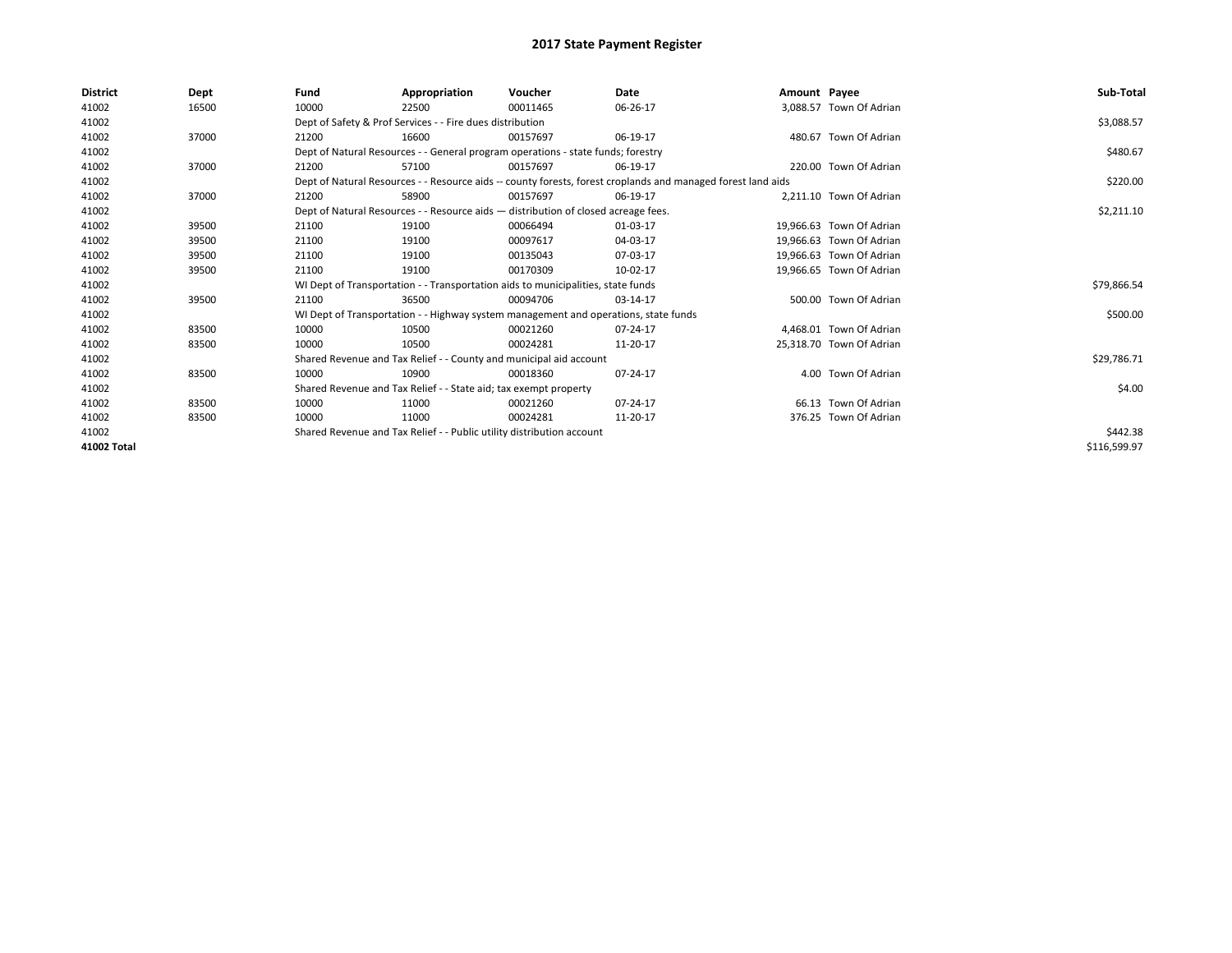| <b>District</b> | Dept  | Fund  | Appropriation                                                                                                | Voucher  | Date     | Amount Payee |                          | Sub-Total    |  |  |
|-----------------|-------|-------|--------------------------------------------------------------------------------------------------------------|----------|----------|--------------|--------------------------|--------------|--|--|
| 41004           | 16500 | 10000 | 22500                                                                                                        | 00011466 | 06-26-17 |              | 3,267.93 Town Of Angelo  |              |  |  |
| 41004           |       |       | Dept of Safety & Prof Services - - Fire dues distribution                                                    |          |          |              |                          | \$3,267.93   |  |  |
| 41004           | 37000 | 10000 | 50300                                                                                                        | 00144088 | 04-21-17 |              | 136.34 Town Of Angelo    |              |  |  |
| 41004           | 37000 | 10000 | 50300                                                                                                        | 00144090 | 04-21-17 |              | 78.04 Town Of Angelo     |              |  |  |
| 41004           |       |       | Dept of Natural Resources - - Aids in lieu of taxes - general fund                                           |          |          |              |                          | \$214.38     |  |  |
| 41004           | 37000 | 21200 | 16600                                                                                                        | 00157698 | 06-19-17 |              | 536.80 Town Of Angelo    |              |  |  |
| 41004           |       |       | Dept of Natural Resources - - General program operations - state funds; forestry                             |          |          |              |                          | \$536.80     |  |  |
| 41004           | 37000 | 21200 | 57100                                                                                                        | 00157698 | 06-19-17 |              | 273.54 Town Of Angelo    |              |  |  |
| 41004           |       |       | Dept of Natural Resources - - Resource aids -- county forests, forest croplands and managed forest land aids |          |          |              |                          | \$273.54     |  |  |
| 41004           | 37000 | 21200 | 57900                                                                                                        | 00144089 | 04-21-17 |              | 13.63 Town Of Angelo     |              |  |  |
| 41004           | 37000 | 21200 | 57900                                                                                                        | 00144091 | 04-21-17 |              | 4.06 Town Of Angelo      |              |  |  |
| 41004           |       |       | Dept of Natural Resources - - Aids in lieu of taxes - sum sufficient                                         |          |          |              |                          | \$17.69      |  |  |
| 41004           | 37000 | 21200 | 58900                                                                                                        | 00157698 | 06-19-17 |              | 2,469.28 Town Of Angelo  |              |  |  |
| 41004           |       |       | Dept of Natural Resources - - Resource aids - distribution of closed acreage fees.                           |          |          |              |                          |              |  |  |
| 41004           | 39500 | 21100 | 19100                                                                                                        | 00066495 | 01-03-17 |              | 12,881.70 Town Of Angelo |              |  |  |
| 41004           | 39500 | 21100 | 19100                                                                                                        | 00097618 | 04-03-17 |              | 12,881.70 Town Of Angelo |              |  |  |
| 41004           | 39500 | 21100 | 19100                                                                                                        | 00135044 | 07-03-17 |              | 12,881.70 Town Of Angelo |              |  |  |
| 41004           | 39500 | 21100 | 19100                                                                                                        | 00170310 | 10-02-17 |              | 12,881.70 Town Of Angelo |              |  |  |
| 41004           |       |       | WI Dept of Transportation - - Transportation aids to municipalities, state funds                             |          |          |              |                          | \$51,526.80  |  |  |
| 41004           | 39500 | 21100 | 36500                                                                                                        | 00192408 | 11-15-17 |              | 500.00 Town Of Angelo    |              |  |  |
| 41004           |       |       | WI Dept of Transportation - - Highway system management and operations, state funds                          |          |          |              |                          | \$500.00     |  |  |
| 41004           | 83500 | 10000 | 10500                                                                                                        | 00021261 | 07-24-17 |              | 9,512.87 Town Of Angelo  |              |  |  |
| 41004           | 83500 | 10000 | 10500                                                                                                        | 00024282 | 11-20-17 |              | 53,906.25 Town Of Angelo |              |  |  |
| 41004           |       |       | Shared Revenue and Tax Relief - - County and municipal aid account                                           |          |          |              |                          | \$63,419.12  |  |  |
| 41004           | 83500 | 10000 | 10900                                                                                                        | 00018361 | 07-24-17 |              | 3.00 Town Of Angelo      |              |  |  |
| 41004           |       |       | Shared Revenue and Tax Relief - - State aid; tax exempt property                                             |          |          |              |                          | \$3.00       |  |  |
| 41004           | 83500 | 10000 | 11000                                                                                                        | 00021261 | 07-24-17 |              | 78.32 Town Of Angelo     |              |  |  |
| 41004           | 83500 | 10000 | 11000                                                                                                        | 00024282 | 11-20-17 |              | 447.42 Town Of Angelo    |              |  |  |
| 41004           |       |       | Shared Revenue and Tax Relief - - Public utility distribution account                                        |          |          |              |                          | \$525.74     |  |  |
| 41004           | 83500 | 52100 | 36300                                                                                                        | 00015922 | 03-27-17 |              | 1,104.07 Town Of Angelo  |              |  |  |
| 41004           |       |       | Shared Revenue and Tax Relief - - Lottery and gaming credit                                                  |          |          |              |                          | \$1,104.07   |  |  |
| 41004 Total     |       |       |                                                                                                              |          |          |              |                          | \$123,858.35 |  |  |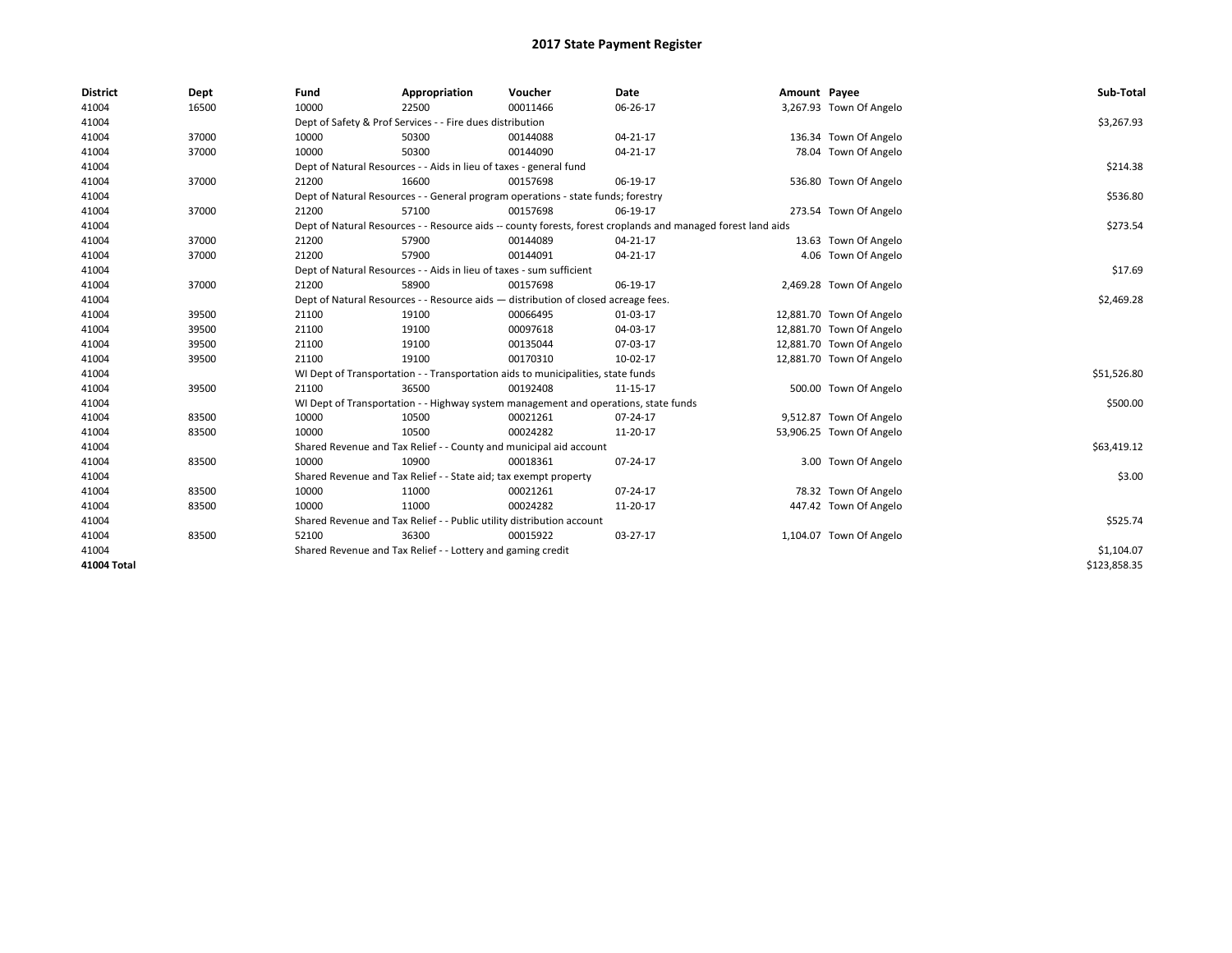| <b>District</b> | Dept  | Fund  | Appropriation                                                                      | Voucher  | Date                                                                                                         | Amount Payee |                         | Sub-Total    |
|-----------------|-------|-------|------------------------------------------------------------------------------------|----------|--------------------------------------------------------------------------------------------------------------|--------------|-------------------------|--------------|
| 41006           | 16500 | 10000 | 22500                                                                              | 00011467 | 06-26-17                                                                                                     |              | 3,951.98 Town Of Byron  |              |
| 41006           |       |       | Dept of Safety & Prof Services - - Fire dues distribution                          |          |                                                                                                              |              |                         | \$3,951.98   |
| 41006           | 37000 | 21200 | 16600                                                                              | 00157699 | 06-19-17                                                                                                     |              | 588.30 Town Of Byron    |              |
| 41006           |       |       | Dept of Natural Resources - - General program operations - state funds; forestry   |          | \$588.30                                                                                                     |              |                         |              |
| 41006           | 37000 | 21200 | 57100                                                                              | 00157699 | 06-19-17                                                                                                     |              | 623.39 Town Of Byron    |              |
| 41006           |       |       |                                                                                    |          | Dept of Natural Resources - - Resource aids -- county forests, forest croplands and managed forest land aids |              |                         | \$623.39     |
| 41006           | 37000 | 21200 | 58900                                                                              | 00157699 | 06-19-17                                                                                                     |              | 2,706.18 Town Of Byron  |              |
| 41006           |       |       | Dept of Natural Resources - - Resource aids - distribution of closed acreage fees. |          |                                                                                                              |              |                         | \$2,706.18   |
| 41006           | 39500 | 21100 | 19100                                                                              | 00066496 | 01-03-17                                                                                                     |              | 25,548.70 Town Of Byron |              |
| 41006           | 39500 | 21100 | 19100                                                                              | 00097619 | 04-03-17                                                                                                     |              | 25,548.70 Town Of Byron |              |
| 41006           | 39500 | 21100 | 19100                                                                              | 00135045 | 07-03-17                                                                                                     |              | 25,548.70 Town Of Byron |              |
| 41006           | 39500 | 21100 | 19100                                                                              | 00170311 | 10-02-17                                                                                                     |              | 25,548.72 Town Of Byron |              |
| 41006           |       |       | WI Dept of Transportation - - Transportation aids to municipalities, state funds   |          |                                                                                                              |              |                         | \$102,194.82 |
| 41006           | 83500 | 10000 | 10500                                                                              | 00021262 | 07-24-17                                                                                                     |              | 8,303.97 Town Of Byron  |              |
| 41006           | 83500 | 10000 | 10500                                                                              | 00024283 | 11-20-17                                                                                                     |              | 47,055.84 Town Of Byron |              |
| 41006           |       |       | Shared Revenue and Tax Relief - - County and municipal aid account                 |          |                                                                                                              |              |                         | \$55,359.81  |
| 41006           | 83500 | 10000 | 10900                                                                              | 00018362 | 07-24-17                                                                                                     |              | 335.00 Town Of Byron    |              |
| 41006           |       |       | Shared Revenue and Tax Relief - - State aid; tax exempt property                   |          |                                                                                                              |              |                         | \$335.00     |
| 41006           | 83500 | 10000 | 11000                                                                              | 00021262 | 07-24-17                                                                                                     |              | 400.50 Town Of Byron    |              |
| 41006           | 83500 | 10000 | 11000                                                                              | 00024283 | 11-20-17                                                                                                     |              | 2,326.77 Town Of Byron  |              |
| 41006           |       |       | Shared Revenue and Tax Relief - - Public utility distribution account              |          |                                                                                                              |              |                         | \$2,727.27   |
| 41006 Total     |       |       |                                                                                    |          |                                                                                                              |              |                         | \$168,486.75 |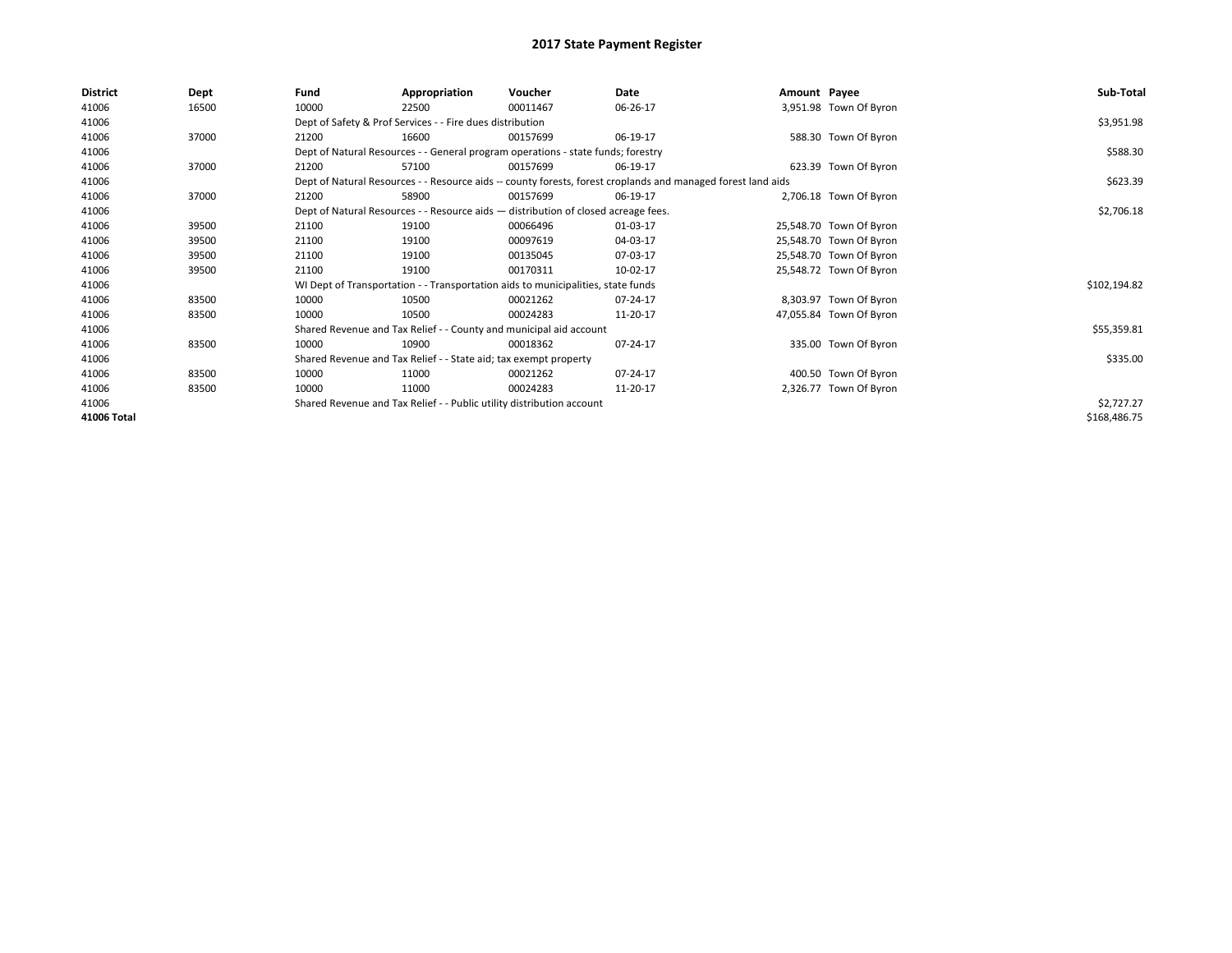| <b>District</b> | Dept  | Fund  | Appropriation                                                                                                | Voucher  | Date       | Amount Payee |                           | Sub-Total    |
|-----------------|-------|-------|--------------------------------------------------------------------------------------------------------------|----------|------------|--------------|---------------------------|--------------|
| 41008           | 16500 | 10000 | 22500                                                                                                        | 00011468 | 06-26-17   |              | 1,422.61 Town Of Clifton  |              |
| 41008           |       |       | Dept of Safety & Prof Services - - Fire dues distribution                                                    |          |            |              |                           | \$1,422.61   |
| 41008           | 37000 | 10000 | 50300                                                                                                        | 00143423 | 04-21-17   |              | 0.98 Town Of Clifton      |              |
| 41008           |       |       | Dept of Natural Resources - - Aids in lieu of taxes - general fund                                           |          |            |              |                           | \$0.98       |
| 41008           | 37000 | 21200 | 16600                                                                                                        | 00157700 | 06-19-17   |              | 885.57 Town Of Clifton    |              |
| 41008           |       |       | Dept of Natural Resources - - General program operations - state funds; forestry                             |          | \$885.57   |              |                           |              |
| 41008           | 37000 | 21200 | 57100                                                                                                        | 00157700 | 06-19-17   |              | 409.51 Town Of Clifton    |              |
| 41008           |       |       | Dept of Natural Resources - - Resource aids -- county forests, forest croplands and managed forest land aids |          | \$409.51   |              |                           |              |
| 41008           | 37000 | 21200 | 57900                                                                                                        | 00143422 | 04-21-17   |              | 0.10 Town Of Clifton      |              |
| 41008           |       |       | Dept of Natural Resources - - Aids in lieu of taxes - sum sufficient                                         |          |            |              |                           | \$0.10       |
| 41008           | 37000 | 21200 | 58900                                                                                                        | 00157700 | 06-19-17   |              | 4.073.62 Town Of Clifton  |              |
| 41008           |       |       | Dept of Natural Resources - - Resource aids - distribution of closed acreage fees.                           |          | \$4,073.62 |              |                           |              |
| 41008           | 39500 | 21100 | 19100                                                                                                        | 00066497 | 01-03-17   |              | 22,917.31 Town Of Clifton |              |
| 41008           | 39500 | 21100 | 19100                                                                                                        | 00097620 | 04-03-17   |              | 22.917.31 Town Of Clifton |              |
| 41008           | 39500 | 21100 | 19100                                                                                                        | 00135046 | 07-03-17   |              | 22,917.31 Town Of Clifton |              |
| 41008           | 39500 | 21100 | 19100                                                                                                        | 00170312 | 10-02-17   |              | 22,917.33 Town Of Clifton |              |
| 41008           |       |       | WI Dept of Transportation - - Transportation aids to municipalities, state funds                             |          |            |              |                           | \$91,669.26  |
| 41008           | 83500 | 10000 | 10500                                                                                                        | 00021263 | 07-24-17   |              | 8.802.29 Town Of Clifton  |              |
| 41008           | 83500 | 10000 | 10500                                                                                                        | 00024284 | 11-20-17   |              | 49,879.63 Town Of Clifton |              |
| 41008           |       |       | Shared Revenue and Tax Relief - - County and municipal aid account                                           |          |            |              |                           | \$58,681.92  |
| 41008           | 83500 | 10000 | 10900                                                                                                        | 00018363 | 07-24-17   |              | 2.00 Town Of Clifton      |              |
| 41008           |       |       | Shared Revenue and Tax Relief - - State aid; tax exempt property                                             |          |            |              |                           | \$2.00       |
| 41008           | 83500 | 10000 | 11000                                                                                                        | 00021263 | 07-24-17   |              | 58.59 Town Of Clifton     |              |
| 41008           | 83500 | 10000 | 11000                                                                                                        | 00024284 | 11-20-17   |              | 327.75 Town Of Clifton    |              |
| 41008           |       |       | Shared Revenue and Tax Relief - - Public utility distribution account                                        |          | \$386.34   |              |                           |              |
| 41008 Total     |       |       |                                                                                                              |          |            |              |                           | \$157,531.91 |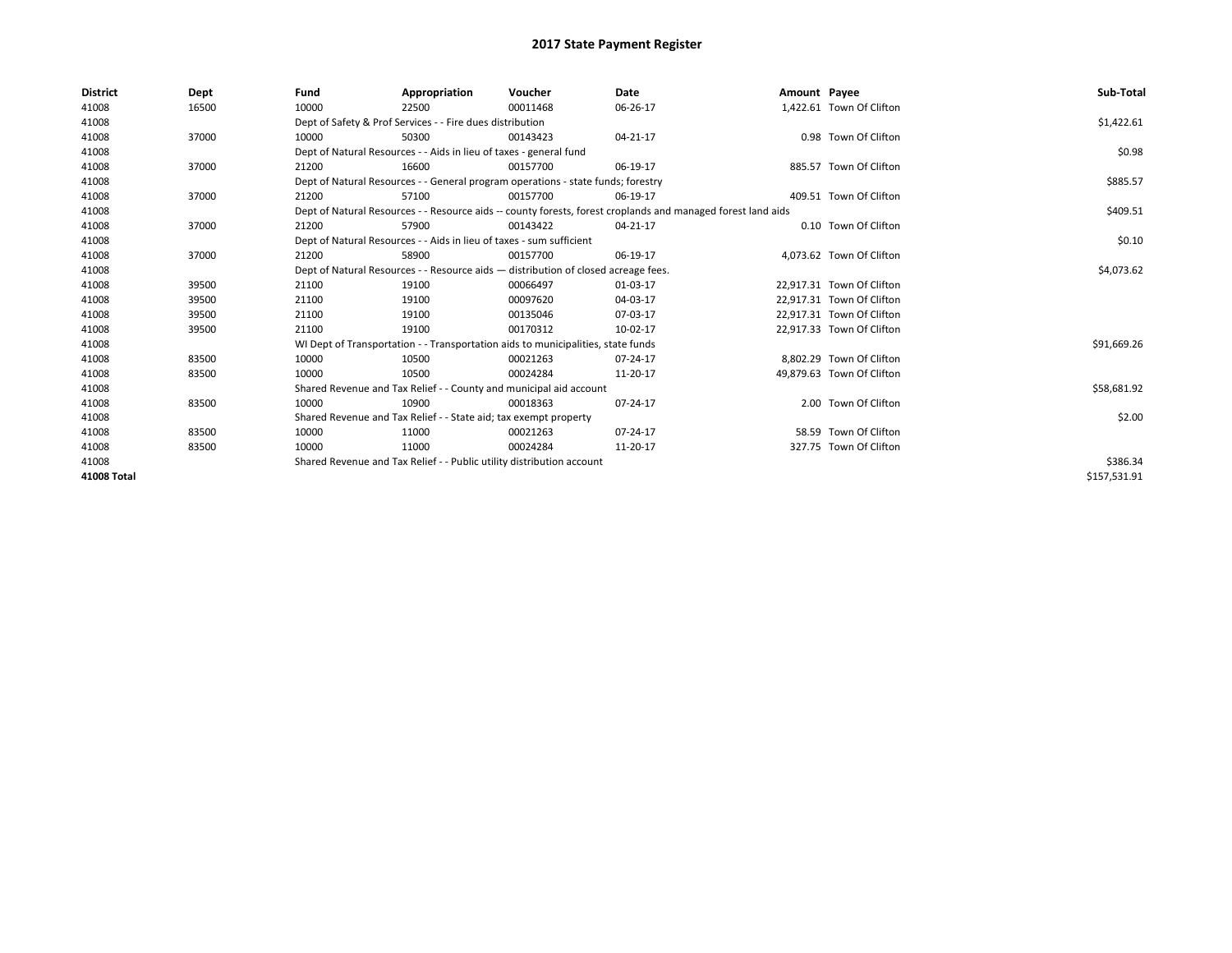| <b>District</b> | Dept  | Fund  | Appropriation                                                                                                | Voucher  | Date     | Amount Payee |                            | Sub-Total    |
|-----------------|-------|-------|--------------------------------------------------------------------------------------------------------------|----------|----------|--------------|----------------------------|--------------|
| 41010           | 16500 | 10000 | 22500                                                                                                        | 00011469 | 06-26-17 |              | 1,638.86 Town Of Glendale  |              |
| 41010           |       |       | Dept of Safety & Prof Services - - Fire dues distribution                                                    |          |          |              |                            | \$1,638.86   |
| 41010           | 37000 | 10000 | 50300                                                                                                        | 00143519 | 04-21-17 |              | 79.32 Town Of Glendale     |              |
| 41010           |       |       | Dept of Natural Resources - - Aids in lieu of taxes - general fund                                           |          |          |              |                            | \$79.32      |
| 41010           | 37000 | 21200 | 16600                                                                                                        | 00157701 | 06-19-17 |              | 551.19 Town Of Glendale    |              |
| 41010           |       |       | Dept of Natural Resources - - General program operations - state funds; forestry                             |          |          |              |                            | \$551.19     |
| 41010           | 37000 | 21200 | 57100                                                                                                        | 00157701 | 06-19-17 |              | 254.47 Town Of Glendale    |              |
| 41010           |       |       | Dept of Natural Resources - - Resource aids -- county forests, forest croplands and managed forest land aids |          |          |              |                            | \$254.47     |
| 41010           | 37000 | 21200 | 57900                                                                                                        | 00143520 | 04-21-17 |              | 7.18 Town Of Glendale      |              |
| 41010           |       |       | Dept of Natural Resources - - Aids in lieu of taxes - sum sufficient                                         |          |          |              |                            | \$7.18       |
| 41010           | 37000 | 21200 | 58900                                                                                                        | 00157701 | 06-19-17 |              | 2.535.47 Town Of Glendale  |              |
| 41010           |       |       | Dept of Natural Resources - - Resource aids - distribution of closed acreage fees.                           |          |          |              |                            | \$2,535.47   |
| 41010           | 37000 | 27400 | 67000                                                                                                        | 00154412 | 06-01-17 |              | 1,126.76 Town Of Glendale  |              |
| 41010           |       |       | Dept of Natural Resources - - Financial assistance for responsible units                                     |          |          |              |                            | \$1,126.76   |
| 41010           | 39500 | 21100 | 19100                                                                                                        | 00066498 | 01-03-17 |              | 28,548.93 Town Of Glendale |              |
| 41010           | 39500 | 21100 | 19100                                                                                                        | 00097621 | 04-03-17 |              | 28.548.93 Town Of Glendale |              |
| 41010           | 39500 | 21100 | 19100                                                                                                        | 00135047 | 07-03-17 |              | 28,548.93 Town Of Glendale |              |
| 41010           | 39500 | 21100 | 19100                                                                                                        | 00170313 | 10-02-17 |              | 28,548.93 Town Of Glendale |              |
| 41010           |       |       | WI Dept of Transportation - - Transportation aids to municipalities, state funds                             |          |          |              |                            | \$114,195.72 |
| 41010           | 83500 | 10000 | 10500                                                                                                        | 00021264 | 07-24-17 |              | 6.760.85 Town Of Glendale  |              |
| 41010           | 83500 | 10000 | 10500                                                                                                        | 00024285 | 11-20-17 |              | 38,311.51 Town Of Glendale |              |
| 41010           |       |       | Shared Revenue and Tax Relief - - County and municipal aid account                                           |          |          |              |                            | \$45,072.36  |
| 41010           | 83500 | 10000 | 10900                                                                                                        | 00018364 | 07-24-17 |              | 20.00 Town Of Glendale     |              |
| 41010           |       |       | Shared Revenue and Tax Relief - - State aid; tax exempt property                                             |          |          |              |                            | \$20.00      |
| 41010           | 83500 | 10000 | 11000                                                                                                        | 00021264 | 07-24-17 |              | 81.95 Town Of Glendale     |              |
| 41010           | 83500 | 10000 | 11000                                                                                                        | 00024285 | 11-20-17 |              | 476.10 Town Of Glendale    |              |
| 41010           |       |       | Shared Revenue and Tax Relief - - Public utility distribution account                                        |          |          |              |                            | \$558.05     |
| 41010 Total     |       |       |                                                                                                              |          |          |              |                            | \$166.039.38 |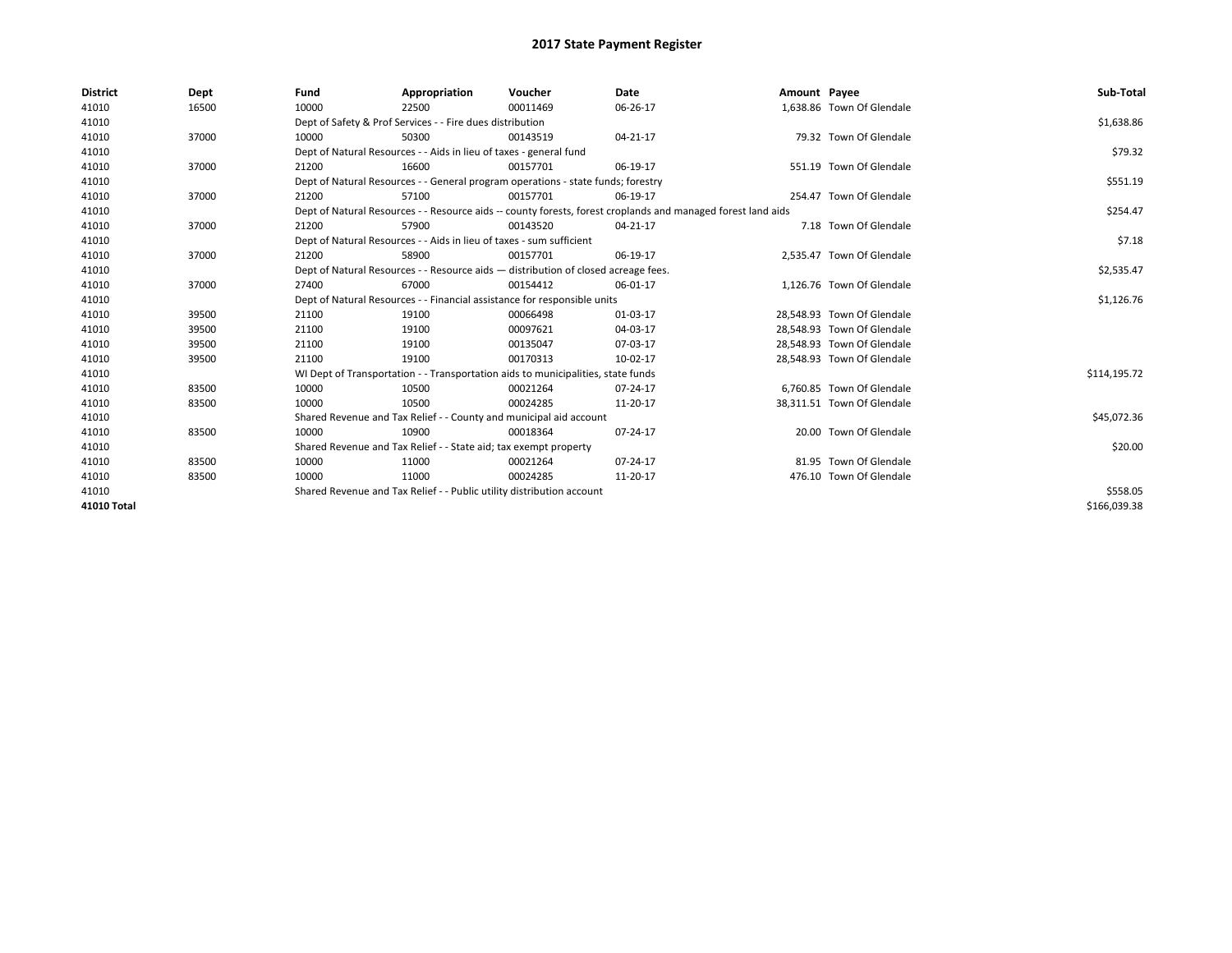| <b>District</b>    | Dept  | Fund  | Appropriation                                                                      | Voucher  | Date                                                                                                         | Amount Payee |                         | Sub-Total    |
|--------------------|-------|-------|------------------------------------------------------------------------------------|----------|--------------------------------------------------------------------------------------------------------------|--------------|-------------------------|--------------|
| 41012              | 16500 | 10000 | 22500                                                                              | 00011470 | 06-26-17                                                                                                     |              | 1,465.03 Town Of Grant  |              |
| 41012              |       |       | Dept of Safety & Prof Services - - Fire dues distribution                          |          |                                                                                                              |              |                         | \$1,465.03   |
| 41012              | 37000 | 21200 | 16600                                                                              | 00157702 | 06-19-17                                                                                                     |              | 901.42 Town Of Grant    |              |
| 41012              |       |       | Dept of Natural Resources - - General program operations - state funds; forestry   |          |                                                                                                              |              |                         | \$901.42     |
| 41012              | 37000 | 21200 | 57100                                                                              | 00157702 | 06-19-17                                                                                                     |              | 515.72 Town Of Grant    |              |
| 41012              |       |       |                                                                                    |          | Dept of Natural Resources - - Resource aids -- county forests, forest croplands and managed forest land aids |              |                         | \$515.72     |
| 41012              | 37000 | 21200 | 57900                                                                              | 00142455 | 04-21-17                                                                                                     |              | 93.49 Town Of Grant     |              |
| 41012              |       |       | Dept of Natural Resources - - Aids in lieu of taxes - sum sufficient               |          |                                                                                                              |              |                         | \$93.49      |
| 41012              | 37000 | 21200 | 58900                                                                              | 00157702 | 06-19-17                                                                                                     |              | 4,146.54 Town Of Grant  |              |
| 41012              |       |       | Dept of Natural Resources - - Resource aids - distribution of closed acreage fees. |          |                                                                                                              |              |                         | \$4,146.54   |
| 41012              | 37000 | 27400 | 67000                                                                              | 00154933 | 06-01-17                                                                                                     |              | 763.85 Town Of Grant    |              |
| 41012              |       |       | Dept of Natural Resources - - Financial assistance for responsible units           |          |                                                                                                              |              |                         | \$763.85     |
| 41012              | 39500 | 21100 | 19100                                                                              | 00066499 | 01-03-17                                                                                                     |              | 12,011.91 Town Of Grant |              |
| 41012              | 39500 | 21100 | 19100                                                                              | 00097622 | 04-03-17                                                                                                     |              | 12.011.91 Town Of Grant |              |
| 41012              | 39500 | 21100 | 19100                                                                              | 00135048 | 07-03-17                                                                                                     |              | 12,011.91 Town Of Grant |              |
| 41012              | 39500 | 21100 | 19100                                                                              | 00170314 | 10-02-17                                                                                                     |              | 12,011.91 Town Of Grant |              |
| 41012              |       |       | WI Dept of Transportation - - Transportation aids to municipalities, state funds   |          |                                                                                                              |              |                         | \$48,047.64  |
| 41012              | 39500 | 21100 | 27800                                                                              | 00192580 | 11-15-17                                                                                                     |              | 25,000.00 Town Of Grant |              |
| 41012              |       |       | WI Dept of Transportation - - Local roads improvement program, state funds         |          |                                                                                                              |              |                         | \$25,000.00  |
| 41012              | 50500 | 10000 | 17400                                                                              | 00047893 | 05-05-17                                                                                                     |              | 6,912.00 Town Of Grant  |              |
| 41012              |       |       |                                                                                    |          | Department of Administration - - High-voltage transmission line annual impact fee distributions              |              |                         | \$6,912.00   |
| 41012              | 50500 | 10000 | 17500                                                                              | 00047893 | 05-05-17                                                                                                     |              | 57,600.00 Town Of Grant |              |
| 41012              |       |       |                                                                                    |          | Department of Administration - - High-voltage transmission line environmental impact fee distributions       |              |                         | \$57,600.00  |
| 41012              | 83500 | 10000 | 10500                                                                              | 00021265 | 07-24-17                                                                                                     |              | 3,619.22 Town Of Grant  |              |
| 41012              | 83500 | 10000 | 10500                                                                              | 00024286 | 11-20-17                                                                                                     |              | 20,508.94 Town Of Grant |              |
| 41012              |       |       | Shared Revenue and Tax Relief - - County and municipal aid account                 |          |                                                                                                              |              |                         | \$24,128.16  |
| 41012              | 83500 | 10000 | 10900                                                                              | 00018365 | 07-24-17                                                                                                     |              | 1.00 Town Of Grant      |              |
| 41012              |       |       | Shared Revenue and Tax Relief - - State aid; tax exempt property                   |          |                                                                                                              |              |                         | \$1.00       |
| <b>41012 Total</b> |       |       |                                                                                    |          |                                                                                                              |              |                         | \$169,574.85 |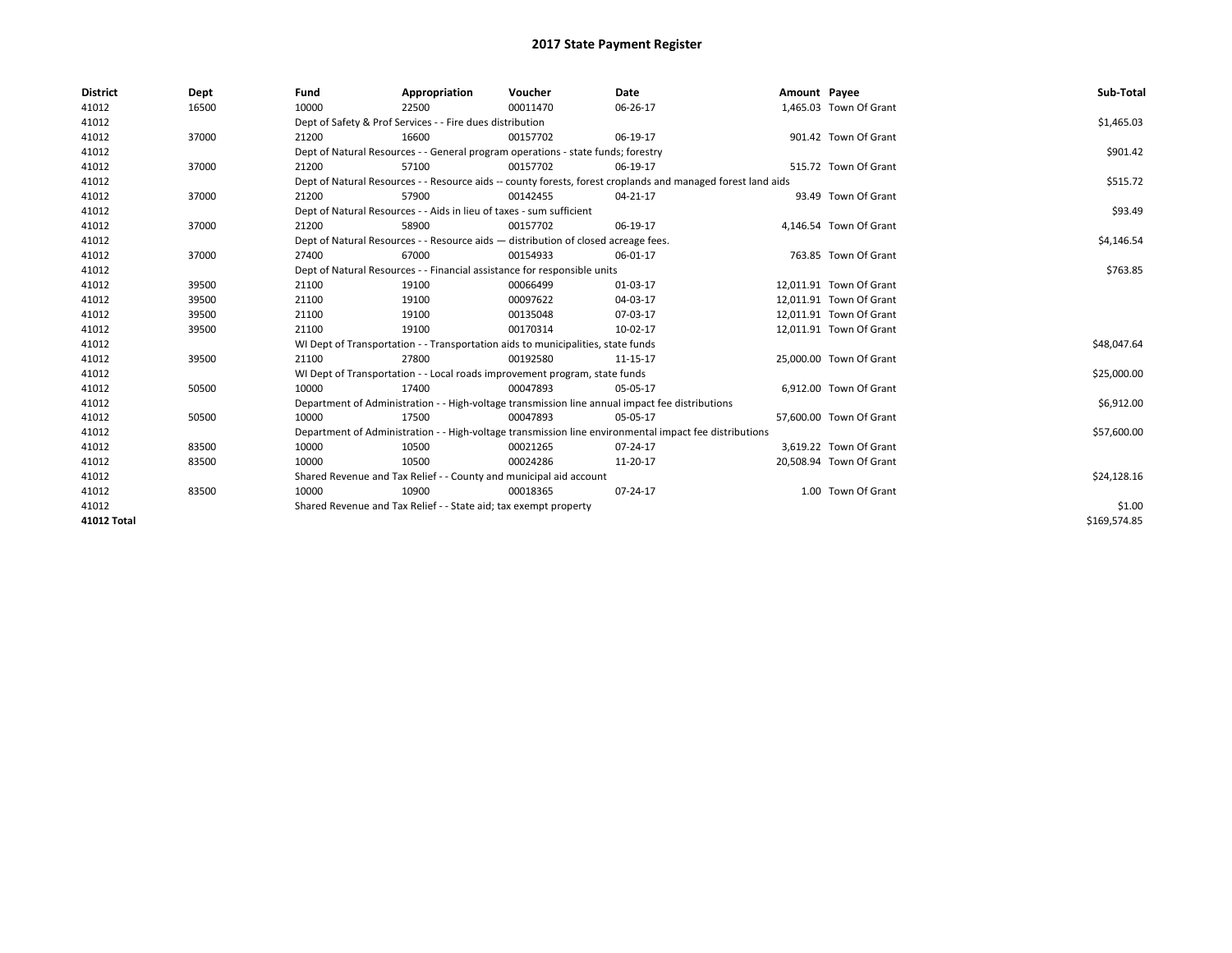| <b>District</b> | Dept  | Fund  | Appropriation                                                                      | Voucher  | Date                                                                                                         | Amount Payee |                              | Sub-Total    |
|-----------------|-------|-------|------------------------------------------------------------------------------------|----------|--------------------------------------------------------------------------------------------------------------|--------------|------------------------------|--------------|
| 41014           | 16500 | 10000 | 22500                                                                              | 00012428 | 06-30-17                                                                                                     |              | 5,373.39 Town of Greenfield  |              |
| 41014           |       |       | Dept of Safety & Prof Services - - Fire dues distribution                          |          |                                                                                                              |              |                              | \$5,373.39   |
| 41014           | 37000 | 21200 | 16600                                                                              | 00157703 | 06-19-17                                                                                                     |              | 685.44 Town of Greenfield    |              |
| 41014           |       |       | Dept of Natural Resources - - General program operations - state funds; forestry   |          |                                                                                                              |              |                              | \$685.44     |
| 41014           | 37000 | 21200 | 57100                                                                              | 00157703 | 06-19-17                                                                                                     |              | 320.21 Town of Greenfield    |              |
| 41014           |       |       |                                                                                    |          | Dept of Natural Resources - - Resource aids -- county forests, forest croplands and managed forest land aids |              |                              | \$320.21     |
| 41014           | 37000 | 21200 | 57900                                                                              | 00144197 | 04-21-17                                                                                                     |              | 47.84 Town of Greenfield     |              |
| 41014           |       |       | Dept of Natural Resources - - Aids in lieu of taxes - sum sufficient               |          |                                                                                                              |              |                              | \$47.84      |
| 41014           | 37000 | 21200 | 58900                                                                              | 00157703 | 06-19-17                                                                                                     |              | 3.153.01 Town of Greenfield  |              |
| 41014           |       |       | Dept of Natural Resources - - Resource aids - distribution of closed acreage fees. |          |                                                                                                              |              |                              | \$3,153.01   |
| 41014           | 39500 | 21100 | 19100                                                                              | 00066500 | 01-03-17                                                                                                     |              | 13.839.57 Town of Greenfield |              |
| 41014           | 39500 | 21100 | 19100                                                                              | 00097623 | 04-03-17                                                                                                     |              | 13,839.57 Town of Greenfield |              |
| 41014           | 39500 | 21100 | 19100                                                                              | 00135049 | 07-03-17                                                                                                     |              | 13.839.57 Town of Greenfield |              |
| 41014           | 39500 | 21100 | 19100                                                                              | 00170315 | 10-02-17                                                                                                     |              | 13,839.57 Town of Greenfield |              |
| 41014           |       |       | WI Dept of Transportation - - Transportation aids to municipalities, state funds   |          |                                                                                                              |              |                              | \$55,358.28  |
| 41014           | 83500 | 10000 | 10500                                                                              | 00021266 | 07-24-17                                                                                                     |              | 6.101.81 Town of Greenfield  |              |
| 41014           | 83500 | 10000 | 10500                                                                              | 00024287 | 11-20-17                                                                                                     |              | 34.576.91 Town of Greenfield |              |
| 41014           |       |       | Shared Revenue and Tax Relief - - County and municipal aid account                 |          |                                                                                                              |              |                              | \$40,678.72  |
| 41014           | 83500 | 10000 | 10900                                                                              | 00018366 | 07-24-17                                                                                                     |              | 55.00 Town of Greenfield     |              |
| 41014           |       |       | Shared Revenue and Tax Relief - - State aid; tax exempt property                   |          |                                                                                                              |              |                              | \$55.00      |
| 41014           | 83500 | 10000 | 11000                                                                              | 00021266 | 07-24-17                                                                                                     |              | 31.08 Town of Greenfield     |              |
| 41014           | 83500 | 10000 | 11000                                                                              | 00024287 | 11-20-17                                                                                                     |              | 168.74 Town of Greenfield    |              |
| 41014           |       |       | Shared Revenue and Tax Relief - - Public utility distribution account              |          | \$199.82                                                                                                     |              |                              |              |
| 41014 Total     |       |       |                                                                                    |          |                                                                                                              |              |                              | \$105,871.71 |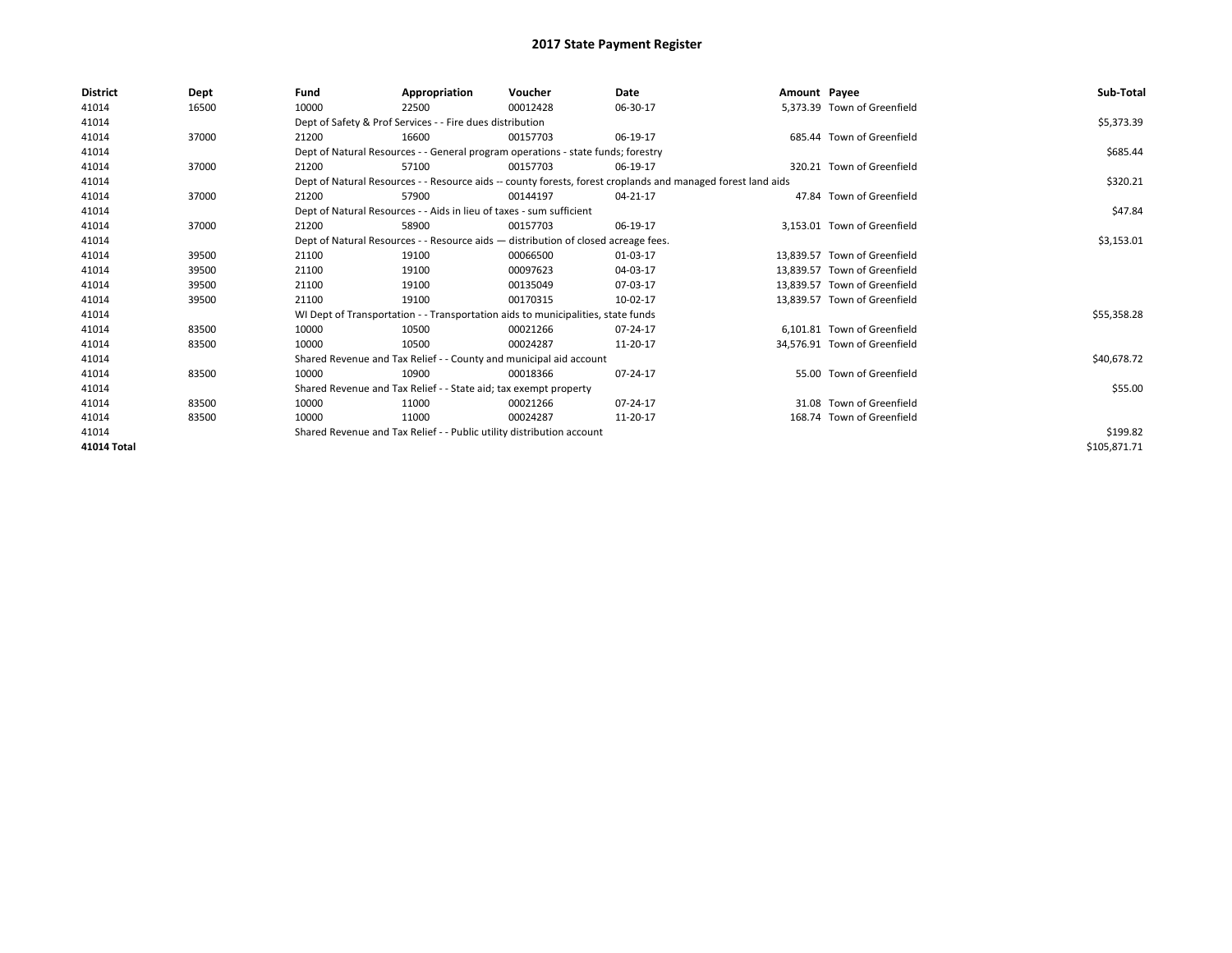| <b>District</b>    | Dept  | Fund  | Appropriation                                                                                                | Voucher  | <b>Date</b> | Amount Payee |                             | Sub-Total    |
|--------------------|-------|-------|--------------------------------------------------------------------------------------------------------------|----------|-------------|--------------|-----------------------------|--------------|
| 41016              | 16500 | 10000 | 22500                                                                                                        | 00011471 | 06-26-17    |              | 2,064.24 Town Of Jefferson  |              |
| 41016              |       |       | Dept of Safety & Prof Services - - Fire dues distribution                                                    |          |             |              |                             | \$2,064.24   |
| 41016              | 37000 | 10000 | 50300                                                                                                        | 00143552 | 04-21-17    |              | 14.34 Town Of Jefferson     |              |
| 41016              |       |       | Dept of Natural Resources - - Aids in lieu of taxes - general fund                                           |          |             |              |                             | \$14.34      |
| 41016              | 37000 | 21200 | 16600                                                                                                        | 00157704 | 06-19-17    |              | 285.74 Town Of Jefferson    |              |
| 41016              |       |       | Dept of Natural Resources - - General program operations - state funds; forestry                             |          |             |              |                             | \$285.74     |
| 41016              | 37000 | 21200 | 57100                                                                                                        | 00157704 | 06-19-17    |              | 130.78 Town Of Jefferson    |              |
| 41016              |       |       | Dept of Natural Resources - - Resource aids -- county forests, forest croplands and managed forest land aids |          |             |              |                             | \$130.78     |
| 41016              | 37000 | 21200 | 57900                                                                                                        | 00143553 | 04-21-17    |              | 24.05 Town Of Jefferson     |              |
| 41016              |       |       | Dept of Natural Resources - - Aids in lieu of taxes - sum sufficient                                         |          |             |              |                             | \$24.05      |
| 41016              | 37000 | 21200 | 58900                                                                                                        | 00157704 | 06-19-17    |              | 1.314.40 Town Of Jefferson  |              |
| 41016              |       |       | Dept of Natural Resources - - Resource aids - distribution of closed acreage fees.                           |          |             |              |                             | \$1,314.40   |
| 41016              | 39500 | 21100 | 19100                                                                                                        | 00066501 | 01-03-17    |              | 22.245.70 Town Of Jefferson |              |
| 41016              | 39500 | 21100 | 19100                                                                                                        | 00097624 | 04-03-17    |              | 22,245.70 Town Of Jefferson |              |
| 41016              | 39500 | 21100 | 19100                                                                                                        | 00135050 | 07-03-17    |              | 22,245.70 Town Of Jefferson |              |
| 41016              | 39500 | 21100 | 19100                                                                                                        | 00170316 | 10-02-17    |              | 22.245.72 Town Of Jefferson |              |
| 41016              |       |       | WI Dept of Transportation - - Transportation aids to municipalities, state funds                             |          |             |              |                             | \$88,982.82  |
| 41016              | 83500 | 10000 | 10500                                                                                                        | 00021267 | 07-24-17    |              | 11.812.23 Town Of Jefferson |              |
| 41016              | 83500 | 10000 | 10500                                                                                                        | 00024288 | 11-20-17    |              | 66,935.99 Town Of Jefferson |              |
| 41016              |       |       | Shared Revenue and Tax Relief - - County and municipal aid account                                           |          |             |              |                             | \$78,748.22  |
| 41016              | 83500 | 10000 | 10900                                                                                                        | 00018367 | 07-24-17    |              | 66.00 Town Of Jefferson     |              |
| 41016              |       |       | Shared Revenue and Tax Relief - - State aid; tax exempt property                                             |          |             |              |                             | \$66.00      |
| 41016              | 83500 | 10000 | 11000                                                                                                        | 00021267 | 07-24-17    |              | 106.04 Town Of Jefferson    |              |
| 41016              | 83500 | 10000 | 11000                                                                                                        | 00024288 | 11-20-17    |              | 610.37 Town Of Jefferson    |              |
| 41016              |       |       | Shared Revenue and Tax Relief - - Public utility distribution account                                        |          |             |              |                             | \$716.41     |
| <b>41016 Total</b> |       |       |                                                                                                              |          |             |              |                             | \$172,347.00 |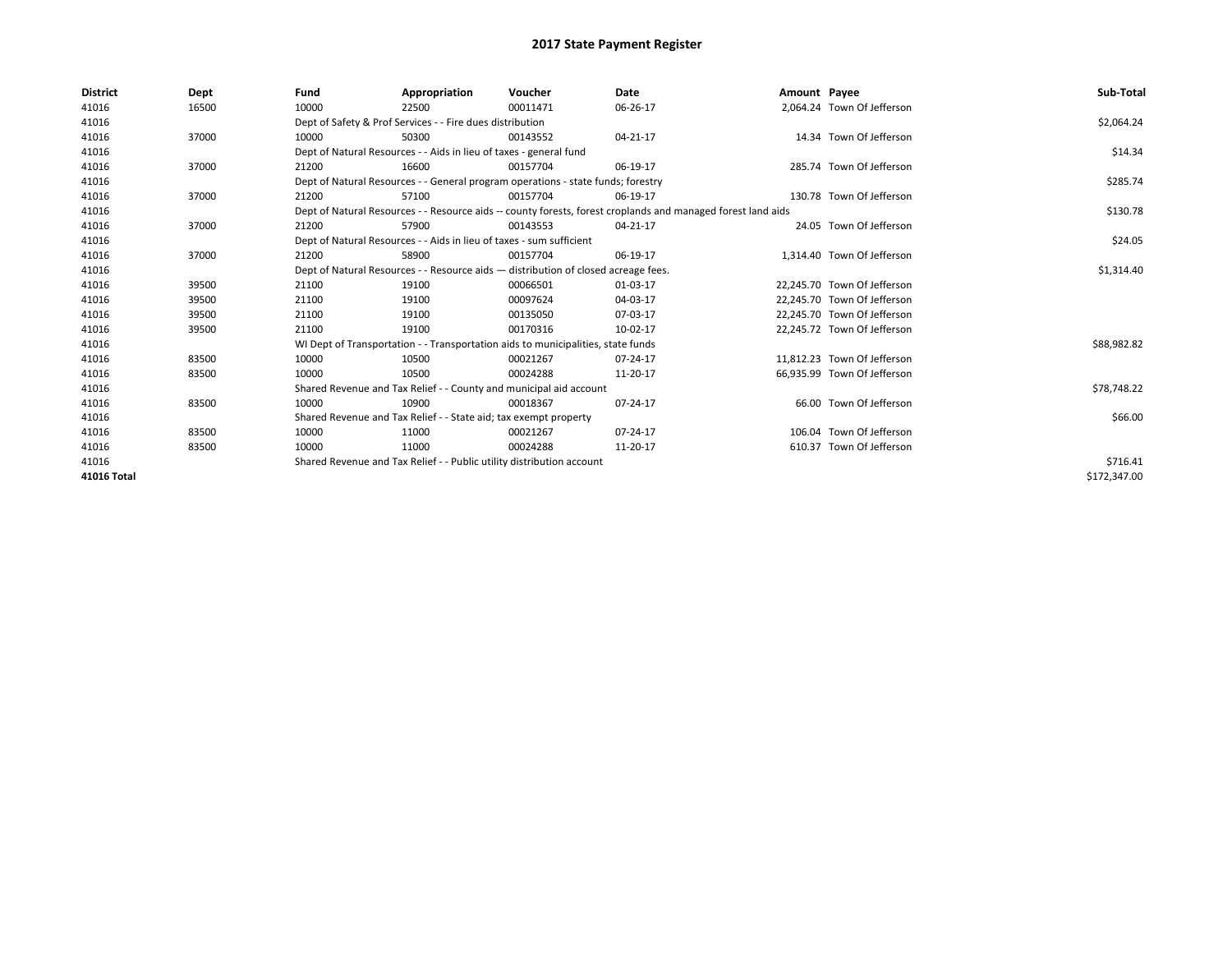| <b>District</b> | Dept  | Fund  | Appropriation                                                                                                | Voucher  | <b>Date</b> | Amount Payee |                              | Sub-Total   |
|-----------------|-------|-------|--------------------------------------------------------------------------------------------------------------|----------|-------------|--------------|------------------------------|-------------|
| 41018           | 16500 | 10000 | 22500                                                                                                        | 00011472 | 06-26-17    |              | 846.52 Town Of La Fayette    |             |
| 41018           |       |       | Dept of Safety & Prof Services - - Fire dues distribution                                                    |          |             |              |                              | \$846.52    |
| 41018           | 37000 | 10000 | 50300                                                                                                        | 00144150 | 04-21-17    |              | 302.75 Town Of La Fayette    |             |
| 41018           |       |       | Dept of Natural Resources - - Aids in lieu of taxes - general fund                                           |          |             |              |                              | \$302.75    |
| 41018           | 37000 | 21200 | 16600                                                                                                        | 00157705 | 06-19-17    |              | 968.52 Town Of La Fayette    |             |
| 41018           |       |       | Dept of Natural Resources - - General program operations - state funds; forestry                             |          |             |              |                              | \$968.52    |
| 41018           | 37000 | 21200 | 57100                                                                                                        | 00157705 | 06-19-17    |              | 502.16 Town Of La Fayette    |             |
| 41018           |       |       | Dept of Natural Resources - - Resource aids -- county forests, forest croplands and managed forest land aids |          |             |              |                              | \$502.16    |
| 41018           | 37000 | 21200 | 57900                                                                                                        | 00144151 | 04-21-17    |              | 262.04 Town Of La Fayette    |             |
| 41018           |       |       | Dept of Natural Resources - - Aids in lieu of taxes - sum sufficient                                         |          |             |              |                              | \$262.04    |
| 41018           | 37000 | 21200 | 58900                                                                                                        | 00157705 | 06-19-17    |              | 4,455.21 Town Of La Fayette  |             |
| 41018           |       |       | Dept of Natural Resources - - Resource aids - distribution of closed acreage fees.                           |          |             |              |                              | \$4,455.21  |
| 41018           | 39500 | 21100 | 19100                                                                                                        | 00066502 | 01-03-17    |              | 5,818.78 Town Of La Fayette  |             |
| 41018           | 39500 | 21100 | 19100                                                                                                        | 00097625 | 04-03-17    |              | 5,818.78 Town Of La Fayette  |             |
| 41018           | 39500 | 21100 | 19100                                                                                                        | 00135051 | 07-03-17    |              | 5,818.78 Town Of La Fayette  |             |
| 41018           | 39500 | 21100 | 19100                                                                                                        | 00170317 | 10-02-17    |              | 5,818.80 Town Of La Fayette  |             |
| 41018           |       |       | WI Dept of Transportation - - Transportation aids to municipalities, state funds                             |          |             |              |                              | \$23,275.14 |
| 41018           | 83500 | 10000 | 10500                                                                                                        | 00021268 | 07-24-17    |              | 5,142.73 Town Of La Fayette  |             |
| 41018           | 83500 | 10000 | 10500                                                                                                        | 00024289 | 11-20-17    |              | 29,142.11 Town Of La Fayette |             |
| 41018           |       |       | Shared Revenue and Tax Relief - - County and municipal aid account                                           |          |             |              |                              | \$34,284.84 |
| 41018           | 83500 | 10000 | 10900                                                                                                        | 00018368 | 07-24-17    |              | 2.00 Town Of La Fayette      |             |
| 41018           |       |       | Shared Revenue and Tax Relief - - State aid; tax exempt property                                             |          |             |              |                              | \$2.00      |
| 41018           | 83500 | 10000 | 11000                                                                                                        | 00021268 | 07-24-17    |              | 701.36 Town Of La Fayette    |             |
| 41018           | 83500 | 10000 | 11000                                                                                                        | 00024289 | 11-20-17    |              | 3,866.87 Town Of La Fayette  |             |
| 41018           |       |       | Shared Revenue and Tax Relief - - Public utility distribution account                                        |          |             |              |                              | \$4,568.23  |
| 41018 Total     |       |       |                                                                                                              |          |             |              |                              | \$69,467.41 |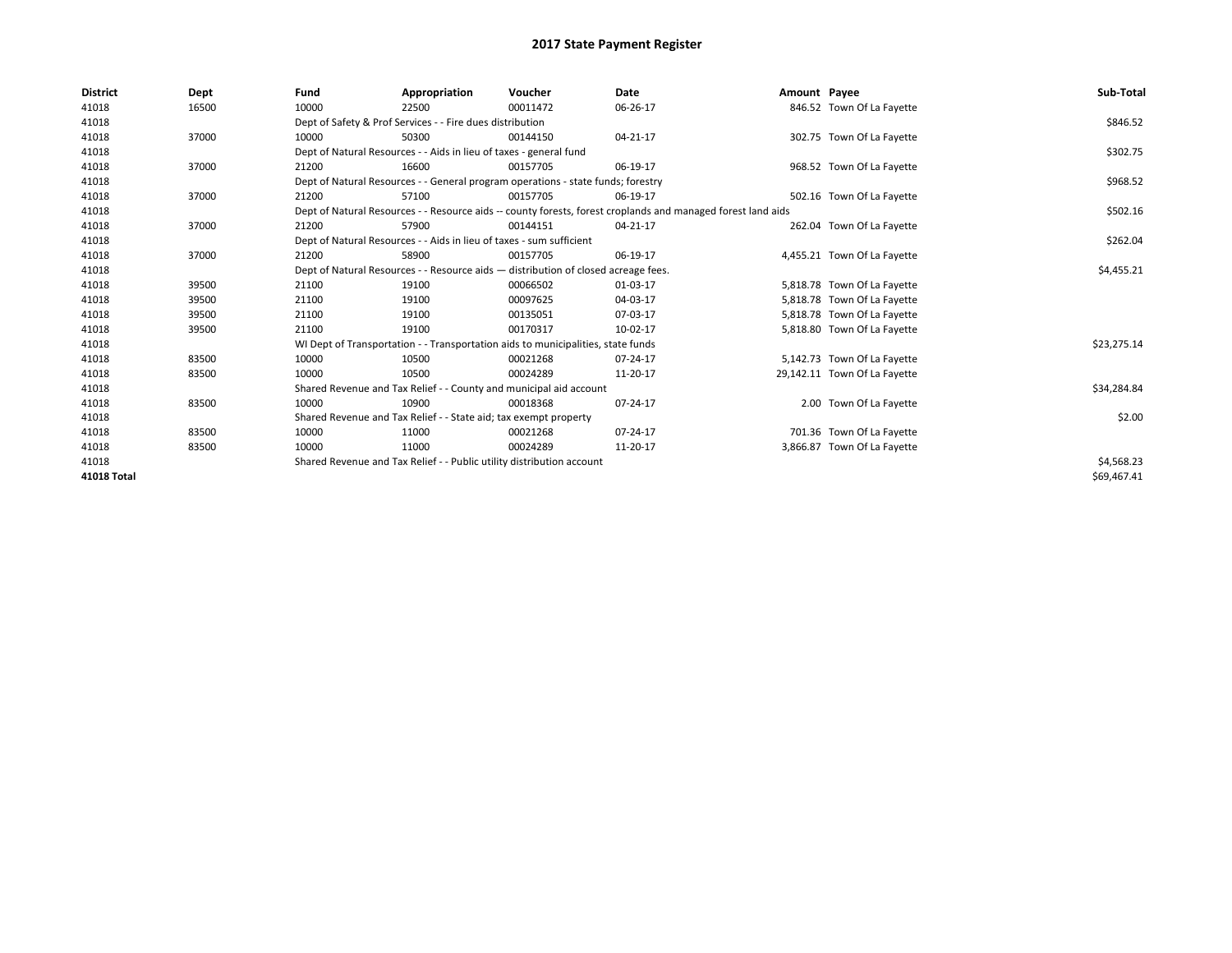| <b>District</b> | Dept  | Fund  | Appropriation                                                                      | Voucher  | Date                                                                                                         | Amount Payee |                              | Sub-Total    |
|-----------------|-------|-------|------------------------------------------------------------------------------------|----------|--------------------------------------------------------------------------------------------------------------|--------------|------------------------------|--------------|
| 41020           | 16500 | 10000 | 22500                                                                              | 00011473 | 06-26-17                                                                                                     |              | 6,711.40 Town Of La Grange   |              |
| 41020           |       |       | Dept of Safety & Prof Services - - Fire dues distribution                          |          |                                                                                                              |              |                              | \$6,711.40   |
| 41020           | 37000 | 10000 | 50300                                                                              | 00142943 | 04-21-17                                                                                                     |              | 10.00 Town Of La Grange      |              |
| 41020           |       |       | Dept of Natural Resources - - Aids in lieu of taxes - general fund                 |          |                                                                                                              |              |                              | \$10.00      |
| 41020           | 37000 | 21200 | 16600                                                                              | 00157706 | 06-19-17                                                                                                     |              | 279.67 Town Of La Grange     |              |
| 41020           |       |       | Dept of Natural Resources - - General program operations - state funds; forestry   |          |                                                                                                              |              |                              | \$279.67     |
| 41020           | 37000 | 21200 | 57100                                                                              | 00157706 | 06-19-17                                                                                                     |              | 147.26 Town Of La Grange     |              |
| 41020           |       |       |                                                                                    |          | Dept of Natural Resources - - Resource aids -- county forests, forest croplands and managed forest land aids |              |                              | \$147.26     |
| 41020           | 37000 | 21200 | 57900                                                                              | 00142944 | 04-21-17                                                                                                     |              | 8.80 Town Of La Grange       |              |
| 41020           |       |       | Dept of Natural Resources - - Aids in lieu of taxes - sum sufficient               |          |                                                                                                              |              |                              | \$8.80       |
| 41020           | 37000 | 21200 | 58900                                                                              | 00157706 | 06-19-17                                                                                                     |              | 1,286.48 Town Of La Grange   |              |
| 41020           |       |       | Dept of Natural Resources - - Resource aids - distribution of closed acreage fees. |          |                                                                                                              |              |                              | \$1,286.48   |
| 41020           | 39500 | 21100 | 19100                                                                              | 00066503 | 01-03-17                                                                                                     |              | 25,323.00 Town Of La Grange  |              |
| 41020           | 39500 | 21100 | 19100                                                                              | 00097626 | 04-03-17                                                                                                     |              | 25,323.00 Town Of La Grange  |              |
| 41020           | 39500 | 21100 | 19100                                                                              | 00135052 | 07-03-17                                                                                                     |              | 25,323.00 Town Of La Grange  |              |
| 41020           | 39500 | 21100 | 19100                                                                              | 00170318 | 10-02-17                                                                                                     |              | 25,323.00 Town Of La Grange  |              |
| 41020           |       |       | WI Dept of Transportation - - Transportation aids to municipalities, state funds   |          |                                                                                                              |              |                              | \$101,292.00 |
| 41020           | 39500 | 21100 | 27800                                                                              | 00199822 | 12-11-17                                                                                                     |              | 15,000.00 Town Of La Grange  |              |
| 41020           |       |       | WI Dept of Transportation - - Local roads improvement program, state funds         |          |                                                                                                              |              |                              | \$15,000.00  |
| 41020           | 46500 | 10000 | 30500                                                                              | 00033662 | 10-27-17                                                                                                     |              | 548.37 Town Of La Grange     |              |
| 41020           |       |       |                                                                                    |          | Department of Military Affairs - - Disaster recovery aid; public health emergency quarantine costs           |              |                              | \$548.37     |
| 41020           | 46500 | 10000 | 34200                                                                              | 00033662 | 10-27-17                                                                                                     |              | 3,290.20 Town Of La Grange   |              |
| 41020           |       |       | Department of Military Affairs - - Federal aid, local assistance                   |          |                                                                                                              |              |                              | \$3,290.20   |
| 41020           | 50500 | 10000 | 17400                                                                              | 00047894 | 05-05-17                                                                                                     |              | 46,099.00 Town Of La Grange  |              |
| 41020           |       |       |                                                                                    |          | Department of Administration - - High-voltage transmission line annual impact fee distributions              |              |                              | \$46,099.00  |
| 41020           | 50500 | 10000 | 17500                                                                              | 00047894 | 05-05-17                                                                                                     |              | 384,158.00 Town Of La Grange |              |
| 41020           |       |       |                                                                                    |          | Department of Administration - - High-voltage transmission line environmental impact fee distributions       |              |                              | \$384,158.00 |
| 41020           | 83500 | 10000 | 10500                                                                              | 00021269 | 07-24-17                                                                                                     |              | 4,679.69 Town Of La Grange   |              |
| 41020           | 83500 | 10000 | 10500                                                                              | 00024290 | 11-20-17                                                                                                     |              | 26,518.26 Town Of La Grange  |              |
| 41020           |       |       | Shared Revenue and Tax Relief - - County and municipal aid account                 |          |                                                                                                              |              |                              | \$31,197.95  |
| 41020           | 83500 | 10000 | 10900                                                                              | 00018369 | 07-24-17                                                                                                     |              | 497.00 Town Of La Grange     |              |
| 41020           |       |       | Shared Revenue and Tax Relief - - State aid; tax exempt property                   |          |                                                                                                              |              |                              | \$497.00     |
| 41020           | 83500 | 10000 | 11000                                                                              | 00021269 | 07-24-17                                                                                                     |              | 984.42 Town Of La Grange     |              |
| 41020           | 83500 | 10000 | 11000                                                                              | 00024290 | 11-20-17                                                                                                     |              | 5,709.27 Town Of La Grange   |              |
| 41020           |       |       | Shared Revenue and Tax Relief - - Public utility distribution account              |          |                                                                                                              |              |                              | \$6,693.69   |
| 41020 Total     |       |       |                                                                                    |          |                                                                                                              |              |                              | \$597,219.82 |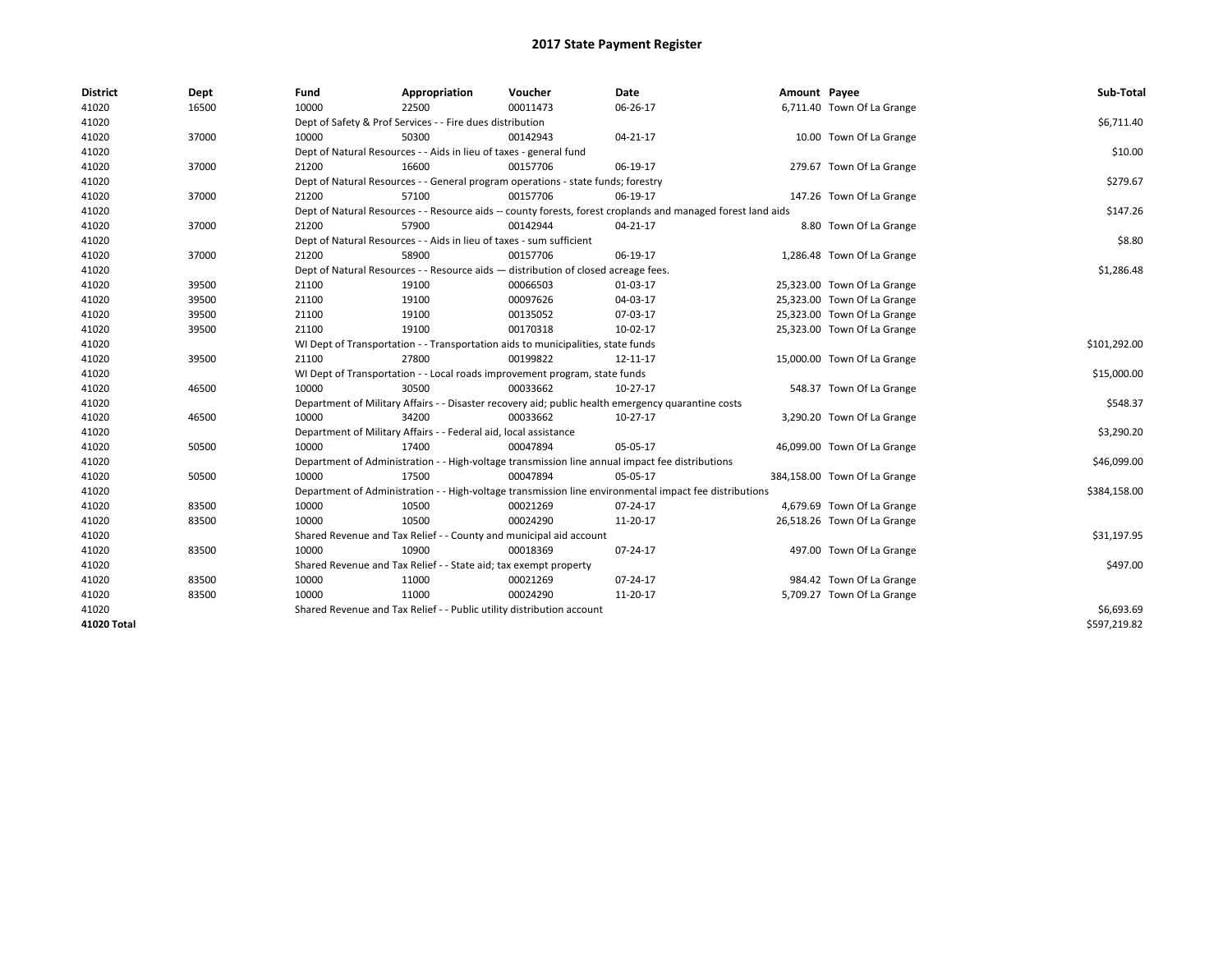| <b>District</b> | Dept  | Fund  | Appropriation                                                                      | Voucher  | Date                                                                                                         | Amount Payee |                        | Sub-Total    |
|-----------------|-------|-------|------------------------------------------------------------------------------------|----------|--------------------------------------------------------------------------------------------------------------|--------------|------------------------|--------------|
| 41022           | 16500 | 10000 | 22500                                                                              | 00011474 | 06-26-17                                                                                                     |              | 3,993.22 Town Of Leon  |              |
| 41022           |       |       | Dept of Safety & Prof Services - - Fire dues distribution                          |          |                                                                                                              |              |                        | \$3,993.22   |
| 41022           | 37000 | 21200 | 16600                                                                              | 00157707 | 06-19-17                                                                                                     |              | 1,257.71 Town Of Leon  |              |
| 41022           |       |       | Dept of Natural Resources - - General program operations - state funds; forestry   |          |                                                                                                              |              |                        | \$1,257.71   |
| 41022           | 37000 | 21200 | 57100                                                                              | 00157707 | 06-19-17                                                                                                     |              | 582.83 Town Of Leon    |              |
| 41022           |       |       |                                                                                    |          | Dept of Natural Resources - - Resource aids -- county forests, forest croplands and managed forest land aids |              |                        | \$582.83     |
| 41022           | 37000 | 21200 | 58900                                                                              | 00157707 | 06-19-17                                                                                                     |              | 5,785.48 Town Of Leon  |              |
| 41022           |       |       | Dept of Natural Resources - - Resource aids - distribution of closed acreage fees. |          |                                                                                                              |              |                        | \$5,785.48   |
| 41022           | 39500 | 21100 | 19100                                                                              | 00066504 | 01-03-17                                                                                                     |              | 19,306.03 Town Of Leon |              |
| 41022           | 39500 | 21100 | 19100                                                                              | 00097627 | 04-03-17                                                                                                     |              | 19,306.03 Town Of Leon |              |
| 41022           | 39500 | 21100 | 19100                                                                              | 00135053 | 07-03-17                                                                                                     |              | 19,306.03 Town Of Leon |              |
| 41022           | 39500 | 21100 | 19100                                                                              | 00170319 | 10-02-17                                                                                                     |              | 19,306.05 Town Of Leon |              |
| 41022           |       |       | WI Dept of Transportation - - Transportation aids to municipalities, state funds   |          |                                                                                                              |              |                        | \$77,224.14  |
| 41022           | 83500 | 10000 | 10500                                                                              | 00021270 | 07-24-17                                                                                                     |              | 9,813.88 Town Of Leon  |              |
| 41022           | 83500 | 10000 | 10500                                                                              | 00024291 | 11-20-17                                                                                                     |              | 55,613.71 Town Of Leon |              |
| 41022           |       |       | Shared Revenue and Tax Relief - - County and municipal aid account                 |          |                                                                                                              |              |                        | \$65,427.59  |
| 41022           | 83500 | 10000 | 10900                                                                              | 00018370 | 07-24-17                                                                                                     |              | 3.00 Town Of Leon      |              |
| 41022           |       |       | Shared Revenue and Tax Relief - - State aid; tax exempt property                   |          |                                                                                                              |              |                        | \$3.00       |
| 41022           | 83500 | 10000 | 11000                                                                              | 00021270 | 07-24-17                                                                                                     |              | 50.89 Town Of Leon     |              |
| 41022           | 83500 | 10000 | 11000                                                                              | 00024291 | 11-20-17                                                                                                     |              | 295.65 Town Of Leon    |              |
| 41022           |       |       | Shared Revenue and Tax Relief - - Public utility distribution account              |          |                                                                                                              |              |                        | \$346.54     |
| 41022 Total     |       |       |                                                                                    |          |                                                                                                              |              |                        | \$154,620.51 |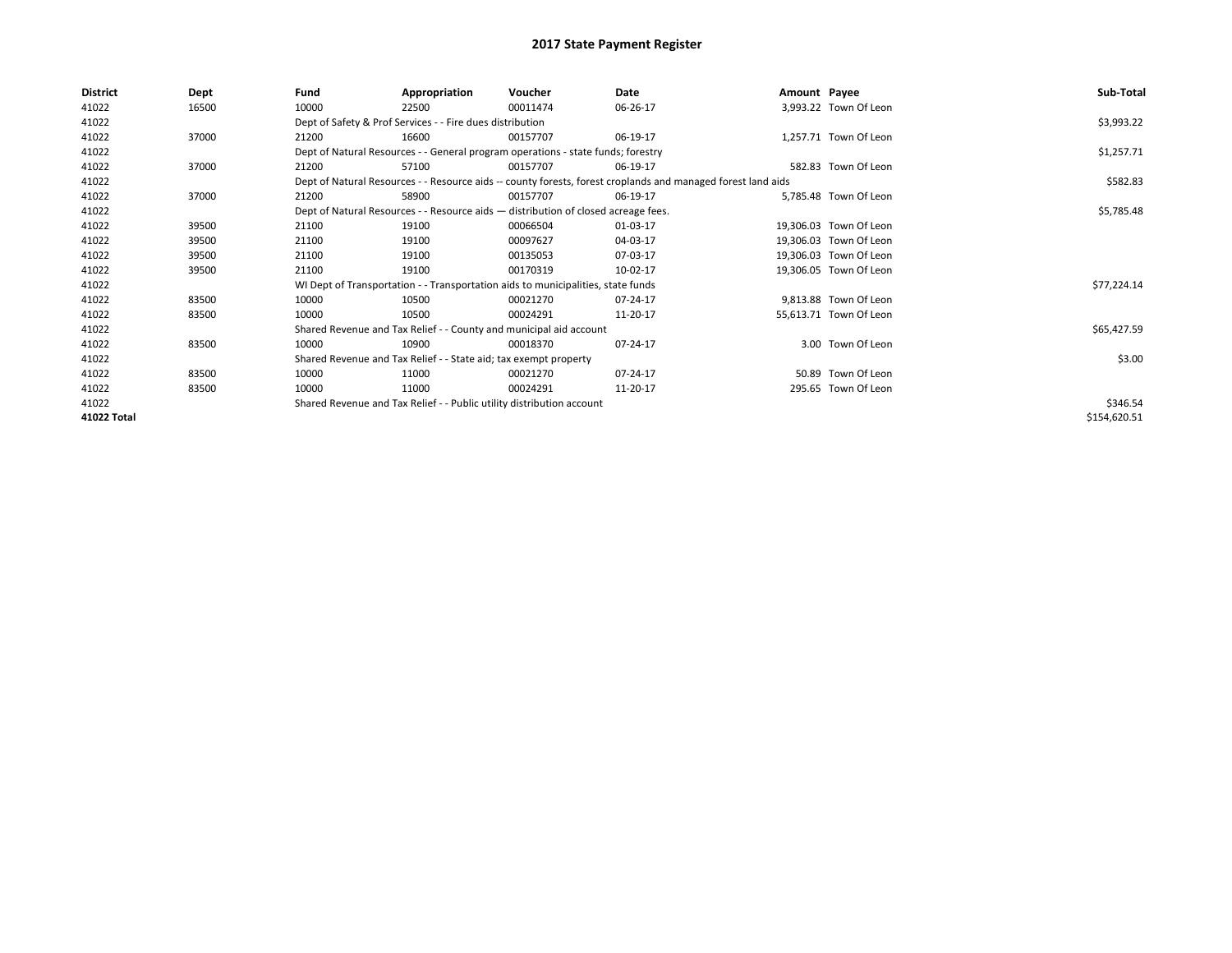| <b>District</b> | Dept  | Fund  | Appropriation                                                                                                | Voucher  | Date     | Amount Payee |                            | Sub-Total    |
|-----------------|-------|-------|--------------------------------------------------------------------------------------------------------------|----------|----------|--------------|----------------------------|--------------|
| 41024           | 16500 | 10000 | 22500                                                                                                        | 00011475 | 06-26-17 |              | 3,034.52 Town Of Lincoln   |              |
| 41024           |       |       | Dept of Safety & Prof Services - - Fire dues distribution                                                    |          |          |              |                            | \$3,034.52   |
| 41024           | 37000 | 10000 | 50300                                                                                                        | 00126287 | 02-06-17 |              | 51.17 Town Of Lincoln      |              |
| 41024           |       |       | Dept of Natural Resources - - Aids in lieu of taxes - general fund                                           |          |          |              |                            | \$51.17      |
| 41024           | 37000 | 21200 | 16600                                                                                                        | 00157708 | 06-19-17 |              | 271.56 Town Of Lincoln     |              |
| 41024           |       |       | Dept of Natural Resources - - General program operations - state funds; forestry                             |          |          |              |                            | \$271.56     |
| 41024           | 37000 | 21200 | 54500                                                                                                        | 00135506 | 03-22-17 |              | 3,347.50 Town Of Lincoln   |              |
| 41024           |       |       | Dept of Natural Resources - - Resource aids -- fire suppression grants                                       |          |          |              |                            | \$3,347.50   |
| 41024           | 37000 | 21200 | 57100                                                                                                        | 00157708 | 06-19-17 |              | 828.14 Town Of Lincoln     |              |
| 41024           |       |       | Dept of Natural Resources - - Resource aids -- county forests, forest croplands and managed forest land aids |          |          |              |                            | \$828.14     |
| 41024           | 37000 | 21200 | 58300                                                                                                        | 00135506 | 03-22-17 |              | 2,024.07 Town Of Lincoln   |              |
| 41024           |       |       | Dept of Natural Resources - - Recreation and resource aids, federal funds                                    |          |          |              |                            | \$2,024.07   |
| 41024           | 37000 | 21200 | 58900                                                                                                        | 00157708 | 06-19-17 |              | 1,249.16 Town Of Lincoln   |              |
| 41024           |       |       | Dept of Natural Resources - - Resource aids - distribution of closed acreage fees.                           |          |          |              |                            | \$1,249.16   |
| 41024           | 39500 | 21100 | 19100                                                                                                        | 00066505 | 01-03-17 |              | 19,471.18 Town Of Lincoln  |              |
| 41024           | 39500 | 21100 | 19100                                                                                                        | 00097628 | 04-03-17 |              | 19.471.18 Town Of Lincoln  |              |
| 41024           | 39500 | 21100 | 19100                                                                                                        | 00135054 | 07-03-17 |              | 19,471.18 Town Of Lincoln  |              |
| 41024           | 39500 | 21100 | 19100                                                                                                        | 00170320 | 10-02-17 |              | 19,471.20 Town Of Lincoln  |              |
| 41024           |       |       | WI Dept of Transportation - - Transportation aids to municipalities, state funds                             |          |          |              |                            | \$77,884.74  |
| 41024           | 50500 | 10000 | 17400                                                                                                        | 00047895 | 05-05-17 |              | 40,493.00 Town Of Lincoln  |              |
| 41024           |       |       | Department of Administration - - High-voltage transmission line annual impact fee distributions              |          |          |              |                            | \$40,493.00  |
| 41024           | 50500 | 10000 | 17500                                                                                                        | 00047895 | 05-05-17 |              | 337,441.00 Town Of Lincoln |              |
| 41024           |       |       | Department of Administration - - High-voltage transmission line environmental impact fee distributions       |          |          |              |                            | \$337,441.00 |
| 41024           | 83500 | 10000 | 10500                                                                                                        | 00021271 | 07-24-17 |              | 2.537.83 Town Of Lincoln   |              |
| 41024           | 83500 | 10000 | 10500                                                                                                        | 00024292 | 11-20-17 |              | 14.381.04 Town Of Lincoln  |              |
| 41024           |       |       | Shared Revenue and Tax Relief - - County and municipal aid account                                           |          |          |              |                            | \$16,918.87  |
| 41024           | 83500 | 10000 | 10900                                                                                                        | 00018371 | 07-24-17 |              | 15.00 Town Of Lincoln      |              |
| 41024           |       |       | Shared Revenue and Tax Relief - - State aid; tax exempt property                                             |          |          |              |                            | \$15.00      |
| 41024           | 83500 | 10000 | 11000                                                                                                        | 00021271 | 07-24-17 |              | 419.20 Town Of Lincoln     |              |
| 41024           | 83500 | 10000 | 11000                                                                                                        | 00024292 | 11-20-17 |              | 2,956.31 Town Of Lincoln   |              |
| 41024           |       |       | Shared Revenue and Tax Relief - - Public utility distribution account                                        |          |          |              |                            | \$3,375.51   |
| 41024 Total     |       |       |                                                                                                              |          |          |              |                            | \$486,934.24 |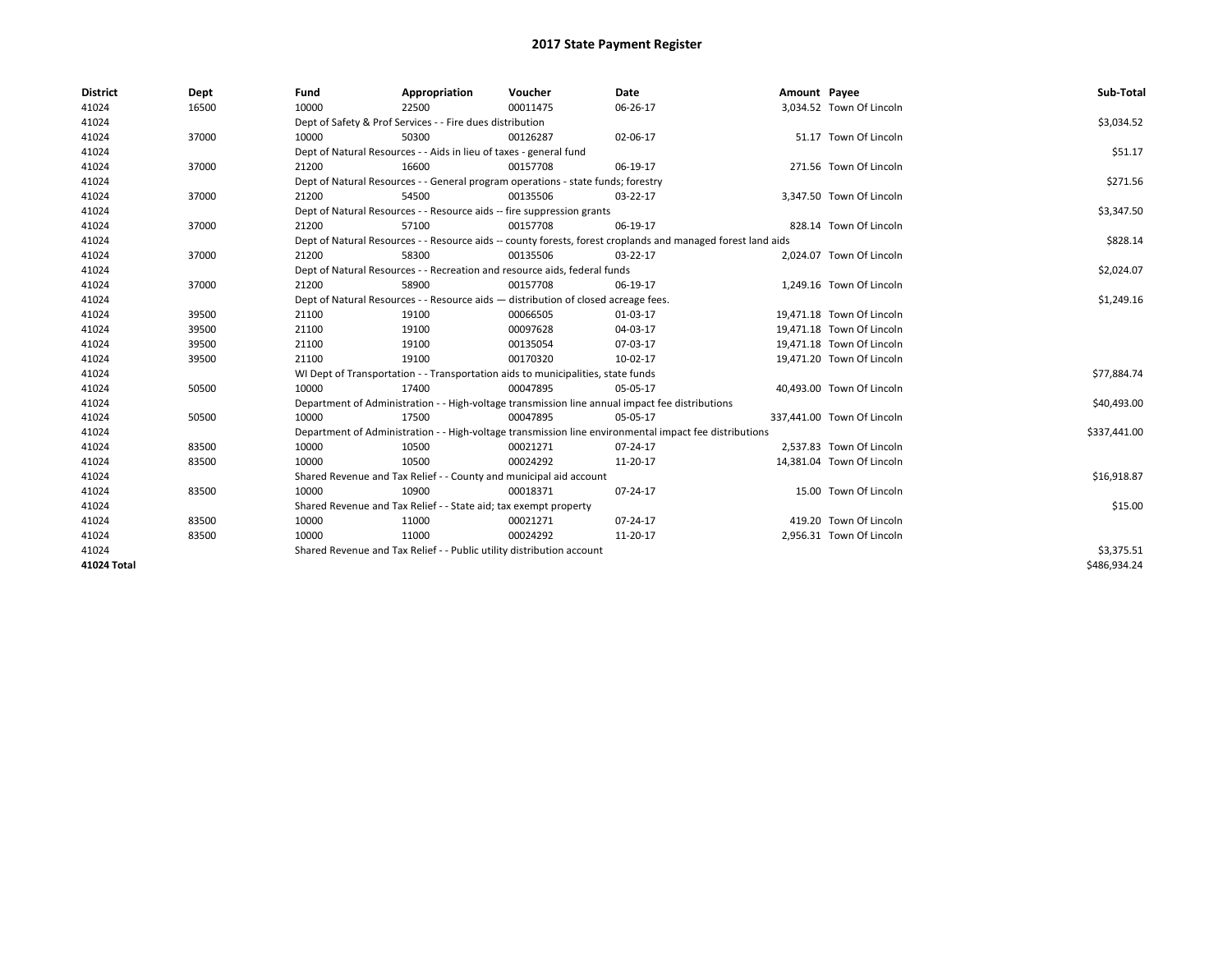| <b>District</b> | Dept  | Fund                                                                               | Appropriation                                                                    | Voucher     | Date                                                                                                         | Amount Payee |                                | Sub-Total    |
|-----------------|-------|------------------------------------------------------------------------------------|----------------------------------------------------------------------------------|-------------|--------------------------------------------------------------------------------------------------------------|--------------|--------------------------------|--------------|
| 41026           | 16500 | 10000                                                                              | 22500                                                                            | 00011476    | 06-27-17                                                                                                     |              | 4,292.30 Town Of Little Falls  |              |
| 41026           |       |                                                                                    | Dept of Safety & Prof Services - - Fire dues distribution                        |             |                                                                                                              |              |                                | \$4,292.30   |
| 41026           | 37000 | 10000                                                                              | 50300                                                                            | 00126282    | 02-06-17                                                                                                     |              | 19,225.09 Town Of Little Falls |              |
| 41026           | 37000 | 10000                                                                              | 50300                                                                            | 00143939    | 04-21-17                                                                                                     |              | 399.27 Town Of Little Falls    |              |
| 41026           |       |                                                                                    | Dept of Natural Resources - - Aids in lieu of taxes - general fund               |             |                                                                                                              |              |                                | \$19,624.36  |
| 41026           | 37000 | 21200                                                                              | 16600                                                                            | 00157709    | 06-19-17                                                                                                     |              | 3,858.65 Town Of Little Falls  |              |
| 41026           |       |                                                                                    | Dept of Natural Resources - - General program operations - state funds; forestry |             |                                                                                                              |              |                                | \$3,858.65   |
| 41026           | 37000 | 21200                                                                              | 57100                                                                            | 00157709    | 06-19-17                                                                                                     |              | 1,925.03 Town Of Little Falls  |              |
| 41026           |       |                                                                                    |                                                                                  |             | Dept of Natural Resources - - Resource aids -- county forests, forest croplands and managed forest land aids |              |                                | \$1,925.03   |
| 41026           | 37000 | 21200                                                                              | 57900                                                                            | 00143938    | 04-21-17                                                                                                     |              | 537.38 Town Of Little Falls    |              |
| 41026           |       |                                                                                    | Dept of Natural Resources - - Aids in lieu of taxes - sum sufficient             |             |                                                                                                              |              |                                | \$537.38     |
| 41026           | 37000 | 21200                                                                              | 58900                                                                            | 00157709    | 06-19-17                                                                                                     |              | 17.749.78 Town Of Little Falls |              |
| 41026           |       | Dept of Natural Resources - - Resource aids - distribution of closed acreage fees. |                                                                                  | \$17,749.78 |                                                                                                              |              |                                |              |
| 41026           | 39500 | 21100                                                                              | 19100                                                                            | 00066506    | 01-03-17                                                                                                     |              | 40,703.97 Town Of Little Falls |              |
| 41026           | 39500 | 21100                                                                              | 19100                                                                            | 00097629    | 04-03-17                                                                                                     |              | 40,703.97 Town Of Little Falls |              |
| 41026           | 39500 | 21100                                                                              | 19100                                                                            | 00135055    | 07-03-17                                                                                                     |              | 40.703.97 Town Of Little Falls |              |
| 41026           | 39500 | 21100                                                                              | 19100                                                                            | 00170321    | 10-02-17                                                                                                     |              | 40.703.97 Town Of Little Falls |              |
| 41026           |       |                                                                                    | WI Dept of Transportation - - Transportation aids to municipalities, state funds |             |                                                                                                              |              |                                | \$162,815.88 |
| 41026           | 83500 | 10000                                                                              | 10500                                                                            | 00021272    | 07-24-17                                                                                                     |              | 6.401.56 Town Of Little Falls  |              |
| 41026           | 83500 | 10000                                                                              | 10500                                                                            | 00024293    | 11-20-17                                                                                                     |              | 36,275.73 Town Of Little Falls |              |
| 41026           |       |                                                                                    | Shared Revenue and Tax Relief - - County and municipal aid account               |             |                                                                                                              |              |                                | \$42,677.29  |
| 41026           | 83500 | 10000                                                                              | 10900                                                                            | 00018372    | 07-24-17                                                                                                     |              | 27.00 Town Of Little Falls     |              |
| 41026           |       |                                                                                    | Shared Revenue and Tax Relief - - State aid; tax exempt property                 |             |                                                                                                              |              |                                | \$27.00      |
| 41026           | 83500 | 10000                                                                              | 11000                                                                            | 00021272    | 07-24-17                                                                                                     |              | 163.31 Town Of Little Falls    |              |
| 41026           | 83500 | 10000                                                                              | 11000                                                                            | 00024293    | 11-20-17                                                                                                     |              | 1,045.47 Town Of Little Falls  |              |
| 41026           |       | Shared Revenue and Tax Relief - - Public utility distribution account              |                                                                                  | \$1,208.78  |                                                                                                              |              |                                |              |
| 41026 Total     |       |                                                                                    |                                                                                  |             |                                                                                                              |              |                                | \$254,716.45 |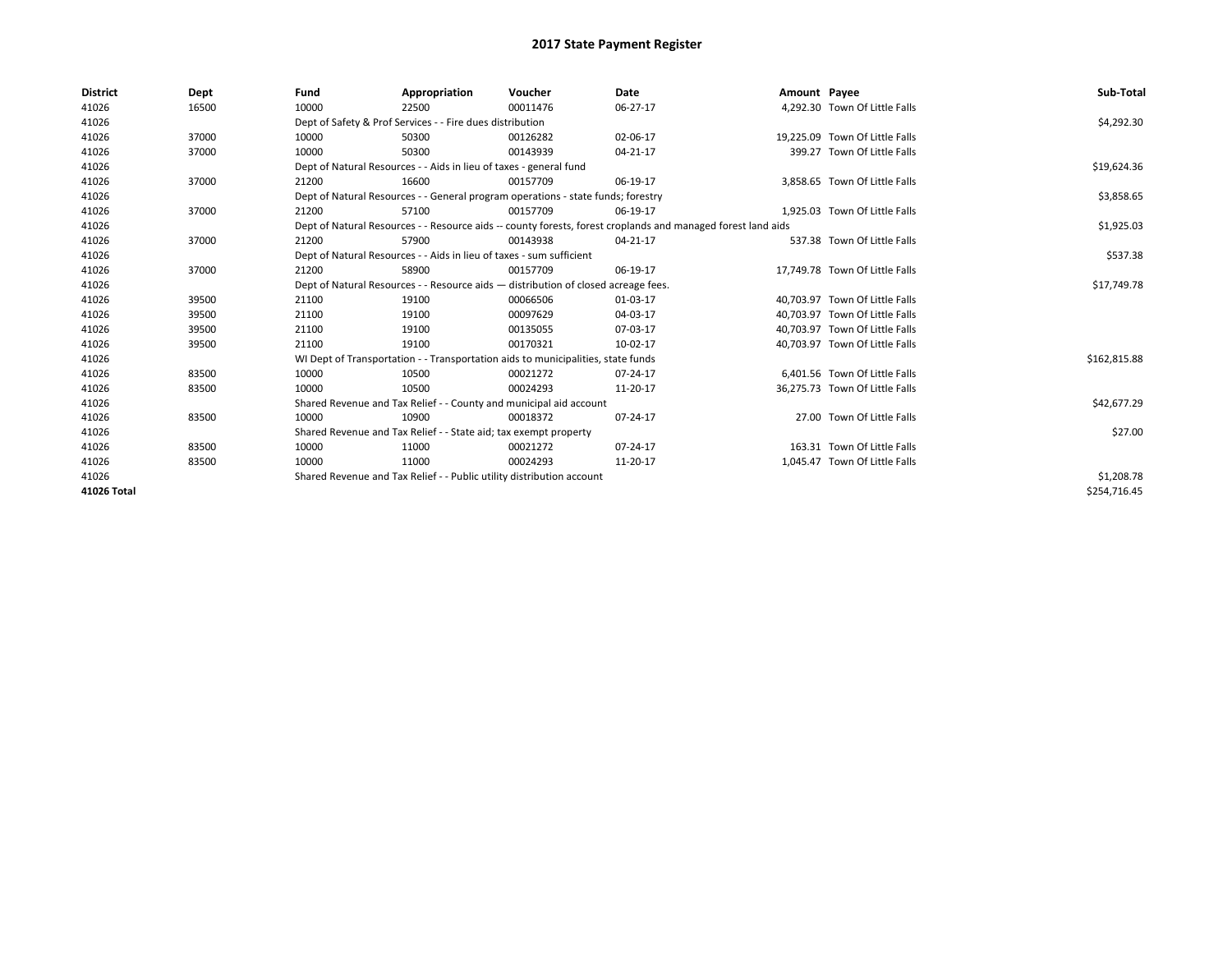| <b>District</b> | Dept  | Fund  | Appropriation                                                                      | Voucher  | Date                                                                                                         | Amount Payee |                            | Sub-Total   |
|-----------------|-------|-------|------------------------------------------------------------------------------------|----------|--------------------------------------------------------------------------------------------------------------|--------------|----------------------------|-------------|
| 41028           | 16500 | 10000 | 22500                                                                              | 00011477 | 06-26-17                                                                                                     |              | 860.45 Town Of New Lyme    |             |
| 41028           |       |       | Dept of Safety & Prof Services - - Fire dues distribution                          |          |                                                                                                              |              |                            | \$860.45    |
| 41028           | 37000 | 10000 | 50300                                                                              | 00143236 | 04-21-17                                                                                                     |              | 15.00 Town Of New Lyme     |             |
| 41028           |       |       | Dept of Natural Resources - - Aids in lieu of taxes - general fund                 |          |                                                                                                              |              |                            | \$15.00     |
| 41028           | 37000 | 21200 | 16600                                                                              | 00157710 | 06-19-17                                                                                                     |              | 1,644.09 Town Of New Lyme  |             |
| 41028           |       |       | Dept of Natural Resources - - General program operations - state funds; forestry   |          |                                                                                                              |              |                            | \$1,644.09  |
| 41028           | 37000 | 21200 | 57100                                                                              | 00157710 | 06-19-17                                                                                                     |              | 1,762.11 Town Of New Lyme  |             |
| 41028           |       |       |                                                                                    |          | Dept of Natural Resources - - Resource aids -- county forests, forest croplands and managed forest land aids |              |                            | \$1,762.11  |
| 41028           | 37000 | 21200 | 57900                                                                              | 00143237 | 04-21-17                                                                                                     |              | 1.50 Town Of New Lyme      |             |
| 41028           |       |       | Dept of Natural Resources - - Aids in lieu of taxes - sum sufficient               |          |                                                                                                              |              |                            | \$1.50      |
| 41028           | 37000 | 21200 | 58900                                                                              | 00157710 | 06-19-17                                                                                                     |              | 7,562.82 Town Of New Lyme  |             |
| 41028           |       |       | Dept of Natural Resources - - Resource aids - distribution of closed acreage fees. |          |                                                                                                              |              |                            | \$7,562.82  |
| 41028           | 39500 | 21100 | 19100                                                                              | 00066507 | 01-03-17                                                                                                     |              | 8,758.45 Town Of New Lyme  |             |
| 41028           | 39500 | 21100 | 19100                                                                              | 00097630 | 04-03-17                                                                                                     |              | 8,758.45 Town Of New Lyme  |             |
| 41028           | 39500 | 21100 | 19100                                                                              | 00135056 | 07-03-17                                                                                                     |              | 8,758.45 Town Of New Lyme  |             |
| 41028           | 39500 | 21100 | 19100                                                                              | 00170322 | 10-02-17                                                                                                     |              | 8,758.47 Town Of New Lyme  |             |
| 41028           |       |       | WI Dept of Transportation - - Transportation aids to municipalities, state funds   |          |                                                                                                              |              |                            | \$35,033.82 |
| 41028           | 83500 | 10000 | 10500                                                                              | 00021273 | 07-24-17                                                                                                     |              | 1,814.45 Town Of New Lyme  |             |
| 41028           | 83500 | 10000 | 10500                                                                              | 00024294 | 11-20-17                                                                                                     |              | 10,281.90 Town Of New Lyme |             |
| 41028           |       |       | Shared Revenue and Tax Relief - - County and municipal aid account                 |          |                                                                                                              |              |                            | \$12,096.35 |
| 41028 Total     |       |       |                                                                                    |          |                                                                                                              |              |                            | \$58,976.14 |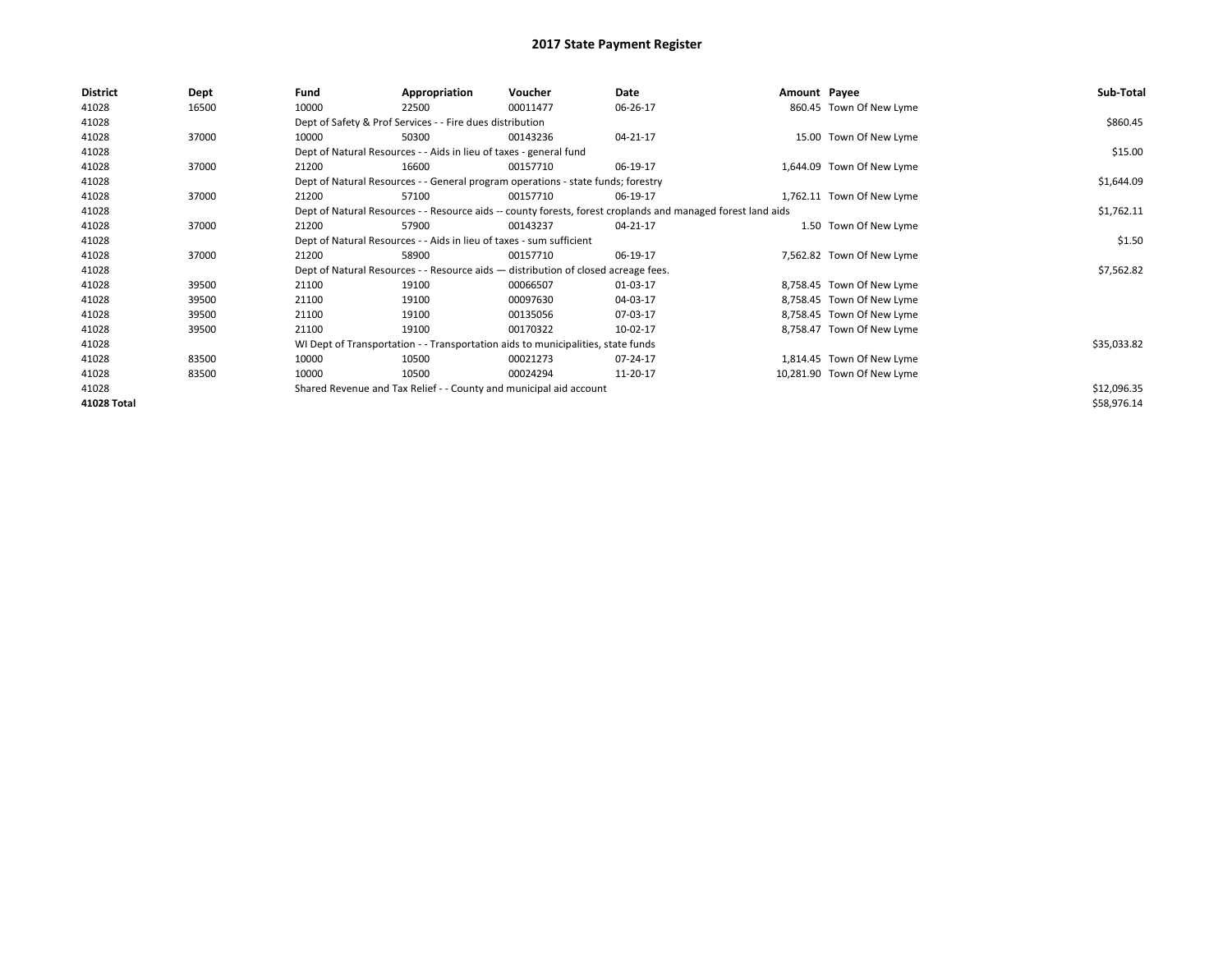| <b>District</b> | Dept  | Fund  | Appropriation                                                                      | Voucher  | Date                                                                                                         | Amount Payee |                            | Sub-Total    |
|-----------------|-------|-------|------------------------------------------------------------------------------------|----------|--------------------------------------------------------------------------------------------------------------|--------------|----------------------------|--------------|
| 41030           | 16500 | 10000 | 22500                                                                              | 00011478 | 06-26-17                                                                                                     |              | 3,788.59 Town Of Oakdale   |              |
| 41030           |       |       | Dept of Safety & Prof Services - - Fire dues distribution                          |          |                                                                                                              |              |                            | \$3,788.59   |
| 41030           | 37000 | 10000 | 50300                                                                              | 00126316 | 02-06-17                                                                                                     |              | 8,403.69 Town Of Oakdale   |              |
| 41030           | 37000 | 10000 | 50300                                                                              | 00144037 | $04 - 21 - 17$                                                                                               |              | 510.96 Town Of Oakdale     |              |
| 41030           |       |       | Dept of Natural Resources - - Aids in lieu of taxes - general fund                 |          | \$8,914.65                                                                                                   |              |                            |              |
| 41030           | 37000 | 21200 | 16600                                                                              | 00157711 | 06-19-17                                                                                                     |              | 886.81 Town Of Oakdale     |              |
| 41030           |       |       | Dept of Natural Resources - - General program operations - state funds; forestry   |          |                                                                                                              |              |                            | \$886.81     |
| 41030           | 37000 | 21200 | 57100                                                                              | 00157711 | 06-19-17                                                                                                     |              | 415.69 Town Of Oakdale     |              |
| 41030           |       |       |                                                                                    |          | Dept of Natural Resources - - Resource aids -- county forests, forest croplands and managed forest land aids |              |                            | \$415.69     |
| 41030           | 37000 | 21200 | 57900                                                                              | 00144036 | 04-21-17                                                                                                     |              | 51.44 Town Of Oakdale      |              |
| 41030           |       |       | Dept of Natural Resources - - Aids in lieu of taxes - sum sufficient               |          |                                                                                                              |              |                            | \$51.44      |
| 41030           | 37000 | 21200 | 58900                                                                              | 00157711 | 06-19-17                                                                                                     |              | 4,079.32 Town Of Oakdale   |              |
| 41030           |       |       | Dept of Natural Resources - - Resource aids - distribution of closed acreage fees. |          |                                                                                                              |              |                            | \$4,079.32   |
| 41030           | 39500 | 21100 | 19100                                                                              | 00066508 | 01-03-17                                                                                                     |              | 20,522.64 Town Of Oakdale  |              |
| 41030           | 39500 | 21100 | 19100                                                                              | 00097631 | 04-03-17                                                                                                     |              | 20,522.64 Town Of Oakdale  |              |
| 41030           | 39500 | 21100 | 19100                                                                              | 00135057 | 07-03-17                                                                                                     |              | 20,522.64 Town Of Oakdale  |              |
| 41030           | 39500 | 21100 | 19100                                                                              | 00170323 | 10-02-17                                                                                                     |              | 20,522.64 Town Of Oakdale  |              |
| 41030           |       |       | WI Dept of Transportation - - Transportation aids to municipalities, state funds   |          |                                                                                                              |              |                            | \$82,090.56  |
| 41030           | 50500 | 10000 | 17400                                                                              | 00047896 | 05-05-17                                                                                                     |              | 49,830.00 Town Of Oakdale  |              |
| 41030           |       |       |                                                                                    |          | Department of Administration - - High-voltage transmission line annual impact fee distributions              |              |                            | \$49,830.00  |
| 41030           | 50500 | 10000 | 17500                                                                              | 00047896 | 05-05-17                                                                                                     |              | 415,251.00 Town Of Oakdale |              |
| 41030           |       |       |                                                                                    |          | Department of Administration - - High-voltage transmission line environmental impact fee distributions       |              |                            | \$415,251.00 |
| 41030           | 83500 | 10000 | 10500                                                                              | 00021274 | 07-24-17                                                                                                     |              | 11,045.59 Town Of Oakdale  |              |
| 41030           | 83500 | 10000 | 10500                                                                              | 00024295 | 11-20-17                                                                                                     |              | 62,591.67 Town Of Oakdale  |              |
| 41030           |       |       | Shared Revenue and Tax Relief - - County and municipal aid account                 |          |                                                                                                              |              |                            | \$73,637.26  |
| 41030           | 83500 | 10000 | 10900                                                                              | 00018373 | 07-24-17                                                                                                     |              | 131.00 Town Of Oakdale     |              |
| 41030           |       |       | Shared Revenue and Tax Relief - - State aid; tax exempt property                   |          |                                                                                                              |              |                            | \$131.00     |
| 41030           | 83500 | 10000 | 11000                                                                              | 00021274 | 07-24-17                                                                                                     |              | 630.59 Town Of Oakdale     |              |
| 41030           | 83500 | 10000 | 11000                                                                              | 00024295 | 11-20-17                                                                                                     |              | 5,071.25 Town Of Oakdale   |              |
| 41030           |       |       | Shared Revenue and Tax Relief - - Public utility distribution account              |          |                                                                                                              |              |                            | \$5,701.84   |
| 41030           | 83500 | 10000 | 50100                                                                              | 00015334 | 01-31-17                                                                                                     |              | 89.54 Town Of Oakdale      |              |
| 41030           |       |       | Shared Revenue and Tax Relief - - Payments for municipal services                  |          |                                                                                                              |              |                            | \$89.54      |
| 41030 Total     |       |       |                                                                                    |          |                                                                                                              |              |                            | \$644,867.70 |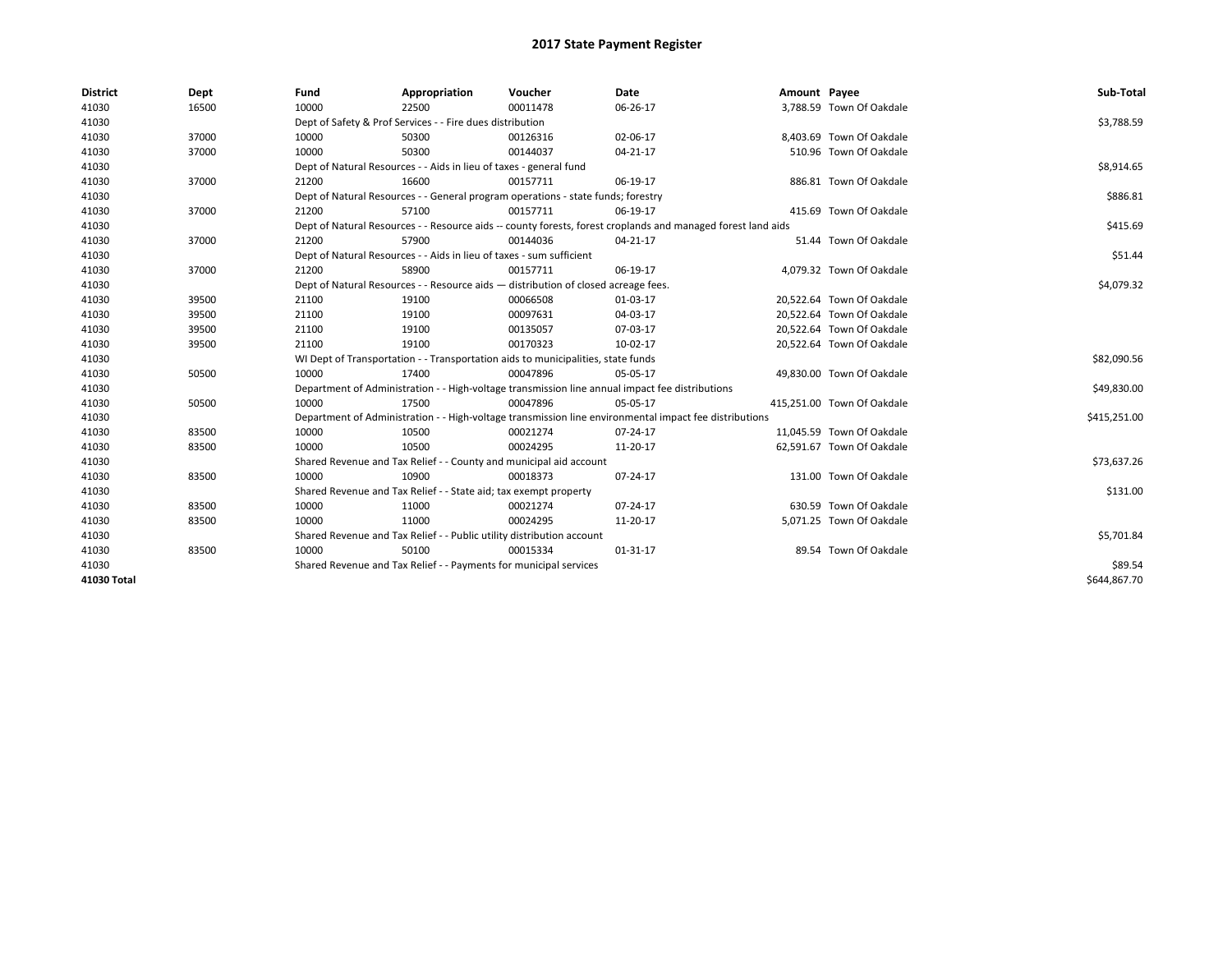| <b>District</b> | Dept  | Fund  | Appropriation                                                                      | Voucher  | Date                                                                                                         | Amount Payee |                            | Sub-Total    |
|-----------------|-------|-------|------------------------------------------------------------------------------------|----------|--------------------------------------------------------------------------------------------------------------|--------------|----------------------------|--------------|
| 41032           | 16500 | 10000 | 22500                                                                              | 00011479 | 06-26-17                                                                                                     |              | 2,476.43 Town Of Portland  |              |
| 41032           |       |       | Dept of Safety & Prof Services - - Fire dues distribution                          |          |                                                                                                              |              |                            | \$2,476.43   |
| 41032           | 37000 | 10000 | 50300                                                                              | 00126195 | 02-06-17                                                                                                     |              | 2,752.69 Town Of Portland  |              |
| 41032           | 37000 | 10000 | 50300                                                                              | 00126196 | 02-06-17                                                                                                     |              | 9.288.01 Town Of Portland  |              |
| 41032           | 37000 | 10000 | 50300                                                                              | 00143684 | $04 - 21 - 17$                                                                                               |              | 177.92 Town Of Portland    |              |
| 41032           |       |       | Dept of Natural Resources - - Aids in lieu of taxes - general fund                 |          |                                                                                                              |              |                            | \$12,218.62  |
| 41032           | 37000 | 21200 | 16600                                                                              | 00157712 | 06-19-17                                                                                                     |              | 513.67 Town Of Portland    |              |
| 41032           |       |       | Dept of Natural Resources - - General program operations - state funds; forestry   |          |                                                                                                              |              |                            | \$513.67     |
| 41032           | 37000 | 21200 | 57100                                                                              | 00157712 | 06-19-17                                                                                                     |              | 258.43 Town Of Portland    |              |
| 41032           |       |       |                                                                                    |          | Dept of Natural Resources - - Resource aids -- county forests, forest croplands and managed forest land aids |              |                            | \$258.43     |
| 41032           | 37000 | 21200 | 58900                                                                              | 00157712 | 06-19-17                                                                                                     |              | 2,362.88 Town Of Portland  |              |
| 41032           |       |       | Dept of Natural Resources - - Resource aids - distribution of closed acreage fees. |          |                                                                                                              |              |                            | \$2,362.88   |
| 41032           | 39500 | 21100 | 19100                                                                              | 00066509 | 01-03-17                                                                                                     |              | 24,750.48 Town Of Portland |              |
| 41032           | 39500 | 21100 | 19100                                                                              | 00097632 | 04-03-17                                                                                                     |              | 24,750.48 Town Of Portland |              |
| 41032           | 39500 | 21100 | 19100                                                                              | 00135058 | 07-03-17                                                                                                     |              | 24,750.48 Town Of Portland |              |
| 41032           | 39500 | 21100 | 19100                                                                              | 00170324 | 10-02-17                                                                                                     |              | 24,750.48 Town Of Portland |              |
| 41032           |       |       | WI Dept of Transportation - - Transportation aids to municipalities, state funds   |          |                                                                                                              |              |                            | \$99,001.92  |
| 41032           | 46500 | 10000 | 30500                                                                              | 00033661 | $10-27-17$                                                                                                   |              | 3,495.35 Town Of Portland  |              |
| 41032           |       |       |                                                                                    |          | Department of Military Affairs - - Disaster recovery aid; public health emergency quarantine costs           |              |                            | \$3,495.35   |
| 41032           | 46500 | 10000 | 34200                                                                              | 00033661 | $10-27-17$                                                                                                   |              | 20,972.12 Town Of Portland |              |
| 41032           |       |       | Department of Military Affairs - - Federal aid, local assistance                   |          |                                                                                                              |              |                            | \$20,972.12  |
| 41032           | 83500 | 10000 | 10100                                                                              | 00021275 | $07 - 24 - 17$                                                                                               |              | 3.173.05 Town Of Portland  |              |
| 41032           |       |       | Shared Revenue and Tax Relief - - Expenditure restraint program account            |          |                                                                                                              |              |                            | \$3,173.05   |
| 41032           | 83500 | 10000 | 10500                                                                              | 00021275 | 07-24-17                                                                                                     |              | 8,045.98 Town Of Portland  |              |
| 41032           | 83500 | 10000 | 10500                                                                              | 00024296 | 11-20-17                                                                                                     |              | 45,593.88 Town Of Portland |              |
| 41032           |       |       | Shared Revenue and Tax Relief - - County and municipal aid account                 |          |                                                                                                              |              |                            | \$53,639.86  |
| 41032           | 83500 | 10000 | 10900                                                                              | 00018374 | 07-24-17                                                                                                     |              | 14.00 Town Of Portland     |              |
| 41032           |       |       | Shared Revenue and Tax Relief - - State aid; tax exempt property                   |          |                                                                                                              |              |                            | \$14.00      |
| 41032           | 83500 | 10000 | 11000                                                                              | 00021275 | $07 - 24 - 17$                                                                                               |              | 457.59 Town Of Portland    |              |
| 41032           | 83500 | 10000 | 11000                                                                              | 00024296 | 11-20-17                                                                                                     |              | 2,826.09 Town Of Portland  |              |
| 41032           |       |       | Shared Revenue and Tax Relief - - Public utility distribution account              |          |                                                                                                              |              |                            | \$3,283.68   |
| 41032 Total     |       |       |                                                                                    |          |                                                                                                              |              |                            | \$201,410.01 |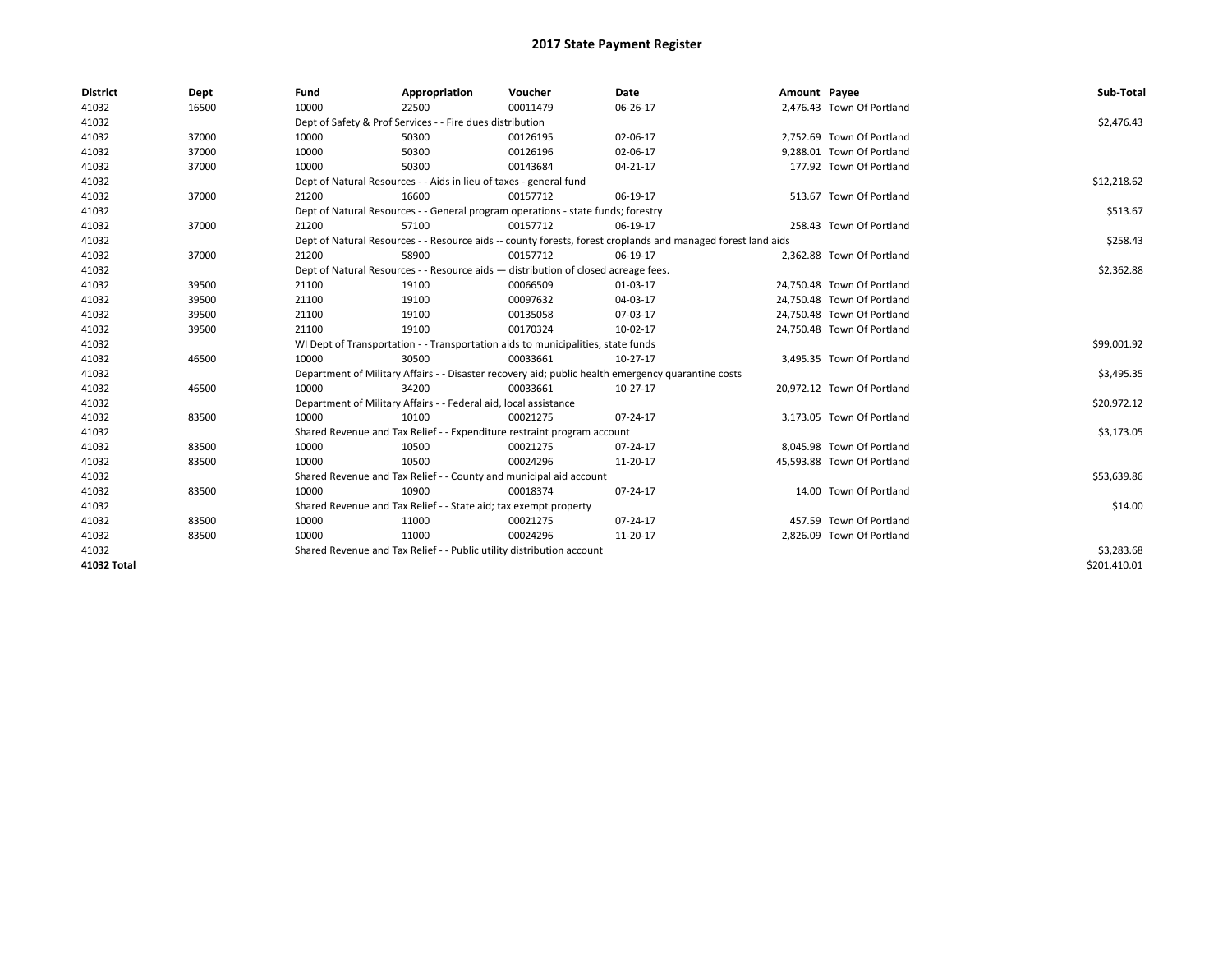| <b>District</b> | Dept  | Fund  | Appropriation                                                                      | Voucher  | Date                                                                                                         | Amount Payee |                              | Sub-Total    |
|-----------------|-------|-------|------------------------------------------------------------------------------------|----------|--------------------------------------------------------------------------------------------------------------|--------------|------------------------------|--------------|
| 41034           | 16500 | 10000 | 22500                                                                              | 00011480 | 06-26-17                                                                                                     |              | 1,680.77 Town Of Ridgeville  |              |
| 41034           |       |       | Dept of Safety & Prof Services - - Fire dues distribution                          |          |                                                                                                              |              |                              | \$1,680.77   |
| 41034           | 37000 | 10000 | 50300                                                                              | 00143703 | 04-21-17                                                                                                     |              | 104.48 Town Of Ridgeville    |              |
| 41034           |       |       | Dept of Natural Resources - - Aids in lieu of taxes - general fund                 |          |                                                                                                              |              |                              | \$104.48     |
| 41034           | 37000 | 21200 | 16600                                                                              | 00157713 | 06-19-17                                                                                                     |              | 637.49 Town Of Ridgeville    |              |
| 41034           |       |       | Dept of Natural Resources - - General program operations - state funds; forestry   |          |                                                                                                              |              |                              | \$637.49     |
| 41034           | 37000 | 21200 | 57100                                                                              | 00157713 | 06-19-17                                                                                                     |              | 320.46 Town Of Ridgeville    |              |
| 41034           |       |       |                                                                                    |          | Dept of Natural Resources - - Resource aids -- county forests, forest croplands and managed forest land aids |              |                              | \$320.46     |
| 41034           | 37000 | 21200 | 57900                                                                              | 00143704 | 04-21-17                                                                                                     |              | 10.37 Town Of Ridgeville     |              |
| 41034           |       |       | Dept of Natural Resources - - Aids in lieu of taxes - sum sufficient               |          |                                                                                                              |              |                              | \$10.37      |
| 41034           | 37000 | 21200 | 58900                                                                              | 00157713 | 06-19-17                                                                                                     |              | 2,932.48 Town Of Ridgeville  |              |
| 41034           |       |       | Dept of Natural Resources - - Resource aids - distribution of closed acreage fees. |          |                                                                                                              |              |                              | \$2,932.48   |
| 41034           | 39500 | 21100 | 19100                                                                              | 00066510 | 01-03-17                                                                                                     |              | 21,491.52 Town Of Ridgeville |              |
| 41034           | 39500 | 21100 | 19100                                                                              | 00097633 | 04-03-17                                                                                                     |              | 21,491.52 Town Of Ridgeville |              |
| 41034           | 39500 | 21100 | 19100                                                                              | 00135059 | 07-03-17                                                                                                     |              | 21,491.52 Town Of Ridgeville |              |
| 41034           | 39500 | 21100 | 19100                                                                              | 00170325 | 10-02-17                                                                                                     |              | 21,491.52 Town Of Ridgeville |              |
| 41034           |       |       | WI Dept of Transportation - - Transportation aids to municipalities, state funds   |          |                                                                                                              |              |                              | \$85,966.08  |
| 41034           | 83500 | 10000 | 10500                                                                              | 00021276 | 07-24-17                                                                                                     |              | 5,579.00 Town Of Ridgeville  |              |
| 41034           | 83500 | 10000 | 10500                                                                              | 00024297 | 11-20-17                                                                                                     |              | 31,614.32 Town Of Ridgeville |              |
| 41034           |       |       | Shared Revenue and Tax Relief - - County and municipal aid account                 |          |                                                                                                              |              |                              | \$37,193.32  |
| 41034           | 83500 | 10000 | 10900                                                                              | 00018375 | 07-24-17                                                                                                     |              | 38.00 Town Of Ridgeville     |              |
| 41034           |       |       | Shared Revenue and Tax Relief - - State aid; tax exempt property                   |          |                                                                                                              |              |                              | \$38.00      |
| 41034           | 83500 | 10000 | 50100                                                                              | 00015335 | 01-31-17                                                                                                     |              | 206.66 Town Of Ridgeville    |              |
| 41034           |       |       | Shared Revenue and Tax Relief - - Payments for municipal services                  |          |                                                                                                              |              |                              | \$206.66     |
| 41034 Total     |       |       |                                                                                    |          |                                                                                                              |              |                              | \$129,090.11 |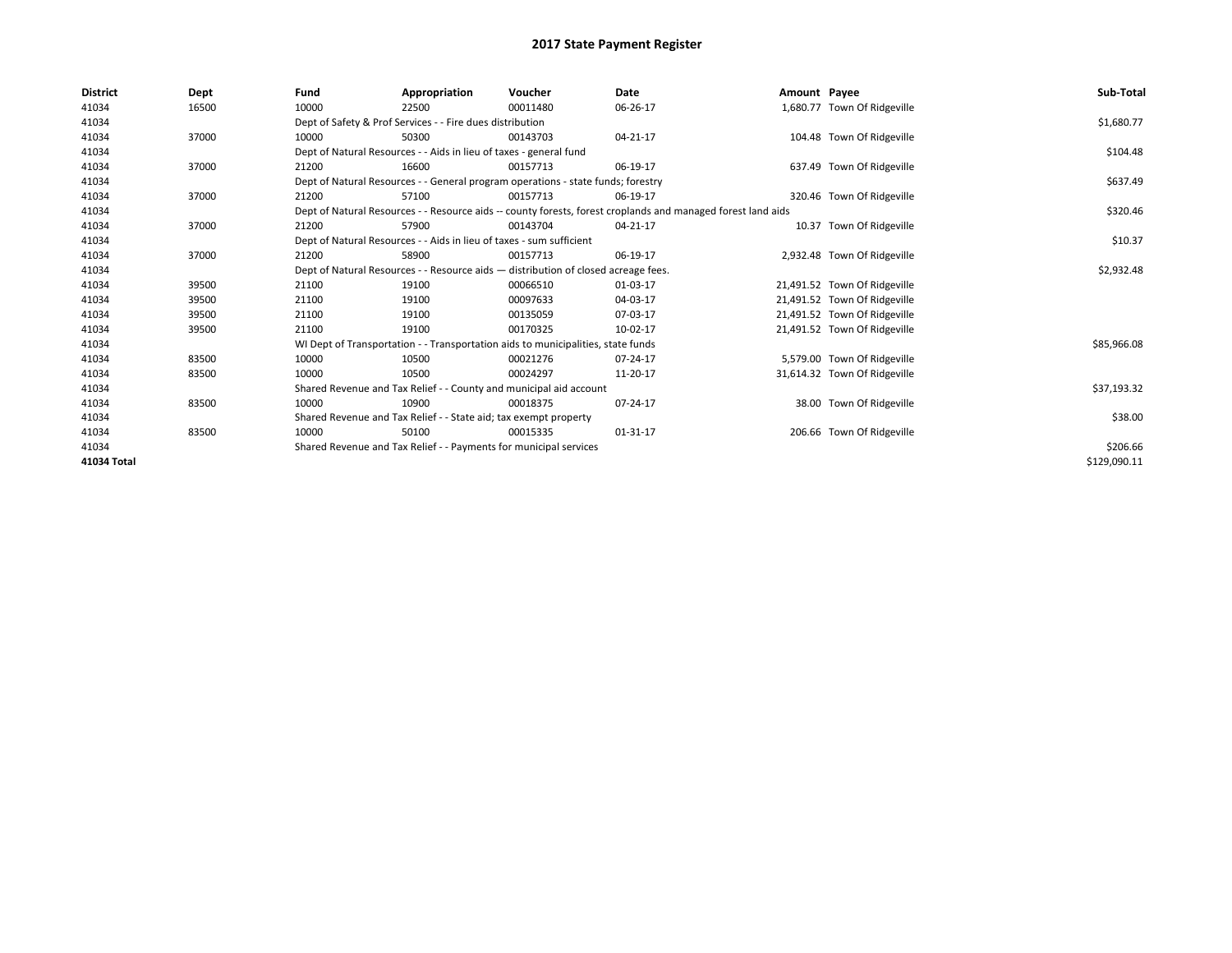| <b>District</b> | Dept  | Fund  | Appropriation                                                                      | Voucher  | Date                                                                                                         | Amount Payee |                         | Sub-Total   |  |  |
|-----------------|-------|-------|------------------------------------------------------------------------------------|----------|--------------------------------------------------------------------------------------------------------------|--------------|-------------------------|-------------|--|--|
| 41036           | 16500 | 10000 | 22500                                                                              | 00011481 | 06-26-17                                                                                                     |              | 327.66 Town Of Scott    |             |  |  |
| 41036           |       |       | Dept of Safety & Prof Services - - Fire dues distribution                          |          |                                                                                                              |              |                         | \$327.66    |  |  |
| 41036           | 37000 | 10000 | 50300                                                                              | 00144105 | 04-21-17                                                                                                     |              | 144.13 Town Of Scott    |             |  |  |
| 41036           |       |       | Dept of Natural Resources - - Aids in lieu of taxes - general fund                 |          |                                                                                                              |              |                         | \$144.13    |  |  |
| 41036           | 37000 | 21200 | 16600                                                                              | 00157714 | 06-19-17                                                                                                     |              | 254.65 Town Of Scott    |             |  |  |
| 41036           |       |       | Dept of Natural Resources - - General program operations - state funds; forestry   |          |                                                                                                              |              |                         |             |  |  |
| 41036           | 37000 | 21200 | 57100                                                                              | 00157714 | 06-19-17                                                                                                     |              | 290.55 Town Of Scott    |             |  |  |
| 41036           |       |       |                                                                                    |          | Dept of Natural Resources - - Resource aids -- county forests, forest croplands and managed forest land aids |              |                         | \$290.55    |  |  |
| 41036           | 37000 | 21200 | 57900                                                                              | 00144106 | 04-21-17                                                                                                     |              | 13,554.90 Town Of Scott |             |  |  |
| 41036           |       |       | Dept of Natural Resources - - Aids in lieu of taxes - sum sufficient               |          |                                                                                                              |              |                         | \$13,554.90 |  |  |
| 41036           | 37000 | 21200 | 58900                                                                              | 00157714 | 06-19-17                                                                                                     |              | 1,171.38 Town Of Scott  |             |  |  |
| 41036           |       |       | Dept of Natural Resources - - Resource aids - distribution of closed acreage fees. |          |                                                                                                              |              |                         | \$1,171.38  |  |  |
| 41036           | 39500 | 21100 | 19100                                                                              | 00066511 | 01-03-17                                                                                                     |              | 14,087.29 Town Of Scott |             |  |  |
| 41036           | 39500 | 21100 | 19100                                                                              | 00097634 | 04-03-17                                                                                                     |              | 14,087.29 Town Of Scott |             |  |  |
| 41036           | 39500 | 21100 | 19100                                                                              | 00135060 | 07-03-17                                                                                                     |              | 14,087.29 Town Of Scott |             |  |  |
| 41036           | 39500 | 21100 | 19100                                                                              | 00170326 | 10-02-17                                                                                                     |              | 14,087.31 Town Of Scott |             |  |  |
| 41036           |       |       | WI Dept of Transportation - - Transportation aids to municipalities, state funds   |          |                                                                                                              |              |                         | \$56,349.18 |  |  |
| 41036           | 83500 | 10000 | 10500                                                                              | 00021277 | 07-24-17                                                                                                     |              | 2,734.42 Town Of Scott  |             |  |  |
| 41036           | 83500 | 10000 | 10500                                                                              | 00024298 | 11-20-17                                                                                                     |              | 15,495.06 Town Of Scott |             |  |  |
| 41036           |       |       | Shared Revenue and Tax Relief - - County and municipal aid account                 |          |                                                                                                              |              |                         | \$18,229.48 |  |  |
| 41036           | 83500 | 10000 | 11000                                                                              | 00021277 | 07-24-17                                                                                                     |              | 44.60 Town Of Scott     |             |  |  |
| 41036           | 83500 | 10000 | 11000                                                                              | 00024298 | 11-20-17                                                                                                     |              | 259.13 Town Of Scott    |             |  |  |
| 41036           |       |       | Shared Revenue and Tax Relief - - Public utility distribution account              |          |                                                                                                              |              |                         | \$303.73    |  |  |
| 41036           | 83500 | 10000 | 50100                                                                              | 00015336 | $01 - 31 - 17$                                                                                               |              | 53.38 Town Of Scott     |             |  |  |
| 41036           |       |       | Shared Revenue and Tax Relief - - Payments for municipal services                  |          |                                                                                                              |              |                         | \$53.38     |  |  |
| 41036 Total     |       |       |                                                                                    |          |                                                                                                              |              |                         | \$90,679.04 |  |  |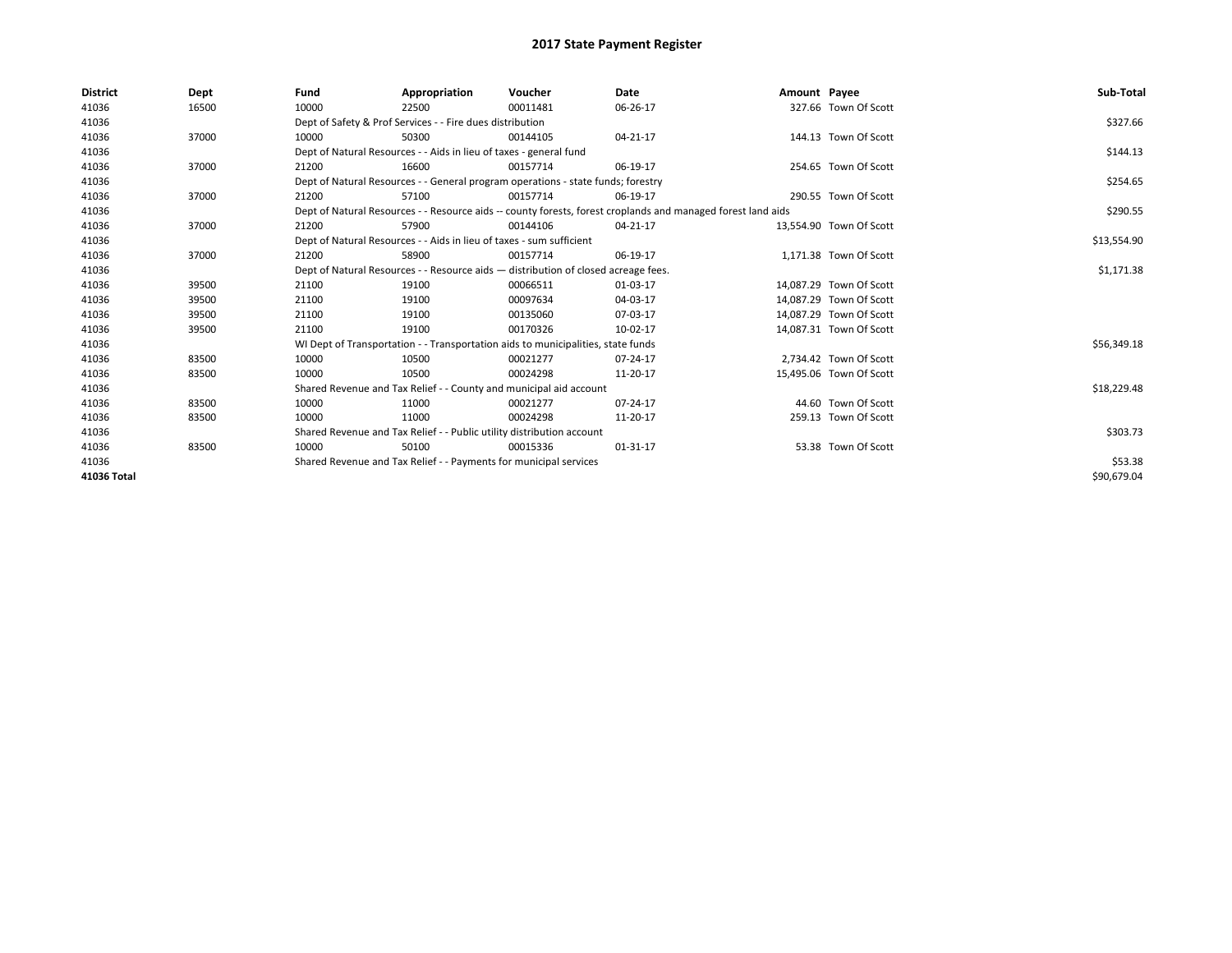| <b>District</b>    | Dept  | Fund  | Appropriation                                                                      | Voucher                                                                          | Date                                                                                                         | Amount Payee |                           | Sub-Total    |
|--------------------|-------|-------|------------------------------------------------------------------------------------|----------------------------------------------------------------------------------|--------------------------------------------------------------------------------------------------------------|--------------|---------------------------|--------------|
| 41038              | 37000 | 21200 | 16600                                                                              | 00157715                                                                         | 06-19-17                                                                                                     |              | 709.01 Town Of Sheldon    |              |
| 41038              |       |       |                                                                                    | Dept of Natural Resources - - General program operations - state funds; forestry |                                                                                                              |              |                           | \$709.01     |
| 41038              | 37000 | 21200 | 57100                                                                              | 00157715                                                                         | 06-19-17                                                                                                     |              | 357.10 Town Of Sheldon    |              |
| 41038              |       |       |                                                                                    |                                                                                  | Dept of Natural Resources - - Resource aids -- county forests, forest croplands and managed forest land aids |              |                           | \$357.10     |
| 41038              | 37000 | 21200 | 58900                                                                              | 00157715                                                                         | 06-19-17                                                                                                     |              | 3.261.44 Town Of Sheldon  |              |
| 41038              |       |       | Dept of Natural Resources - - Resource aids - distribution of closed acreage fees. |                                                                                  | \$3,261.44                                                                                                   |              |                           |              |
| 41038              | 39500 | 21100 | 19100                                                                              | 00066512                                                                         | 01-03-17                                                                                                     |              | 25.724.86 Town Of Sheldon |              |
| 41038              | 39500 | 21100 | 19100                                                                              | 00097635                                                                         | 04-03-17                                                                                                     |              | 25,724.86 Town Of Sheldon |              |
| 41038              | 39500 | 21100 | 19100                                                                              | 00135061                                                                         | 07-03-17                                                                                                     |              | 25,724.86 Town Of Sheldon |              |
| 41038              | 39500 | 21100 | 19100                                                                              | 00170327                                                                         | 10-02-17                                                                                                     |              | 25.724.88 Town Of Sheldon |              |
| 41038              |       |       |                                                                                    | WI Dept of Transportation - - Transportation aids to municipalities, state funds |                                                                                                              |              |                           | \$102,899.46 |
| 41038              | 83500 | 10000 | 10500                                                                              | 00021278                                                                         | 07-24-17                                                                                                     |              | 7.805.11 Town Of Sheldon  |              |
| 41038              | 83500 | 10000 | 10500                                                                              | 00024299                                                                         | 11-20-17                                                                                                     |              | 44.228.94 Town Of Sheldon |              |
| 41038              |       |       |                                                                                    | Shared Revenue and Tax Relief - - County and municipal aid account               |                                                                                                              |              |                           | \$52,034.05  |
| 41038              | 83500 | 10000 | 10900                                                                              | 00018376                                                                         | 07-24-17                                                                                                     |              | 18.00 Town Of Sheldon     |              |
| 41038              |       |       | Shared Revenue and Tax Relief - - State aid; tax exempt property                   |                                                                                  |                                                                                                              |              |                           | \$18.00      |
| <b>41038 Total</b> |       |       |                                                                                    |                                                                                  |                                                                                                              |              |                           | \$159,279.06 |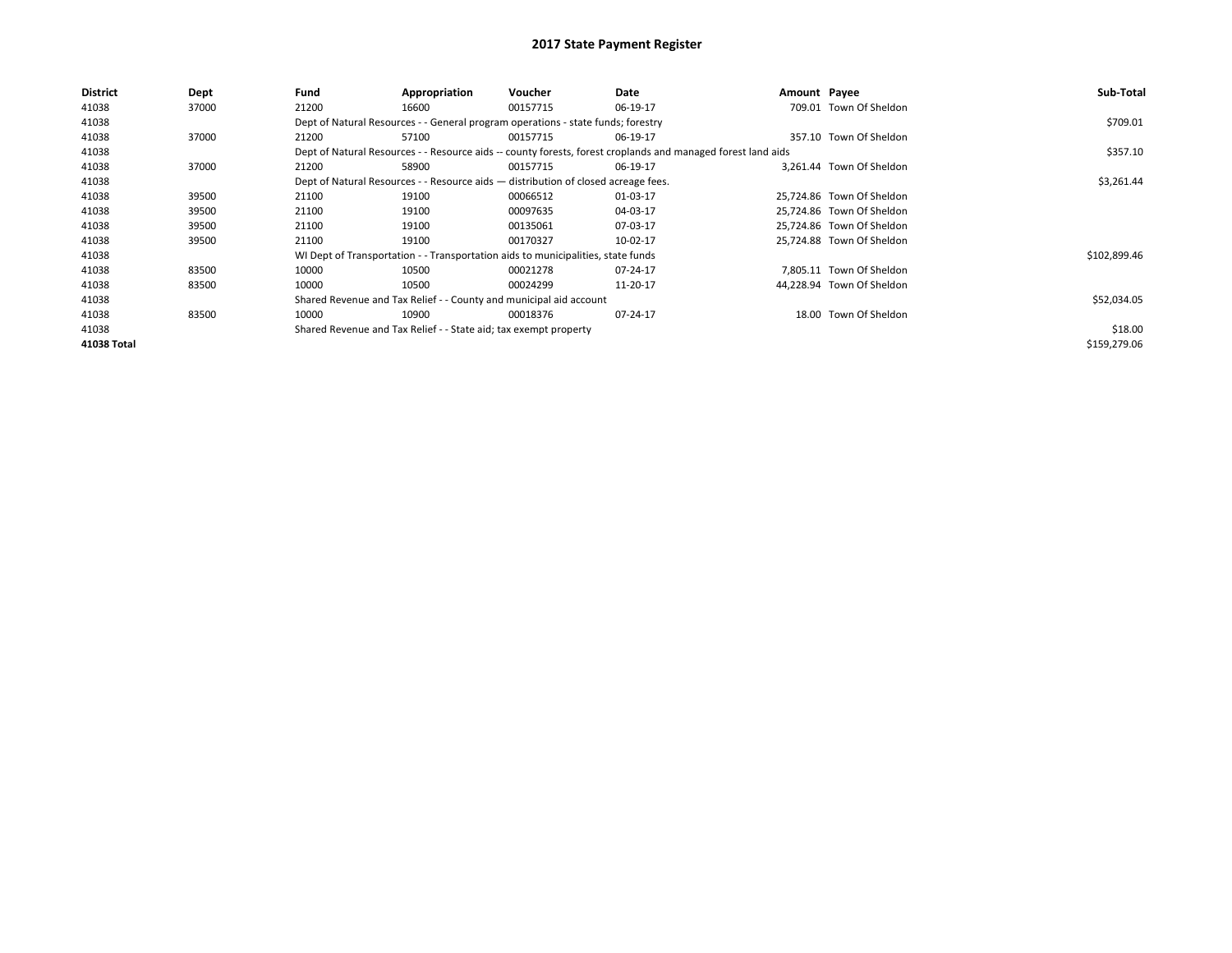| <b>District</b> | Dept  | Fund  | Appropriation                                                                      | Voucher  | Date                                                                                                         | Amount Payee |                          | Sub-Total    |
|-----------------|-------|-------|------------------------------------------------------------------------------------|----------|--------------------------------------------------------------------------------------------------------------|--------------|--------------------------|--------------|
| 41040           | 16500 | 10000 | 22500                                                                              | 00011482 | 06-26-17                                                                                                     |              | 10,206.41 Town of Sparta |              |
| 41040           |       |       | Dept of Safety & Prof Services - - Fire dues distribution                          |          |                                                                                                              |              |                          | \$10,206.41  |
| 41040           | 37000 | 10000 | 50300                                                                              | 00126309 | 02-06-17                                                                                                     |              | 830.76 Town of Sparta    |              |
| 41040           | 37000 | 10000 | 50300                                                                              | 00126310 | 02-06-17                                                                                                     |              | 324.42 Town of Sparta    |              |
| 41040           | 37000 | 10000 | 50300                                                                              | 00143996 | 04-21-17                                                                                                     |              | 57.23 Town of Sparta     |              |
| 41040           |       |       | Dept of Natural Resources - - Aids in lieu of taxes - general fund                 |          |                                                                                                              |              |                          | \$1,212.41   |
| 41040           | 37000 | 21200 | 16600                                                                              | 00157716 | 06-19-17                                                                                                     |              | 1,266.40 Town of Sparta  |              |
| 41040           |       |       | Dept of Natural Resources - - General program operations - state funds; forestry   |          |                                                                                                              |              |                          | \$1,266.40   |
| 41040           | 37000 | 21200 | 57100                                                                              | 00157716 | 06-19-17                                                                                                     |              | 630.93 Town of Sparta    |              |
| 41040           |       |       |                                                                                    |          | Dept of Natural Resources - - Resource aids -- county forests, forest croplands and managed forest land aids |              |                          | \$630.93     |
| 41040           | 37000 | 21200 | 57900                                                                              | 00143997 | 04-21-17                                                                                                     |              | 0.04 Town of Sparta      |              |
| 41040           |       |       | Dept of Natural Resources - - Aids in lieu of taxes - sum sufficient               |          |                                                                                                              |              |                          | \$0.04       |
| 41040           | 37000 | 21200 | 58900                                                                              | 00157716 | 06-19-17                                                                                                     |              | 5,825.45 Town of Sparta  |              |
| 41040           |       |       | Dept of Natural Resources - - Resource aids - distribution of closed acreage fees. |          |                                                                                                              |              |                          | \$5,825.45   |
| 41040           | 39500 | 21100 | 19100                                                                              | 00066513 | 01-03-17                                                                                                     |              | 38,375.35 Town of Sparta |              |
| 41040           | 39500 | 21100 | 19100                                                                              | 00097636 | 04-03-17                                                                                                     |              | 38,375.35 Town of Sparta |              |
| 41040           | 39500 | 21100 | 19100                                                                              | 00135062 | 07-03-17                                                                                                     |              | 38,375.35 Town of Sparta |              |
| 41040           | 39500 | 21100 | 19100                                                                              | 00170328 | 10-02-17                                                                                                     |              | 38,375.37 Town of Sparta |              |
| 41040           |       |       | WI Dept of Transportation - - Transportation aids to municipalities, state funds   |          |                                                                                                              |              |                          | \$153,501.42 |
| 41040           | 83500 | 10000 | 10500                                                                              | 00021279 | 07-24-17                                                                                                     |              | 11,677.29 Town of Sparta |              |
| 41040           | 83500 | 10000 | 10500                                                                              | 00024300 | 11-20-17                                                                                                     |              | 66,171.33 Town of Sparta |              |
| 41040           |       |       | Shared Revenue and Tax Relief - - County and municipal aid account                 |          |                                                                                                              |              |                          | \$77,848.62  |
| 41040           | 83500 | 10000 | 10900                                                                              | 00018377 | 07-24-17                                                                                                     |              | 23.00 Town of Sparta     |              |
| 41040           |       |       | Shared Revenue and Tax Relief - - State aid; tax exempt property                   |          |                                                                                                              |              |                          | \$23.00      |
| 41040           | 83500 | 10000 | 11000                                                                              | 00021279 | 07-24-17                                                                                                     |              | 5,106.16 Town of Sparta  |              |
| 41040           | 83500 | 10000 | 11000                                                                              | 00024300 | 11-20-17                                                                                                     |              | 28,850.11 Town of Sparta |              |
| 41040           |       |       | Shared Revenue and Tax Relief - - Public utility distribution account              |          |                                                                                                              |              |                          | \$33,956.27  |
| 41040           | 83500 | 52100 | 36300                                                                              | 00015923 | 03-27-17                                                                                                     |              | 4,725.12 Town of Sparta  |              |
| 41040           |       |       | Shared Revenue and Tax Relief - - Lottery and gaming credit                        |          | \$4,725.12                                                                                                   |              |                          |              |
| 41040 Total     |       |       |                                                                                    |          |                                                                                                              |              |                          | \$289,196.07 |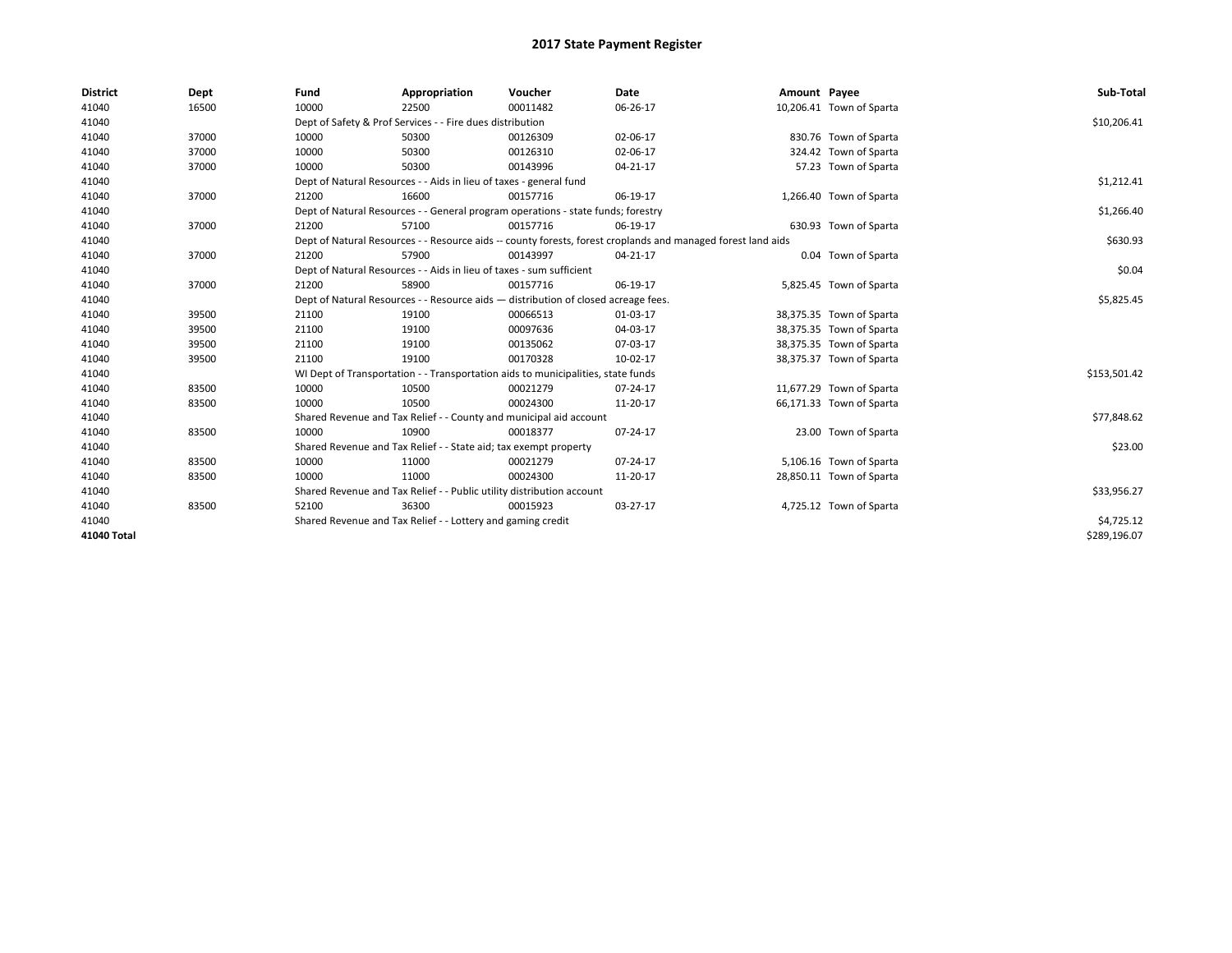| <b>District</b> | Dept  | Fund  | Appropriation                                                                                                | Voucher  | Date       | Amount Payee |                         | Sub-Total    |
|-----------------|-------|-------|--------------------------------------------------------------------------------------------------------------|----------|------------|--------------|-------------------------|--------------|
| 41042           | 16500 | 10000 | 22500                                                                                                        | 00011483 | 06-26-17   |              | 5,278.97 Town of Tomah  |              |
| 41042           |       |       | Dept of Safety & Prof Services - - Fire dues distribution                                                    |          |            |              |                         | \$5,278.97   |
| 41042           | 37000 | 21200 | 16600                                                                                                        | 00157717 | 06-19-17   |              | 264.44 Town of Tomah    |              |
| 41042           |       |       | Dept of Natural Resources - - General program operations - state funds; forestry                             |          |            |              |                         | \$264.44     |
| 41042           | 37000 | 21200 | 57100                                                                                                        | 00157717 | 06-19-17   |              | 138.38 Town of Tomah    |              |
| 41042           |       |       | Dept of Natural Resources - - Resource aids -- county forests, forest croplands and managed forest land aids |          |            |              |                         | \$138.38     |
| 41042           | 37000 | 21200 | 58900                                                                                                        | 00157717 | 06-19-17   |              | 1,216.43 Town of Tomah  |              |
| 41042           |       |       | Dept of Natural Resources - - Resource aids - distribution of closed acreage fees.                           |          | \$1,216.43 |              |                         |              |
| 41042           | 39500 | 21100 | 19100                                                                                                        | 00066514 | 01-03-17   |              | 24,965.17 Town of Tomah |              |
| 41042           | 39500 | 21100 | 19100                                                                                                        | 00097637 | 04-03-17   |              | 24,965.17 Town of Tomah |              |
| 41042           | 39500 | 21100 | 19100                                                                                                        | 00135063 | 07-03-17   |              | 24,965.17 Town of Tomah |              |
| 41042           | 39500 | 21100 | 19100                                                                                                        | 00170329 | 10-02-17   |              | 24,965.19 Town of Tomah |              |
| 41042           |       |       | WI Dept of Transportation - - Transportation aids to municipalities, state funds                             |          |            |              |                         | \$99,860.70  |
| 41042           | 39500 | 21100 | 36500                                                                                                        | 00094704 | 03-14-17   |              | 500.00 Town of Tomah    |              |
| 41042           | 39500 | 21100 | 36500                                                                                                        | 00079067 | 01-26-17   |              | 153.00 Town of Tomah    |              |
| 41042           | 39500 | 21100 | 36500                                                                                                        | 00079070 | 01-26-17   |              | 500.00 Town of Tomah    |              |
| 41042           | 39500 | 21100 | 36500                                                                                                        | 00079071 | 01-26-17   |              | 500.00 Town of Tomah    |              |
| 41042           | 39500 | 21100 | 36500                                                                                                        | 00112579 | 05-03-17   |              | 420.00 Town of Tomah    |              |
| 41042           |       |       | WI Dept of Transportation - - Highway system management and operations, state funds                          |          |            |              |                         | \$2,073.00   |
| 41042           | 50500 | 10000 | 17400                                                                                                        | 00047897 | 05-05-17   |              | 2,211.00 Town of Tomah  |              |
| 41042           |       |       | Department of Administration - - High-voltage transmission line annual impact fee distributions              |          |            |              |                         | \$2,211.00   |
| 41042           | 50500 | 10000 | 17500                                                                                                        | 00047897 | 05-05-17   |              | 18,429.00 Town of Tomah |              |
| 41042           |       |       | Department of Administration - - High-voltage transmission line environmental impact fee distributions       |          |            |              |                         | \$18,429.00  |
| 41042           | 83500 | 10000 | 10500                                                                                                        | 00021280 | 07-24-17   |              | 5,655.35 Town of Tomah  |              |
| 41042           | 83500 | 10000 | 10500                                                                                                        | 00024301 | 11-20-17   |              | 32,046.96 Town of Tomah |              |
| 41042           |       |       | Shared Revenue and Tax Relief - - County and municipal aid account                                           |          |            |              |                         | \$37,702.31  |
| 41042           | 83500 | 10000 | 10900                                                                                                        | 00018378 | 07-24-17   |              | 581.00 Town of Tomah    |              |
| 41042           |       |       | Shared Revenue and Tax Relief - - State aid; tax exempt property                                             |          |            |              |                         | \$581.00     |
| 41042           | 83500 | 10000 | 11000                                                                                                        | 00021280 | 07-24-17   |              | 916.60 Town of Tomah    |              |
| 41042           | 83500 | 10000 | 11000                                                                                                        | 00024301 | 11-20-17   |              | 5,284.61 Town of Tomah  |              |
| 41042           |       |       | Shared Revenue and Tax Relief - - Public utility distribution account                                        |          |            |              |                         | \$6,201.21   |
| 41042           | 83500 | 10000 | 50100                                                                                                        | 00015337 | 01-31-17   |              | 323.14 Town of Tomah    |              |
| 41042           |       |       | Shared Revenue and Tax Relief - - Payments for municipal services                                            |          |            |              |                         | \$323.14     |
| 41042           | 83500 | 52100 | 36300                                                                                                        | 00015924 | 03-27-17   |              | 2,452.95 Town of Tomah  |              |
| 41042           |       |       | Shared Revenue and Tax Relief - - Lottery and gaming credit                                                  |          |            |              |                         | \$2,452.95   |
| 41042 Total     |       |       |                                                                                                              |          |            |              |                         | \$176,732.53 |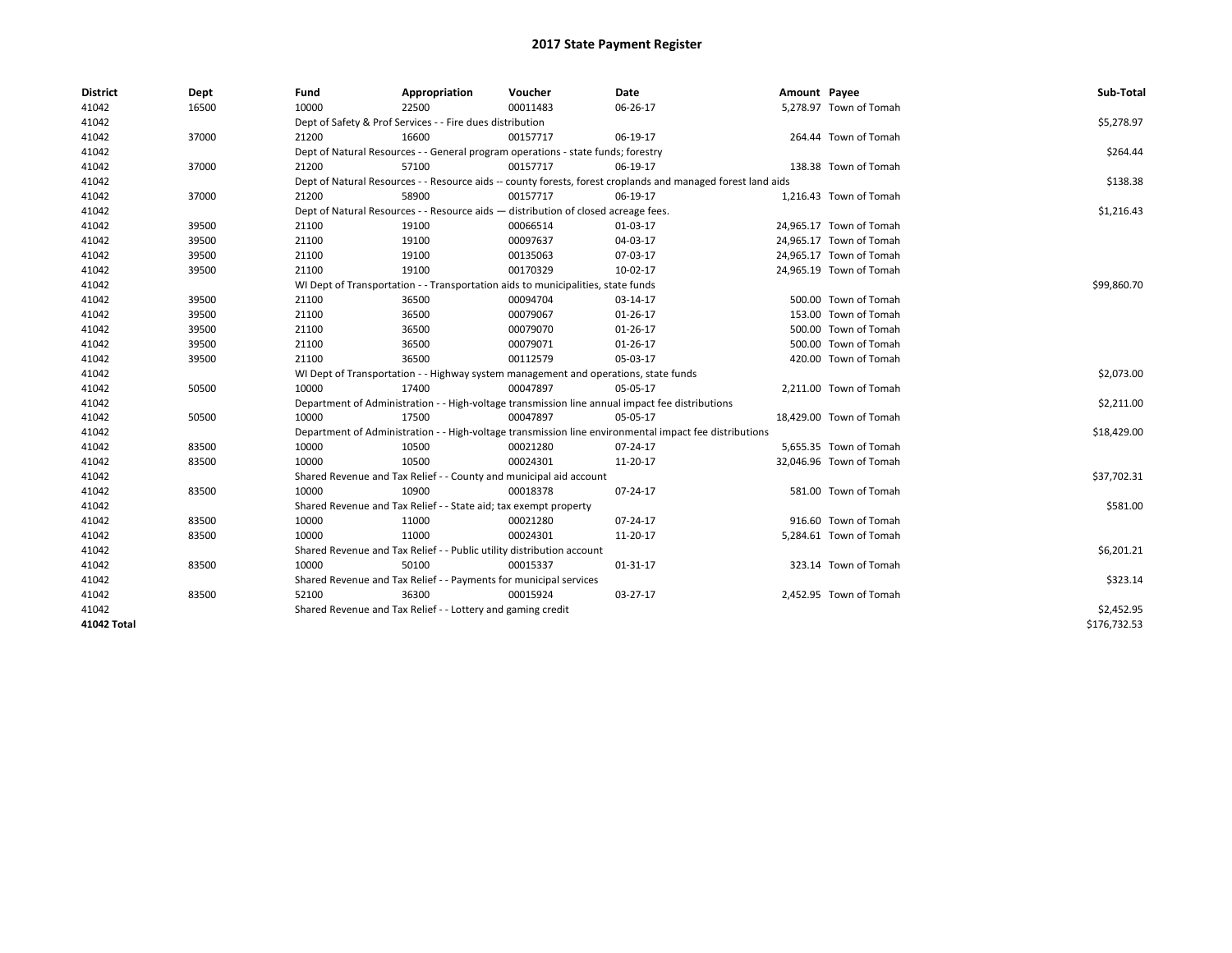| <b>District</b> | Dept  | Fund                                                                                                         | Appropriation                                                                      | Voucher  | Date     | Amount Payee |                              | Sub-Total    |
|-----------------|-------|--------------------------------------------------------------------------------------------------------------|------------------------------------------------------------------------------------|----------|----------|--------------|------------------------------|--------------|
| 41044           | 37000 | 21200                                                                                                        | 16600                                                                              | 00157718 | 06-19-17 |              | 857.67 Town Of Wellington    |              |
| 41044           |       |                                                                                                              | Dept of Natural Resources - - General program operations - state funds; forestry   |          |          |              |                              | \$857.67     |
| 41044           | 37000 | 21200                                                                                                        | 57100                                                                              | 00157718 | 06-19-17 |              | 398.54 Town Of Wellington    |              |
| 41044           |       | Dept of Natural Resources - - Resource aids -- county forests, forest croplands and managed forest land aids |                                                                                    | \$398.54 |          |              |                              |              |
| 41044           | 37000 | 21200                                                                                                        | 58900                                                                              | 00157718 | 06-19-17 |              | 3,945.28 Town Of Wellington  |              |
| 41044           |       |                                                                                                              | Dept of Natural Resources - - Resource aids - distribution of closed acreage fees. |          |          |              |                              | \$3,945.28   |
| 41044           | 39500 | 21100                                                                                                        | 19100                                                                              | 00066515 | 01-03-17 |              | 24,618.36 Town Of Wellington |              |
| 41044           | 39500 | 21100                                                                                                        | 19100                                                                              | 00097638 | 04-03-17 |              | 24,618.36 Town Of Wellington |              |
| 41044           | 39500 | 21100                                                                                                        | 19100                                                                              | 00135064 | 07-03-17 |              | 24,618.36 Town Of Wellington |              |
| 41044           | 39500 | 21100                                                                                                        | 19100                                                                              | 00170330 | 10-02-17 |              | 24,618.36 Town Of Wellington |              |
| 41044           |       |                                                                                                              | WI Dept of Transportation - - Transportation aids to municipalities, state funds   |          |          |              |                              | \$98,473.44  |
| 41044           | 83500 | 10000                                                                                                        | 10500                                                                              | 00021281 | 07-24-17 |              | 8,736.91 Town Of Wellington  |              |
| 41044           | 83500 | 10000                                                                                                        | 10500                                                                              | 00024302 | 11-20-17 |              | 49,509.17 Town Of Wellington |              |
| 41044           |       |                                                                                                              | Shared Revenue and Tax Relief - - County and municipal aid account                 |          |          |              |                              | \$58,246.08  |
| 41044           | 83500 | 10000                                                                                                        | 10900                                                                              | 00018379 | 07-24-17 |              | 2.00 Town Of Wellington      |              |
| 41044           |       |                                                                                                              | Shared Revenue and Tax Relief - - State aid; tax exempt property                   |          |          |              |                              | \$2.00       |
| 41044           | 83500 | 10000                                                                                                        | 11000                                                                              | 00021281 | 07-24-17 | 21.67        | Town Of Wellington           |              |
| 41044           | 83500 | 10000                                                                                                        | 11000                                                                              | 00024302 | 11-20-17 |              | 123.93 Town Of Wellington    |              |
| 41044           |       |                                                                                                              | Shared Revenue and Tax Relief - - Public utility distribution account              |          |          |              |                              | \$145.60     |
| 41044 Total     |       |                                                                                                              |                                                                                    |          |          |              |                              | \$162,068.61 |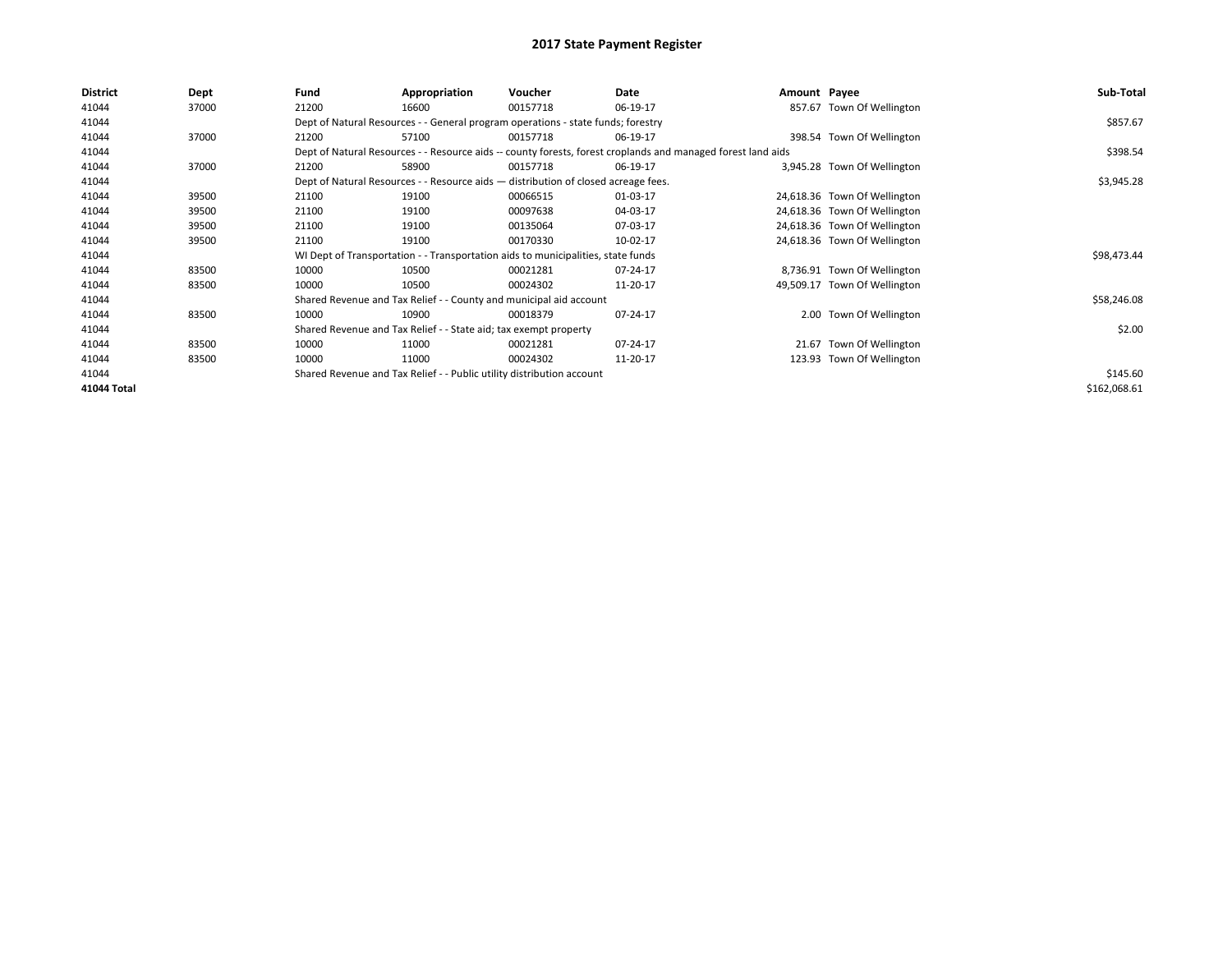| <b>District</b> | Dept  | Fund  | Appropriation                                                                      | Voucher  | Date                                                                                                         | Amount Payee |                         | Sub-Total    |
|-----------------|-------|-------|------------------------------------------------------------------------------------|----------|--------------------------------------------------------------------------------------------------------------|--------------|-------------------------|--------------|
| 41046           | 16500 | 10000 | 22500                                                                              | 00011484 | 06-26-17                                                                                                     |              | 2,035.70 Town Of Wells  |              |
| 41046           |       |       | Dept of Safety & Prof Services - - Fire dues distribution                          |          |                                                                                                              |              |                         | \$2,035.70   |
| 41046           | 37000 | 10000 | 50300                                                                              | 00125953 | 02-06-17                                                                                                     |              | 2.777.52 Town Of Wells  |              |
| 41046           | 37000 | 10000 | 50300                                                                              | 00125954 | 02-06-17                                                                                                     |              | 23.09 Town Of Wells     |              |
| 41046           | 37000 | 10000 | 50300                                                                              | 00143031 | 04-21-17                                                                                                     |              | 172.90 Town Of Wells    |              |
| 41046           | 37000 | 10000 | 50300                                                                              | 00143032 | 04-21-17                                                                                                     |              | 68.45 Town Of Wells     |              |
| 41046           |       |       | Dept of Natural Resources - - Aids in lieu of taxes - general fund                 |          |                                                                                                              |              |                         | \$3,041.96   |
| 41046           | 37000 | 21200 | 16600                                                                              | 00157719 | 06-19-17                                                                                                     |              | 1,720.65 Town Of Wells  |              |
| 41046           |       |       | Dept of Natural Resources - - General program operations - state funds; forestry   |          |                                                                                                              |              |                         | \$1,720.65   |
| 41046           | 37000 | 21200 | 57100                                                                              | 00157719 | 06-19-17                                                                                                     |              | 814.11 Town Of Wells    |              |
| 41046           |       |       |                                                                                    |          | Dept of Natural Resources - - Resource aids -- county forests, forest croplands and managed forest land aids |              |                         | \$814.11     |
| 41046           | 37000 | 21200 | 57900                                                                              | 00143033 | 04-21-17                                                                                                     |              | 6.84 Town Of Wells      |              |
| 41046           |       |       | Dept of Natural Resources - - Aids in lieu of taxes - sum sufficient               |          |                                                                                                              |              |                         | \$6.84       |
| 41046           | 37000 | 21200 | 58900                                                                              | 00157719 | 06-19-17                                                                                                     |              | 7,915.00 Town Of Wells  |              |
| 41046           |       |       | Dept of Natural Resources - - Resource aids - distribution of closed acreage fees. |          |                                                                                                              |              |                         | \$7,915.00   |
| 41046           | 39500 | 21100 | 19100                                                                              | 00066516 | 01-03-17                                                                                                     |              | 14,142.34 Town Of Wells |              |
| 41046           | 39500 | 21100 | 19100                                                                              | 00097639 | 04-03-17                                                                                                     |              | 14,142.34 Town Of Wells |              |
| 41046           | 39500 | 21100 | 19100                                                                              | 00135065 | 07-03-17                                                                                                     |              | 14,142.34 Town Of Wells |              |
| 41046           | 39500 | 21100 | 19100                                                                              | 00170331 | 10-02-17                                                                                                     |              | 14,142.36 Town Of Wells |              |
| 41046           |       |       | WI Dept of Transportation - - Transportation aids to municipalities, state funds   |          |                                                                                                              |              |                         | \$56,569.38  |
| 41046           | 39500 | 21100 | 27800                                                                              | 00192579 | 11-15-17                                                                                                     |              | 26.124.72 Town Of Wells |              |
| 41046           |       |       | WI Dept of Transportation - - Local roads improvement program, state funds         |          |                                                                                                              |              |                         | \$26,124.72  |
| 41046           | 83500 | 10000 | 10500                                                                              | 00021282 | 07-24-17                                                                                                     |              | 5,013.50 Town Of Wells  |              |
| 41046           | 83500 | 10000 | 10500                                                                              | 00024303 | 11-20-17                                                                                                     |              | 28.409.85 Town Of Wells |              |
| 41046           |       |       | Shared Revenue and Tax Relief - - County and municipal aid account                 |          |                                                                                                              |              |                         | \$33,423.35  |
| 41046 Total     |       |       |                                                                                    |          |                                                                                                              |              |                         | \$131,651.71 |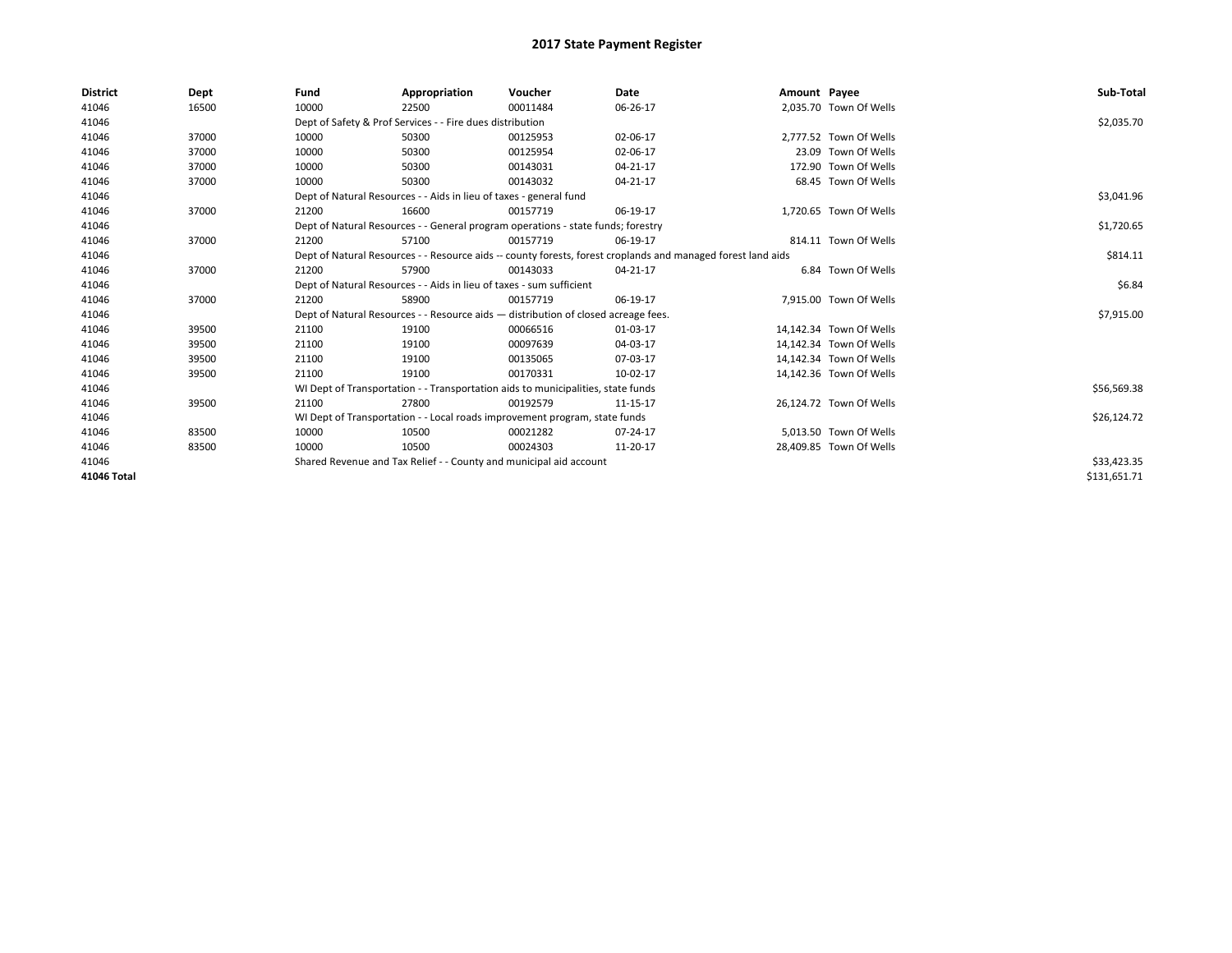| <b>District</b> | Dept  | Fund  | Appropriation                                                                                                | Voucher  | Date           | Amount Payee |                          | Sub-Total    |
|-----------------|-------|-------|--------------------------------------------------------------------------------------------------------------|----------|----------------|--------------|--------------------------|--------------|
| 41048           | 16500 | 10000 | 22500                                                                                                        | 00011485 | 06-26-17       |              | 1,886.20 Town of Wilton  |              |
| 41048           |       |       | Dept of Safety & Prof Services - - Fire dues distribution                                                    |          |                |              |                          | \$1,886.20   |
| 41048           | 37000 | 10000 | 50300                                                                                                        | 00144004 | $04 - 21 - 17$ |              | 72.70 Town of Wilton     |              |
| 41048           | 37000 | 10000 | 50300                                                                                                        | 00144005 | 04-21-17       |              | 23.82 Town of Wilton     |              |
| 41048           |       |       | Dept of Natural Resources - - Aids in lieu of taxes - general fund                                           |          |                |              |                          | \$96.52      |
| 41048           | 37000 | 21200 | 16600                                                                                                        | 00157720 | 06-19-17       |              | 373.03 Town of Wilton    |              |
| 41048           |       |       | Dept of Natural Resources - - General program operations - state funds; forestry                             |          |                |              |                          | \$373.03     |
| 41048           | 37000 | 21200 | 57100                                                                                                        | 00157720 | 06-19-17       |              | 170.73 Town of Wilton    |              |
| 41048           |       |       | Dept of Natural Resources - - Resource aids -- county forests, forest croplands and managed forest land aids |          | \$170.73       |              |                          |              |
| 41048           | 37000 | 21200 | 57900                                                                                                        | 00144003 | 04-21-17       |              | 7.27 Town of Wilton      |              |
| 41048           | 37000 | 21200 | 57900                                                                                                        | 00144006 | 04-21-17       |              | 2.38 Town of Wilton      |              |
| 41048           |       |       | Dept of Natural Resources - - Aids in lieu of taxes - sum sufficient                                         |          |                |              |                          | \$9.65       |
| 41048           | 37000 | 21200 | 58900                                                                                                        | 00157720 | 06-19-17       |              | 1,715.94 Town of Wilton  |              |
| 41048           |       |       | Dept of Natural Resources - - Resource aids - distribution of closed acreage fees.                           |          |                |              |                          | \$1,715.94   |
| 41048           | 39500 | 21100 | 19100                                                                                                        | 00066517 | 01-03-17       |              | 19,702.39 Town of Wilton |              |
| 41048           | 39500 | 21100 | 19100                                                                                                        | 00097640 | 04-03-17       |              | 19,702.39 Town of Wilton |              |
| 41048           | 39500 | 21100 | 19100                                                                                                        | 00135066 | 07-03-17       |              | 19,702.39 Town of Wilton |              |
| 41048           | 39500 | 21100 | 19100                                                                                                        | 00170332 | 10-02-17       |              | 19,702.41 Town of Wilton |              |
| 41048           |       |       | WI Dept of Transportation - - Transportation aids to municipalities, state funds                             |          |                |              |                          | \$78,809.58  |
| 41048           | 83500 | 10000 | 10500                                                                                                        | 00021283 | 07-24-17       |              | 10,928.47 Town of Wilton |              |
| 41048           | 83500 | 10000 | 10500                                                                                                        | 00024304 | 11-20-17       |              | 61,928.00 Town of Wilton |              |
| 41048           |       |       | Shared Revenue and Tax Relief - - County and municipal aid account                                           |          |                |              |                          | \$72,856.47  |
| 41048           | 83500 | 10000 | 10900                                                                                                        | 00018380 | 07-24-17       |              | 2.00 Town of Wilton      |              |
| 41048           |       |       | Shared Revenue and Tax Relief - - State aid; tax exempt property                                             |          |                |              |                          | \$2.00       |
| 41048           | 83500 | 10000 | 11000                                                                                                        | 00021283 | 07-24-17       |              | 179.33 Town of Wilton    |              |
| 41048           | 83500 | 10000 | 11000                                                                                                        | 00024304 | 11-20-17       |              | 1,026.69 Town of Wilton  |              |
| 41048           |       |       | Shared Revenue and Tax Relief - - Public utility distribution account                                        |          |                |              |                          | \$1,206.02   |
| 41048 Total     |       |       |                                                                                                              |          |                |              |                          | \$157,126.14 |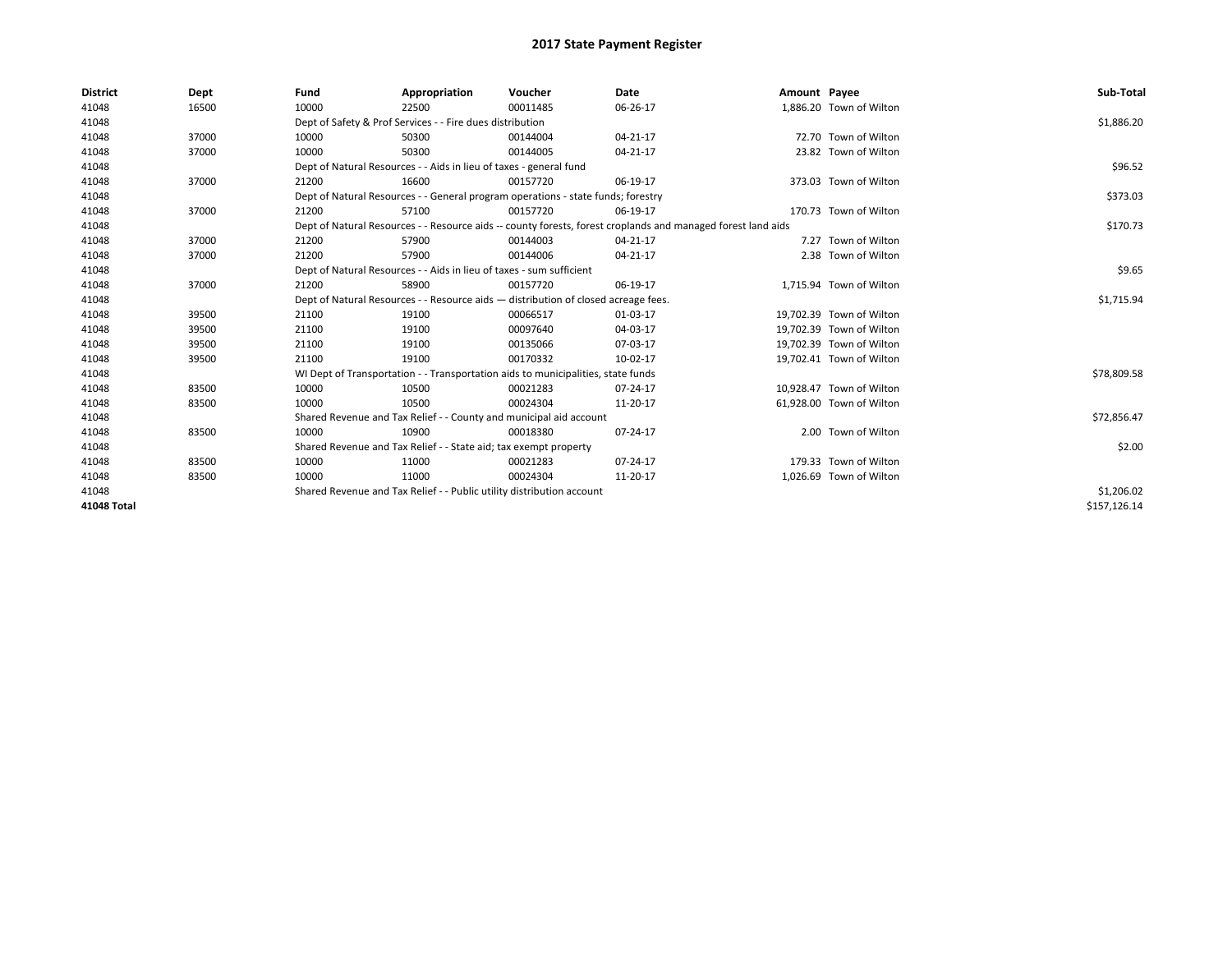| <b>District</b> | Dept  | Fund                                                        | Appropriation                                                    | Voucher                                                                          | Date     | Amount Payee |                               | Sub-Total      |
|-----------------|-------|-------------------------------------------------------------|------------------------------------------------------------------|----------------------------------------------------------------------------------|----------|--------------|-------------------------------|----------------|
| 41111           | 16500 | 10000                                                       | 22500                                                            | 00011486                                                                         | 06-26-17 |              | 3,474.90 Village Of Cashton   |                |
| 41111           |       |                                                             | Dept of Safety & Prof Services - - Fire dues distribution        |                                                                                  |          |              |                               | \$3,474.90     |
| 41111           | 39500 | 21100                                                       | 19100                                                            | 00066518                                                                         | 01-03-17 |              | 34,649.80 Village Of Cashton  |                |
| 41111           | 39500 | 21100                                                       | 19100                                                            | 00097641                                                                         | 04-03-17 |              | 34,649.80 Village Of Cashton  |                |
| 41111           | 39500 | 21100                                                       | 19100                                                            | 00135067                                                                         | 07-03-17 |              | 34,649.80 Village Of Cashton  |                |
| 41111           | 39500 | 21100                                                       | 19100                                                            | 00170333                                                                         | 10-02-17 |              | 34,649.81 Village Of Cashton  |                |
| 41111           |       |                                                             |                                                                  | WI Dept of Transportation - - Transportation aids to municipalities, state funds |          |              |                               | \$138,599.21   |
| 41111           | 39500 | 21100                                                       | 27800                                                            | 00194469                                                                         | 11-21-17 |              | 11,210.86 Village Of Cashton  |                |
| 41111           |       |                                                             |                                                                  | WI Dept of Transportation - - Local roads improvement program, state funds       |          |              |                               | \$11,210.86    |
| 41111           | 45500 | 10000                                                       | 23100                                                            | 00021615                                                                         | 01-03-17 |              | 800.00 Village Of Cashton     |                |
| 41111           | 45500 | 10000                                                       | 23100                                                            | 00039683                                                                         | 12-26-17 |              | 480.00 Village Of Cashton     |                |
| 41111           |       |                                                             |                                                                  | Department of Justice - - Law enforcement training fund, local assistance        |          |              |                               | \$1,280.00     |
| 41111           | 50500 | 10000                                                       | 74300                                                            | 00049155                                                                         | 05-08-17 |              | 475,000.00 Village Of Cashton |                |
| 41111           | 50500 | 10000                                                       | 74300                                                            | 00051475                                                                         | 06-01-17 |              | 152,190.00 Village Of Cashton |                |
| 41111           |       |                                                             | Department of Administration - - Federal aid; local assistance   |                                                                                  |          |              |                               | \$627,190.00   |
| 41111           | 83500 | 10000                                                       | 10100                                                            | 00021284                                                                         | 07-24-17 |              | 11,282.95 Village Of Cashton  |                |
| 41111           |       |                                                             |                                                                  | Shared Revenue and Tax Relief - - Expenditure restraint program account          |          |              |                               | \$11,282.95    |
| 41111           | 83500 | 10000                                                       | 10500                                                            | 00021284                                                                         | 07-24-17 |              | 39,485.55 Village Of Cashton  |                |
| 41111           | 83500 | 10000                                                       | 10500                                                            | 00024305                                                                         | 11-20-17 |              | 223,751.46 Village Of Cashton |                |
| 41111           |       |                                                             |                                                                  | Shared Revenue and Tax Relief - - County and municipal aid account               |          |              |                               | \$263,237.01   |
| 41111           | 83500 | 10000                                                       | 10900                                                            | 00018381                                                                         | 07-24-17 |              | 739.00 Village Of Cashton     |                |
| 41111           | 83500 | 10000                                                       | 10900                                                            | 00019877                                                                         | 07-24-17 |              | 22,529.00 Village Of Cashton  |                |
| 41111           |       |                                                             | Shared Revenue and Tax Relief - - State aid; tax exempt property |                                                                                  |          |              |                               | \$23,268.00    |
| 41111           | 83500 | 52100                                                       | 36300                                                            | 00015925                                                                         | 03-27-17 |              | 3,904.16 Village Of Cashton   |                |
| 41111           |       | Shared Revenue and Tax Relief - - Lottery and gaming credit |                                                                  | \$3,904.16                                                                       |          |              |                               |                |
| 41111 Total     |       |                                                             |                                                                  |                                                                                  |          |              |                               | \$1,083,447.09 |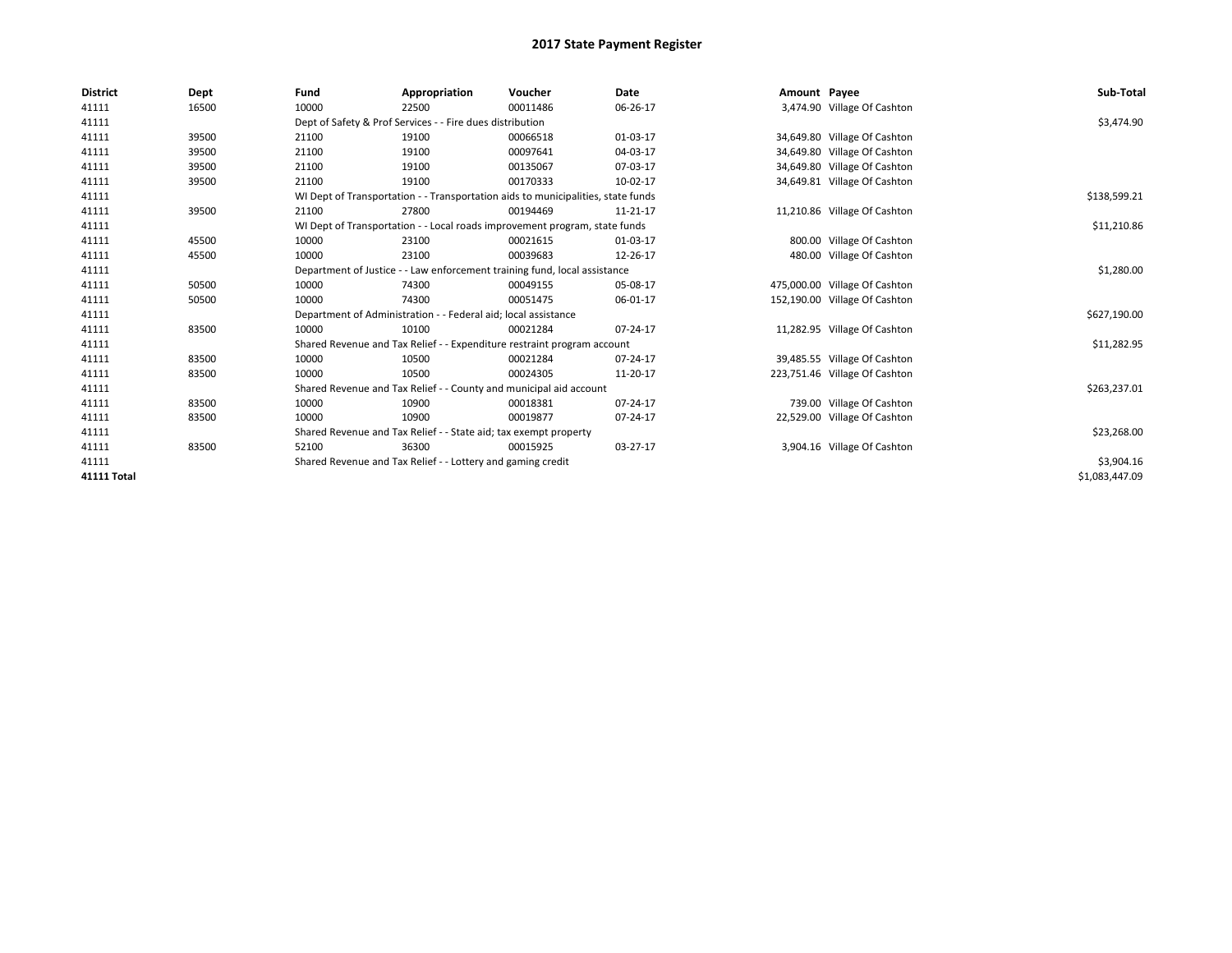| <b>District</b> | Dept  | Fund  | Appropriation                                                        | Voucher                                                                          | Date     | Amount Payee |                               | Sub-Total    |
|-----------------|-------|-------|----------------------------------------------------------------------|----------------------------------------------------------------------------------|----------|--------------|-------------------------------|--------------|
| 41141           | 16500 | 10000 | 22500                                                                | 00011487                                                                         | 06-26-17 |              | 860.58 Village Of Kendall     |              |
| 41141           |       |       | Dept of Safety & Prof Services - - Fire dues distribution            |                                                                                  |          |              |                               | \$860.58     |
| 41141           | 37000 | 10000 | 50300                                                                | 00143868                                                                         | 04-21-17 |              | 10.90 Village Of Kendall      |              |
| 41141           |       |       | Dept of Natural Resources - - Aids in lieu of taxes - general fund   |                                                                                  |          |              |                               | \$10.90      |
| 41141           | 37000 | 21200 | 57900                                                                | 00143869                                                                         | 04-21-17 |              | 1.09 Village Of Kendall       |              |
| 41141           |       |       | Dept of Natural Resources - - Aids in lieu of taxes - sum sufficient |                                                                                  |          |              |                               | \$1.09       |
| 41141           | 39500 | 21100 | 19100                                                                | 00066519                                                                         | 01-03-17 |              | 5,309.91 Village Of Kendall   |              |
| 41141           | 39500 | 21100 | 19100                                                                | 00097642                                                                         | 04-03-17 |              | 5,309.91 Village Of Kendall   |              |
| 41141           | 39500 | 21100 | 19100                                                                | 00135068                                                                         | 07-03-17 |              | 5,309.91 Village Of Kendall   |              |
| 41141           | 39500 | 21100 | 19100                                                                | 00170334                                                                         | 10-02-17 |              | 5,309.92 Village Of Kendall   |              |
| 41141           |       |       |                                                                      | WI Dept of Transportation - - Transportation aids to municipalities, state funds |          |              |                               | \$21,239.65  |
| 41141           | 50500 | 10000 | 74300                                                                | 00063251                                                                         | 10-31-17 |              | 166,906.17 Village Of Kendall |              |
| 41141           | 50500 | 10000 | 74300                                                                | 00066725                                                                         | 12-08-17 |              | 33,826.71 Village Of Kendall  |              |
| 41141           |       |       | Department of Administration - - Federal aid; local assistance       |                                                                                  |          |              |                               | \$200,732.88 |
| 41141           | 83500 | 10000 | 10100                                                                | 00021285                                                                         | 07-24-17 |              | 4,152.71 Village Of Kendall   |              |
| 41141           |       |       |                                                                      | Shared Revenue and Tax Relief - - Expenditure restraint program account          |          |              |                               | \$4,152.71   |
| 41141           | 83500 | 10000 | 10500                                                                | 00021285                                                                         | 07-24-17 |              | 18,553.44 Village Of Kendall  |              |
| 41141           | 83500 | 10000 | 10500                                                                | 00024306                                                                         | 11-20-17 |              | 105,136.17 Village Of Kendall |              |
| 41141           |       |       |                                                                      | Shared Revenue and Tax Relief - - County and municipal aid account               |          |              |                               | \$123,689.61 |
| 41141           | 83500 | 10000 | 10900                                                                | 00018382                                                                         | 07-24-17 |              | 198.00 Village Of Kendall     |              |
| 41141           | 83500 | 10000 | 10900                                                                | 00019878                                                                         | 07-24-17 |              | 658.00 Village Of Kendall     |              |
| 41141           |       |       | Shared Revenue and Tax Relief - - State aid; tax exempt property     |                                                                                  |          |              |                               | \$856.00     |
| 41141           | 83500 | 10000 | 50100                                                                | 00015338                                                                         | 01-31-17 |              | 274.28 Village Of Kendall     |              |
| 41141           |       |       | Shared Revenue and Tax Relief - - Payments for municipal services    |                                                                                  |          |              |                               | \$274.28     |
| 41141 Total     |       |       |                                                                      |                                                                                  |          |              |                               | \$351,817.70 |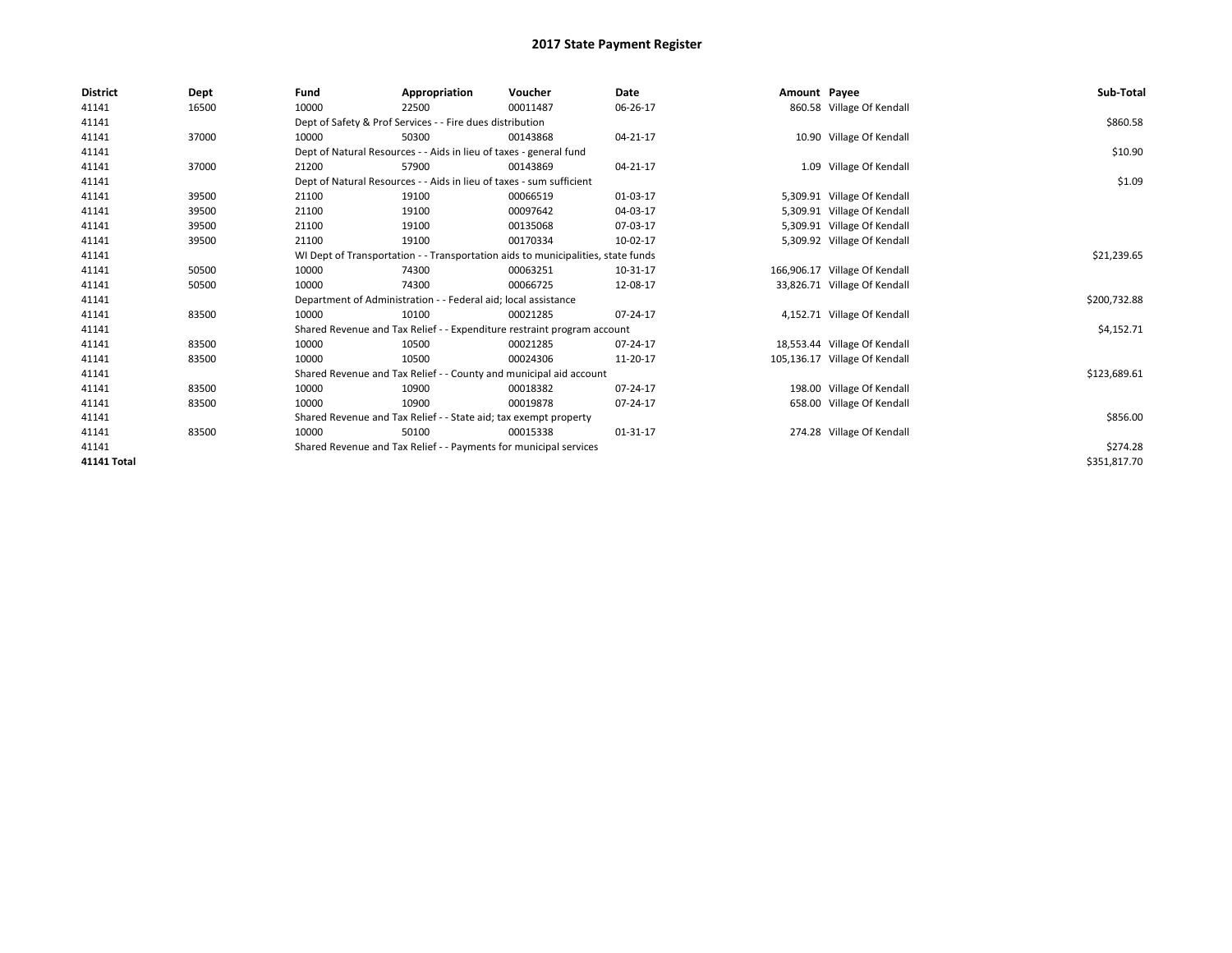| <b>District</b> | Dept  | Fund  | Appropriation                                             | Voucher                                                                          | Date     | Amount Pavee |                              | Sub-Total   |
|-----------------|-------|-------|-----------------------------------------------------------|----------------------------------------------------------------------------------|----------|--------------|------------------------------|-------------|
| 41151           | 16500 | 10000 | 22500                                                     | 00011488                                                                         | 06-26-17 |              | 101.85 Village Of Melvina    |             |
| 41151           |       |       | Dept of Safety & Prof Services - - Fire dues distribution |                                                                                  |          |              |                              | \$101.85    |
| 41151           | 39500 | 21100 | 19100                                                     | 00066520                                                                         | 01-03-17 |              | 864.28 Village Of Melvina    |             |
| 41151           | 39500 | 21100 | 19100                                                     | 00097643                                                                         | 04-03-17 |              | 864.28 Village Of Melvina    |             |
| 41151           | 39500 | 21100 | 19100                                                     | 00135069                                                                         | 07-03-17 |              | 864.28 Village Of Melvina    |             |
| 41151           | 39500 | 21100 | 19100                                                     | 00170335                                                                         | 10-02-17 |              | 864.30 Village Of Melvina    |             |
| 41151           |       |       |                                                           | WI Dept of Transportation - - Transportation aids to municipalities, state funds |          |              |                              | \$3,457.14  |
| 41151           | 83500 | 10000 | 10500                                                     | 00021286                                                                         | 07-24-17 |              | 6,452.77 Village Of Melvina  |             |
| 41151           | 83500 | 10000 | 10500                                                     | 00024307                                                                         | 11-20-17 |              | 36,565.71 Village Of Melvina |             |
| 41151           |       |       |                                                           | Shared Revenue and Tax Relief - - County and municipal aid account               |          |              |                              | \$43,018.48 |
| 41151 Total     |       |       |                                                           |                                                                                  |          |              |                              | \$46,577.47 |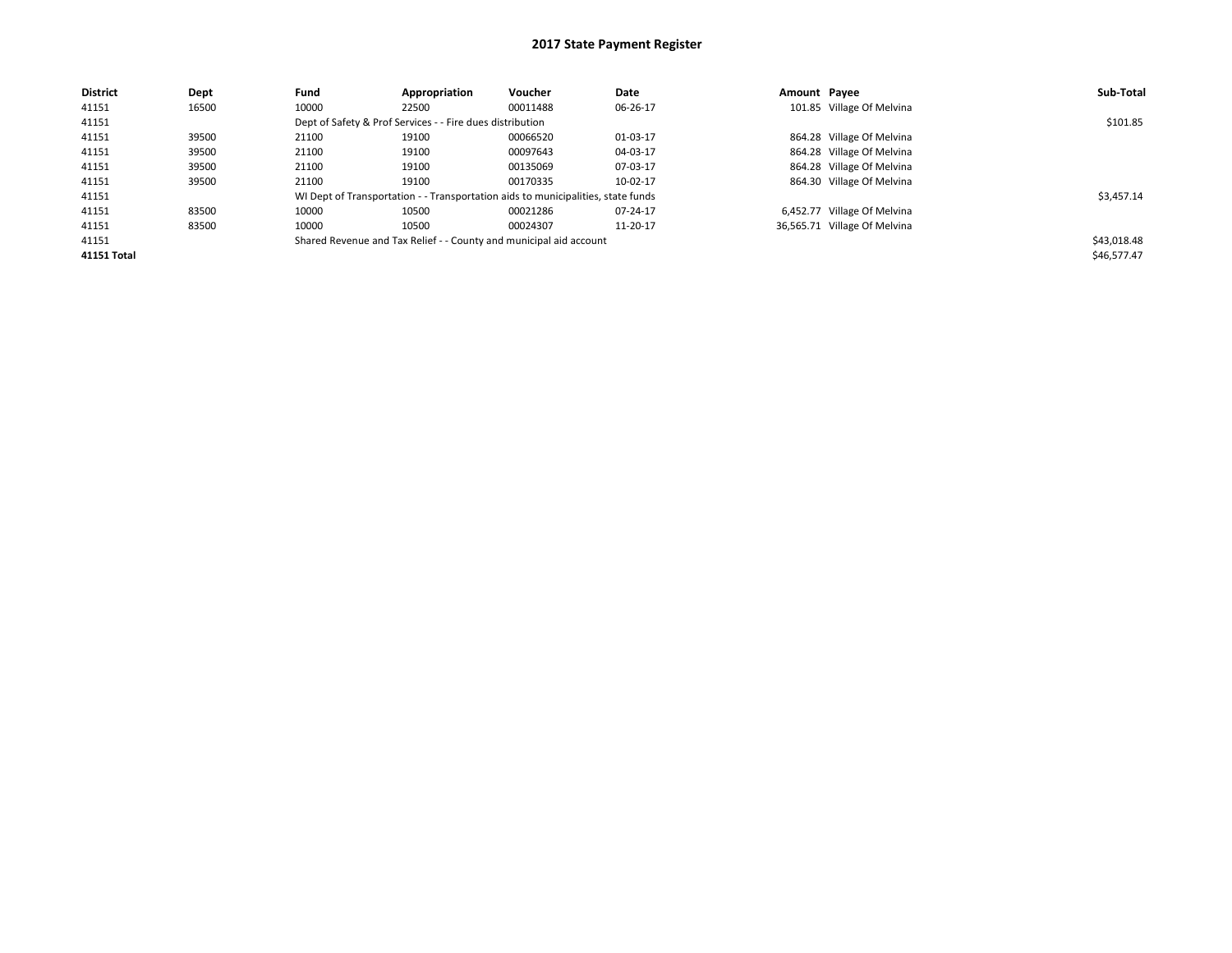| <b>District</b> | Dept  | Fund  | Appropriation                                                                      | Voucher  | <b>Date</b>                                                                                                  | Amount Payee |                               | Sub-Total    |
|-----------------|-------|-------|------------------------------------------------------------------------------------|----------|--------------------------------------------------------------------------------------------------------------|--------------|-------------------------------|--------------|
| 41161           | 16500 | 10000 | 22500                                                                              | 00011489 | 06-26-17                                                                                                     |              | 806.04 Village Of Norwalk     |              |
| 41161           |       |       | Dept of Safety & Prof Services - - Fire dues distribution                          |          |                                                                                                              |              |                               | \$806.04     |
| 41161           | 37000 | 10000 | 50300                                                                              | 00143879 | 04-21-17                                                                                                     |              | 5.00 Village Of Norwalk       |              |
| 41161           |       |       | Dept of Natural Resources - - Aids in lieu of taxes - general fund                 |          |                                                                                                              |              |                               | \$5.00       |
| 41161           | 37000 | 21200 | 16600                                                                              | 00157721 | 06-19-17                                                                                                     |              | 9.18 Village Of Norwalk       |              |
| 41161           |       |       | Dept of Natural Resources - - General program operations - state funds; forestry   |          |                                                                                                              |              |                               | \$9.18       |
| 41161           | 37000 | 21200 | 57100                                                                              | 00157721 | 06-19-17                                                                                                     |              | 4.20 Village Of Norwalk       |              |
| 41161           |       |       |                                                                                    |          | Dept of Natural Resources - - Resource aids -- county forests, forest croplands and managed forest land aids |              |                               | \$4.20       |
| 41161           | 37000 | 21200 | 57900                                                                              | 00143878 | 04-21-17                                                                                                     |              | 0.50 Village Of Norwalk       |              |
| 41161           |       |       | Dept of Natural Resources - - Aids in lieu of taxes - sum sufficient               |          |                                                                                                              |              |                               | \$0.50       |
| 41161           | 37000 | 21200 | 58900                                                                              | 00157721 | 06-19-17                                                                                                     |              | 42.21 Village Of Norwalk      |              |
| 41161           |       |       | Dept of Natural Resources - - Resource aids - distribution of closed acreage fees. |          |                                                                                                              |              |                               | \$42.21      |
| 41161           | 39500 | 21100 | 19100                                                                              | 00066521 | 01-03-17                                                                                                     |              | 6,018.51 Village Of Norwalk   |              |
| 41161           | 39500 | 21100 | 19100                                                                              | 00097644 | 04-03-17                                                                                                     |              | 6,018.51 Village Of Norwalk   |              |
| 41161           | 39500 | 21100 | 19100                                                                              | 00135070 | 07-03-17                                                                                                     |              | 6,018.51 Village Of Norwalk   |              |
| 41161           | 39500 | 21100 | 19100                                                                              | 00170336 | 10-02-17                                                                                                     |              | 6,018.54 Village Of Norwalk   |              |
| 41161           |       |       | WI Dept of Transportation - - Transportation aids to municipalities, state funds   |          |                                                                                                              |              |                               | \$24,074.07  |
| 41161           | 45500 | 10000 | 23100                                                                              | 00021614 | 01-03-17                                                                                                     |              | 160.00 Village Of Norwalk     |              |
| 41161           | 45500 | 10000 | 23100                                                                              | 00039583 | 12-22-17                                                                                                     |              | 160.00 Village Of Norwalk     |              |
| 41161           |       |       | Department of Justice - - Law enforcement training fund, local assistance          |          |                                                                                                              |              |                               | \$320.00     |
| 41161           | 83500 | 10000 | 10500                                                                              | 00021287 | 07-24-17                                                                                                     |              | 26,888.49 Village Of Norwalk  |              |
| 41161           | 83500 | 10000 | 10500                                                                              | 00024308 | 11-20-17                                                                                                     |              | 152,368.11 Village Of Norwalk |              |
| 41161           |       |       | Shared Revenue and Tax Relief - - County and municipal aid account                 |          |                                                                                                              |              |                               | \$179,256.60 |
| 41161           | 83500 | 10000 | 10900                                                                              | 00018383 | 07-24-17                                                                                                     |              | 272.00 Village Of Norwalk     |              |
| 41161           |       |       | Shared Revenue and Tax Relief - - State aid; tax exempt property                   |          |                                                                                                              |              |                               | \$272.00     |
| 41161 Total     |       |       |                                                                                    |          |                                                                                                              |              |                               | \$204,789.80 |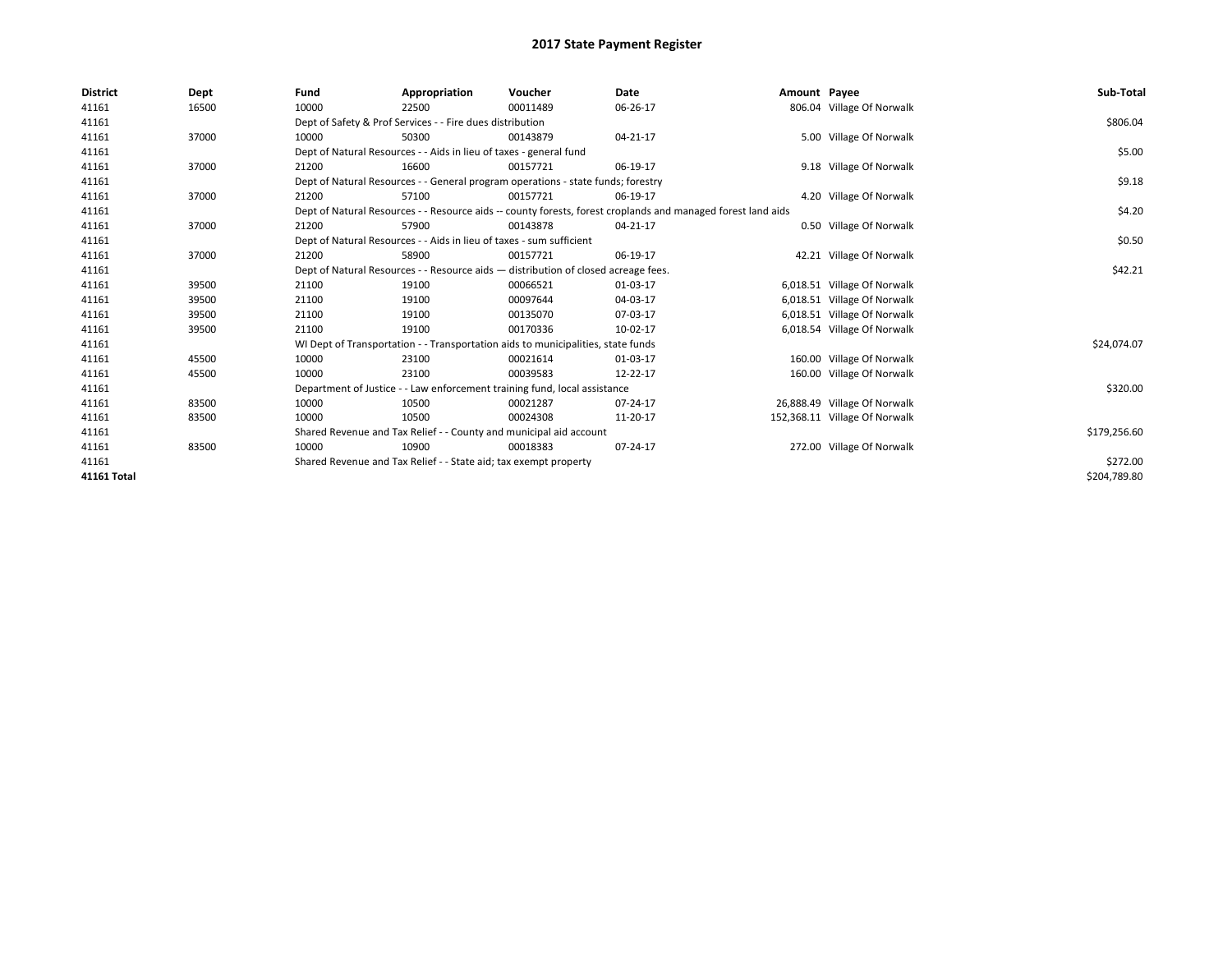| <b>District</b>    | Dept  | Fund  | Appropriation                                                                       | Voucher  | Date                                                                                                   | Amount Payee |                               | Sub-Total    |
|--------------------|-------|-------|-------------------------------------------------------------------------------------|----------|--------------------------------------------------------------------------------------------------------|--------------|-------------------------------|--------------|
| 41165              | 16500 | 10000 | 22500                                                                               | 00011490 | 06-26-17                                                                                               |              | 1,014.75 Oakdale, Village of  |              |
| 41165              |       |       | Dept of Safety & Prof Services - - Fire dues distribution                           |          |                                                                                                        |              |                               | \$1,014.75   |
| 41165              | 39500 | 21100 | 19100                                                                               | 00066522 | 01-03-17                                                                                               |              | 2,935.11 Oakdale, Village of  |              |
| 41165              | 39500 | 21100 | 19100                                                                               | 00097645 | 04-03-17                                                                                               |              | 2,935.11 Oakdale, Village of  |              |
| 41165              | 39500 | 21100 | 19100                                                                               | 00135071 | 07-03-17                                                                                               |              | 2,935.11 Oakdale, Village of  |              |
| 41165              | 39500 | 21100 | 19100                                                                               | 00170337 | 10-02-17                                                                                               |              | 2,935.12 Oakdale, Village of  |              |
| 41165              |       |       | WI Dept of Transportation - - Transportation aids to municipalities, state funds    |          |                                                                                                        |              |                               | \$11,740.45  |
| 41165              | 39500 | 21100 | 36500                                                                               | 00162245 | 09-07-17                                                                                               |              | 500.00 Oakdale, Village of    |              |
| 41165              |       |       | WI Dept of Transportation - - Highway system management and operations, state funds |          |                                                                                                        |              |                               | \$500.00     |
| 41165              | 50500 | 10000 | 17400                                                                               | 00047898 | 05-05-17                                                                                               |              | 6,157.00 Oakdale, Village of  |              |
| 41165              |       |       |                                                                                     |          | Department of Administration - - High-voltage transmission line annual impact fee distributions        |              |                               | \$6,157.00   |
| 41165              | 50500 | 10000 | 17500                                                                               | 00047898 | 05-05-17                                                                                               |              | 51,309.00 Oakdale, Village of |              |
| 41165              |       |       |                                                                                     |          | Department of Administration - - High-voltage transmission line environmental impact fee distributions |              |                               | \$51,309.00  |
| 41165              | 50500 | 10000 | 74300                                                                               | 00054281 | 07-03-17                                                                                               |              | 7,417.01 Oakdale, Village of  |              |
| 41165              |       |       | Department of Administration - - Federal aid; local assistance                      |          |                                                                                                        |              |                               | \$7,417.01   |
| 41165              | 83500 | 10000 | 10500                                                                               | 00021288 | 07-24-17                                                                                               |              | 5,231.92 Oakdale, Village of  |              |
| 41165              | 83500 | 10000 | 10500                                                                               | 00024309 | 11-20-17                                                                                               |              | 29,647.54 Oakdale, Village of |              |
| 41165              |       |       | Shared Revenue and Tax Relief - - County and municipal aid account                  |          |                                                                                                        |              |                               | \$34,879.46  |
| 41165              | 83500 | 10000 | 10900                                                                               | 00018384 | 07-24-17                                                                                               |              | 500.00 Oakdale, Village of    |              |
| 41165              | 83500 | 10000 | 10900                                                                               | 00019879 | 07-24-17                                                                                               |              | 50.00 Oakdale, Village of     |              |
| 41165              |       |       | Shared Revenue and Tax Relief - - State aid; tax exempt property                    |          |                                                                                                        |              |                               | \$550.00     |
| 41165              | 83500 | 10000 | 11000                                                                               | 00021288 | 07-24-17                                                                                               |              | 2,643.65 Oakdale, Village of  |              |
| 41165              | 83500 | 10000 | 11000                                                                               | 00024309 | 11-20-17                                                                                               |              | 14,734.79 Oakdale, Village of |              |
| 41165              |       |       | Shared Revenue and Tax Relief - - Public utility distribution account               |          |                                                                                                        |              |                               | \$17,378.44  |
| 41165              | 83500 | 52100 | 36300                                                                               | 00015926 | 03-27-17                                                                                               |              | 215.04 Oakdale, Village of    |              |
| 41165              |       |       | Shared Revenue and Tax Relief - - Lottery and gaming credit                         |          |                                                                                                        |              |                               | \$215.04     |
| <b>41165 Total</b> |       |       |                                                                                     |          |                                                                                                        |              |                               | \$131,161.15 |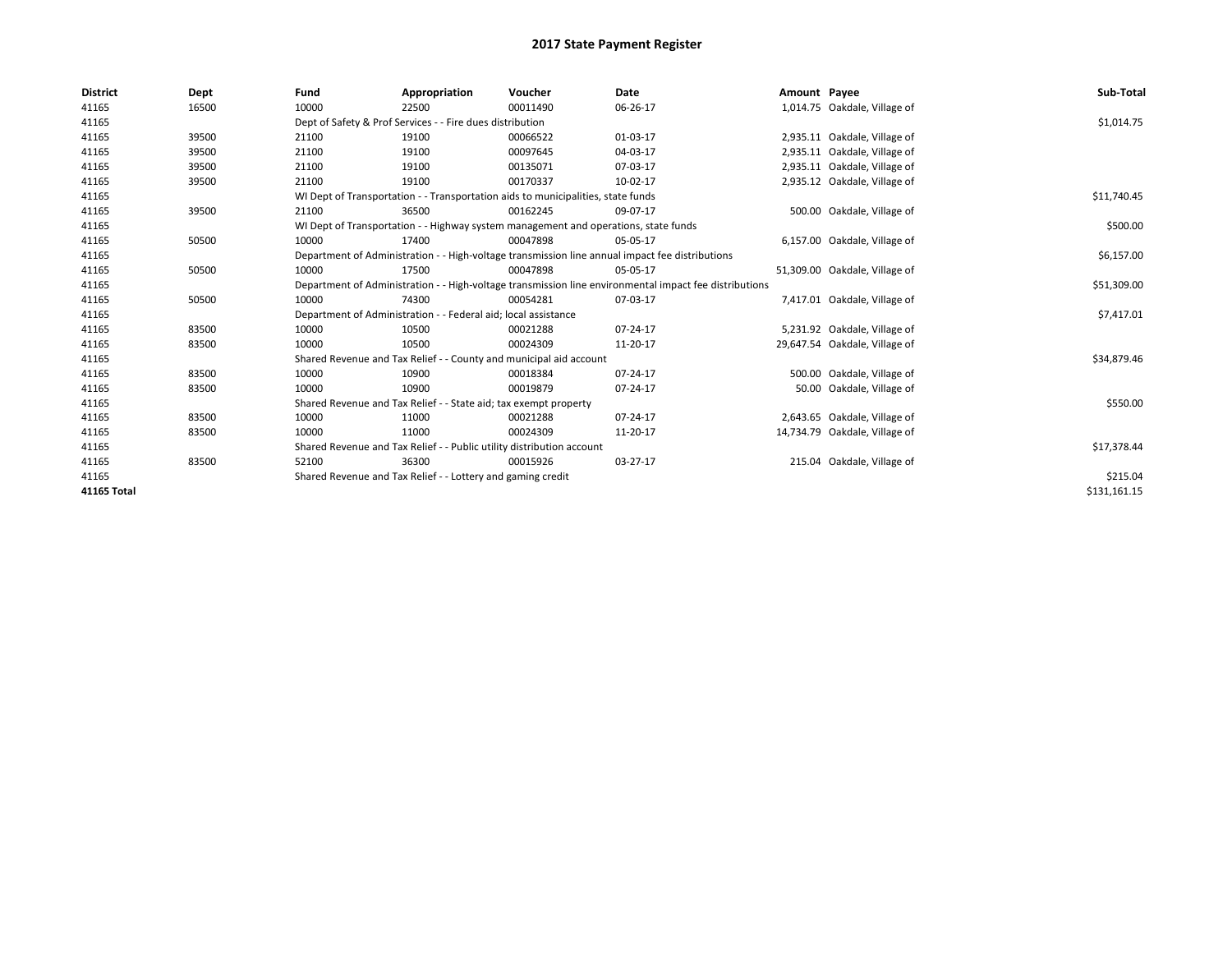| <b>District</b> | Dept  | Fund  | Appropriation                                                  | Voucher  | Date     | Amount Payee |                                | Sub-Total    |
|-----------------|-------|-------|----------------------------------------------------------------|----------|----------|--------------|--------------------------------|--------------|
| 41176           | 50500 | 10000 | 74300                                                          | 00047586 | 04-18-17 |              | 102,350.48 Village Of Rockland |              |
| 41176           | 50500 | 10000 | 74300                                                          | 00064620 | 11-13-17 |              | 17,949.31 Village Of Rockland  |              |
| 41176           |       |       | Department of Administration - - Federal aid; local assistance |          |          |              |                                | \$120,299.79 |
| 41176 Total     |       |       |                                                                |          |          |              |                                | \$120,299.79 |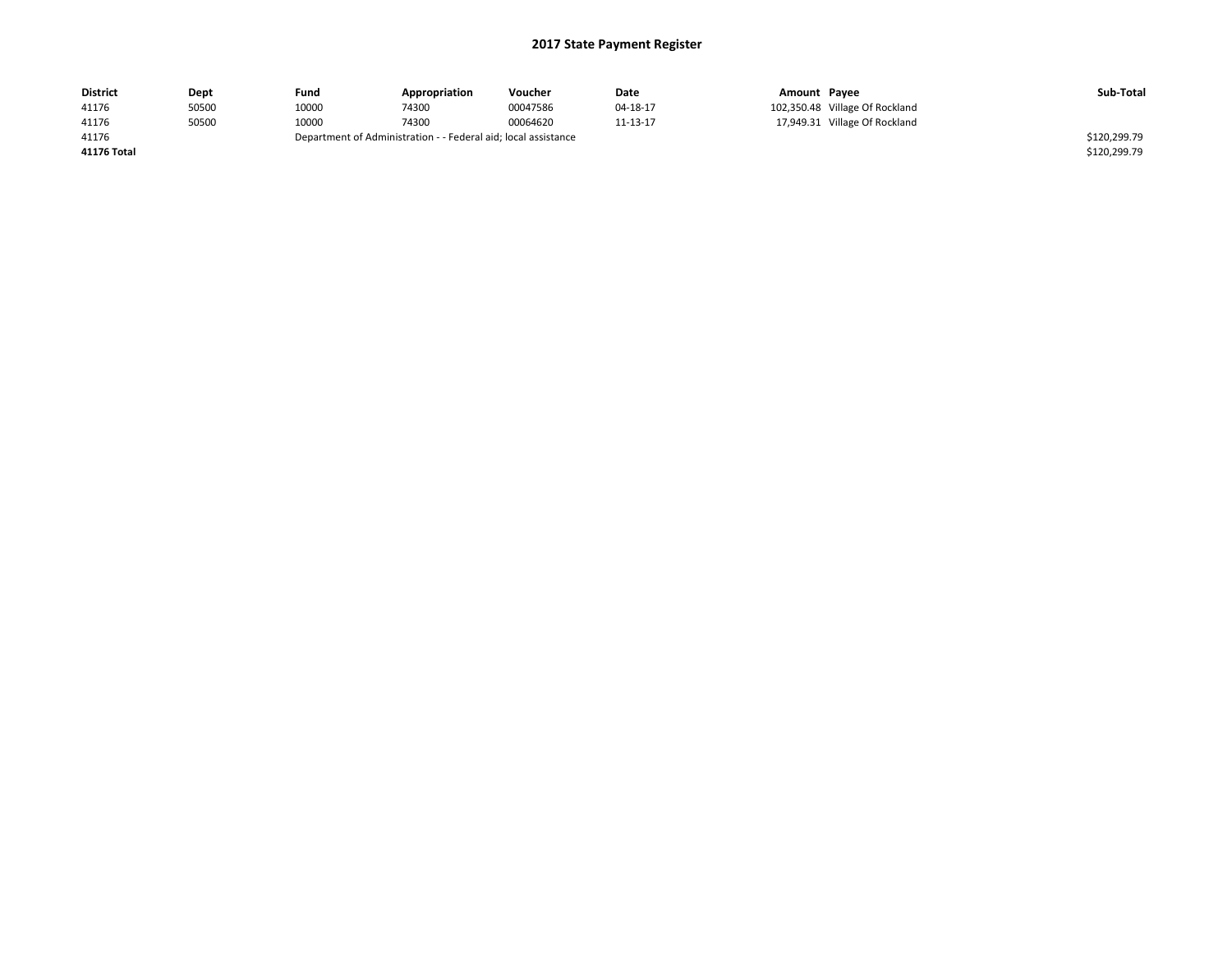| District    | Dept  | Fund  | Appropriation                                                                    | Voucher  | Date                                                                                                         | Amount Payee |                              | Sub-Total    |  |  |  |
|-------------|-------|-------|----------------------------------------------------------------------------------|----------|--------------------------------------------------------------------------------------------------------------|--------------|------------------------------|--------------|--|--|--|
| 41185       | 16500 | 10000 | 22500                                                                            | 00011491 | 06-27-17                                                                                                     |              | 2,274.37 Village Of Warrens  |              |  |  |  |
| 41185       |       |       | Dept of Safety & Prof Services - - Fire dues distribution                        |          |                                                                                                              |              |                              | \$2,274.37   |  |  |  |
| 41185       | 37000 | 21200 | 57100                                                                            | 00157722 | 06-19-17                                                                                                     |              | 2.26 Village Of Warrens      |              |  |  |  |
| 41185       |       |       |                                                                                  |          | Dept of Natural Resources - - Resource aids -- county forests, forest croplands and managed forest land aids |              |                              | \$2.26       |  |  |  |
| 41185       | 39500 | 21100 | 19100                                                                            | 00066523 | 01-03-17                                                                                                     |              | 5,516.05 Village Of Warrens  |              |  |  |  |
| 41185       | 39500 | 21100 | 19100                                                                            | 00097646 | 04-03-17                                                                                                     |              | 5,516.05 Village Of Warrens  |              |  |  |  |
| 41185       | 39500 | 21100 | 19100                                                                            | 00135072 | 07-03-17                                                                                                     |              | 5,516.05 Village Of Warrens  |              |  |  |  |
| 41185       | 39500 | 21100 | 19100                                                                            | 00170338 | 10-02-17                                                                                                     |              | 5,516.08 Village Of Warrens  |              |  |  |  |
| 41185       |       |       | WI Dept of Transportation - - Transportation aids to municipalities, state funds |          |                                                                                                              |              |                              |              |  |  |  |
| 41185       | 83500 | 10000 | 10500                                                                            | 00021289 | 07-24-17                                                                                                     |              | 11,606.98 Village Of Warrens |              |  |  |  |
| 41185       | 83500 | 10000 | 10500                                                                            | 00024310 | 11-20-17                                                                                                     |              | 66,148.52 Village Of Warrens |              |  |  |  |
| 41185       |       |       | Shared Revenue and Tax Relief - - County and municipal aid account               |          |                                                                                                              |              |                              | \$77,755.50  |  |  |  |
| 41185       | 83500 | 10000 | 10900                                                                            | 00018385 | 07-24-17                                                                                                     |              | 383.00 Village Of Warrens    |              |  |  |  |
| 41185       | 83500 | 10000 | 10900                                                                            | 00019880 | 07-24-17                                                                                                     |              | 513.00 Village Of Warrens    |              |  |  |  |
| 41185       |       |       | Shared Revenue and Tax Relief - - State aid; tax exempt property                 |          |                                                                                                              |              |                              | \$896.00     |  |  |  |
| 41185       | 83500 | 10000 | 11000                                                                            | 00021289 | 07-24-17                                                                                                     |              | 50.54 Village Of Warrens     |              |  |  |  |
| 41185       | 83500 | 10000 | 11000                                                                            | 00024310 | 11-20-17                                                                                                     |              | 501.17 Village Of Warrens    |              |  |  |  |
| 41185       |       |       | Shared Revenue and Tax Relief - - Public utility distribution account            |          |                                                                                                              |              |                              | \$551.71     |  |  |  |
| 41185 Total |       |       |                                                                                  |          |                                                                                                              |              |                              | \$103,544.07 |  |  |  |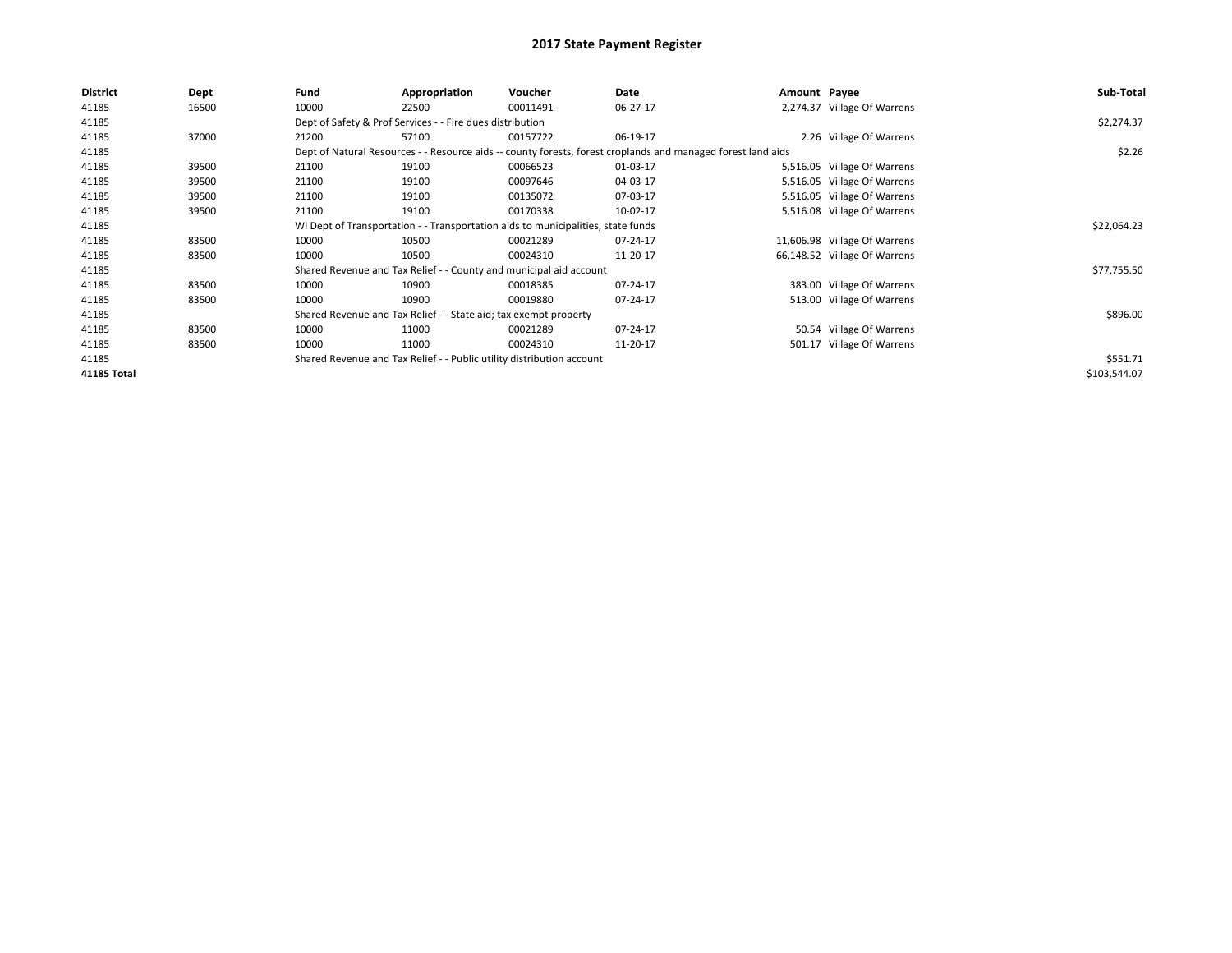| <b>District</b>    | Dept  | Fund  | Appropriation                                                                    | Voucher  | Date     | Amount Payee |                              | Sub-Total    |
|--------------------|-------|-------|----------------------------------------------------------------------------------|----------|----------|--------------|------------------------------|--------------|
| 41191              | 16500 | 10000 | 22500                                                                            | 00011492 | 06-26-17 |              | 1,307.94 Village Of Wilton   |              |
| 41191              |       |       | Dept of Safety & Prof Services - - Fire dues distribution                        |          |          |              |                              |              |
| 41191              | 37000 | 10000 | 50300                                                                            | 00143925 | 04-21-17 |              | 7.94 Village Of Wilton       |              |
| 41191              |       |       | Dept of Natural Resources - - Aids in lieu of taxes - general fund               |          |          |              |                              | \$7.94       |
| 41191              | 37000 | 21200 | 57900                                                                            | 00143926 | 04-21-17 |              | 0.57 Village Of Wilton       |              |
| 41191              |       |       | Dept of Natural Resources - - Aids in lieu of taxes - sum sufficient             |          |          |              |                              | \$0.57       |
| 41191              | 39500 | 21100 | 19100                                                                            | 00066524 | 01-03-17 |              | 5,149.40 Village Of Wilton   |              |
| 41191              | 39500 | 21100 | 19100                                                                            | 00097647 | 04-03-17 |              | 5,149.40 Village Of Wilton   |              |
| 41191              | 39500 | 21100 | 19100                                                                            | 00135073 | 07-03-17 |              | 5,149.40 Village Of Wilton   |              |
| 41191              | 39500 | 21100 | 19100                                                                            | 00170339 | 10-02-17 |              | 5,149.41 Village Of Wilton   |              |
| 41191              |       |       | WI Dept of Transportation - - Transportation aids to municipalities, state funds |          |          |              |                              | \$20,597.61  |
| 41191              | 43500 | 10000 | 11900                                                                            | 00152600 | 09-01-17 |              | 5,002.48 Village Of Wilton   |              |
| 41191              |       |       | Department of Health Services - - Emergency medical services; aids               |          |          |              |                              | \$5,002.48   |
| 41191              | 43500 | 00005 | 16300                                                                            | 01LGS    | 11-17-17 |              | 2,000.00 Village Of Wilton   |              |
| 41191              |       |       | Department of Health Services - - Guardianship grant program                     |          |          |              |                              | \$2,000.00   |
| 41191              | 45500 | 10000 | 23100                                                                            | 00039709 | 12-26-17 |              | 320.00 Village Of Wilton     |              |
| 41191              |       |       | Department of Justice - - Law enforcement training fund, local assistance        |          |          |              |                              | \$320.00     |
| 41191              | 83500 | 10000 | 10100                                                                            | 00021290 | 07-24-17 |              | 5,917.61 Village Of Wilton   |              |
| 41191              |       |       | Shared Revenue and Tax Relief - - Expenditure restraint program account          |          |          |              |                              | \$5,917.61   |
| 41191              | 83500 | 10000 | 10500                                                                            | 00021290 | 07-24-17 |              | 27,602.20 Village Of Wilton  |              |
| 41191              | 83500 | 10000 | 10500                                                                            | 00024311 | 11-20-17 |              | 154,412.48 Village Of Wilton |              |
| 41191              |       |       | Shared Revenue and Tax Relief - - County and municipal aid account               |          |          |              |                              | \$182,014.68 |
| 41191              | 83500 | 10000 | 10900                                                                            | 00018386 | 07-24-17 |              | 136.00 Village Of Wilton     |              |
| 41191              | 83500 | 10000 | 10900                                                                            | 00019881 | 07-24-17 |              | 1,444.00 Village Of Wilton   |              |
| 41191              |       |       | Shared Revenue and Tax Relief - - State aid; tax exempt property                 |          |          |              |                              | \$1,580.00   |
| 41191              | 83500 | 52100 | 36300                                                                            | 00015927 | 03-27-17 |              | 84.59 Village Of Wilton      |              |
| 41191              |       |       | Shared Revenue and Tax Relief - - Lottery and gaming credit                      |          |          |              |                              | \$84.59      |
| <b>41191 Total</b> |       |       |                                                                                  |          |          |              |                              | \$218,833.42 |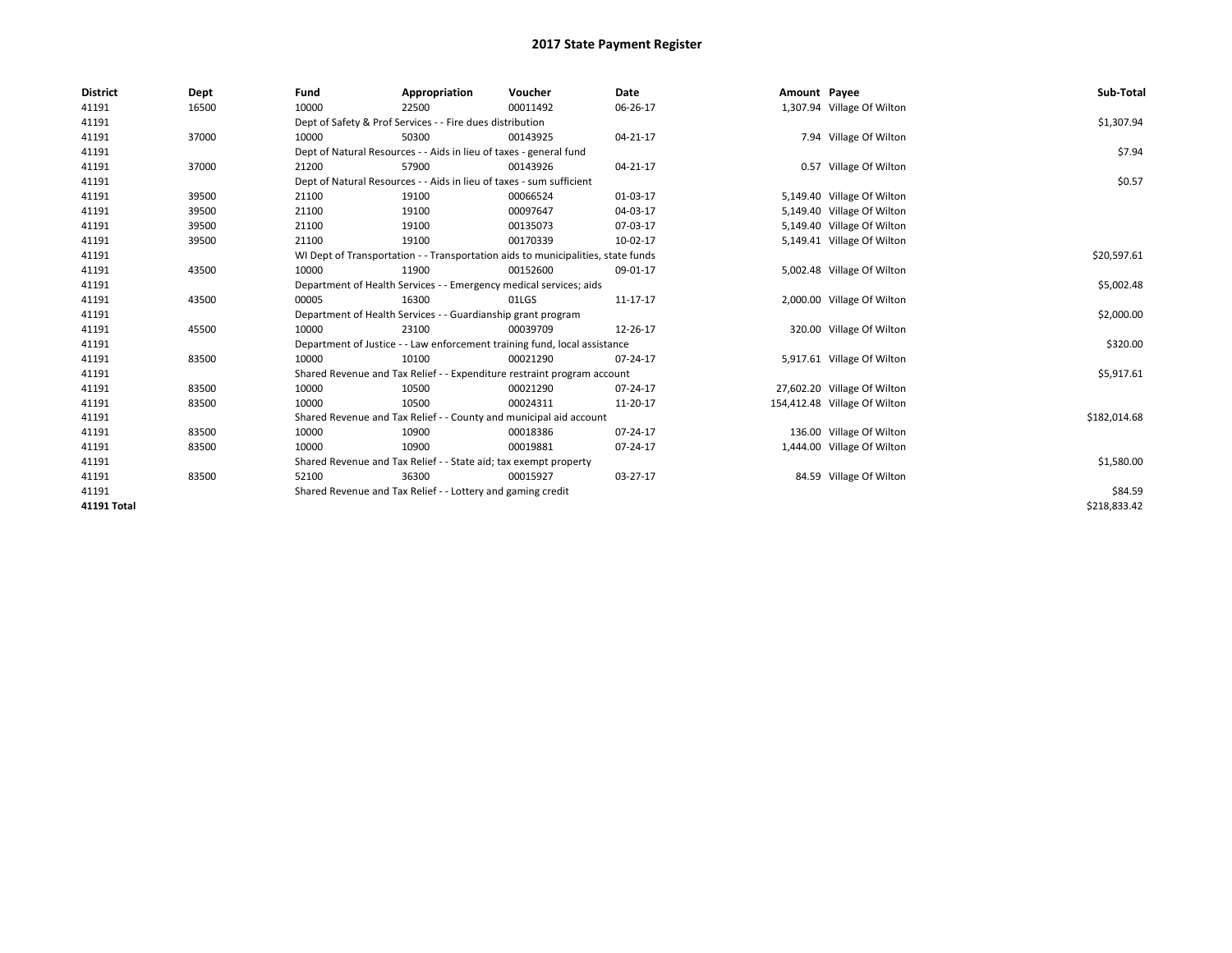| <b>District</b> | Dept  | Fund  | Appropriation                                             | Voucher                                                                          | Date     | Amount Pavee |                               | Sub-Total   |
|-----------------|-------|-------|-----------------------------------------------------------|----------------------------------------------------------------------------------|----------|--------------|-------------------------------|-------------|
| 41192           | 16500 | 10000 | 22500                                                     | 00011493                                                                         | 06-26-17 |              | 279.17 Village Of Wyeville    |             |
| 41192           |       |       | Dept of Safety & Prof Services - - Fire dues distribution |                                                                                  |          |              |                               | \$279.17    |
| 41192           | 39500 | 21100 | 19100                                                     | 00066525                                                                         | 01-03-17 |              | 1,579.93 Village Of Wyeville  |             |
| 41192           | 39500 | 21100 | 19100                                                     | 00097648                                                                         | 04-03-17 |              | 1,579.93 Village Of Wyeville  |             |
| 41192           | 39500 | 21100 | 19100                                                     | 00135074                                                                         | 07-03-17 |              | 1,579.93 Village Of Wyeville  |             |
| 41192           | 39500 | 21100 | 19100                                                     | 00170340                                                                         | 10-02-17 |              | 1,579.95 Village Of Wyeville  |             |
| 41192           |       |       |                                                           | WI Dept of Transportation - - Transportation aids to municipalities, state funds |          |              |                               | \$6,319.74  |
| 41192           | 83500 | 10000 | 10500                                                     | 00021291                                                                         | 07-24-17 |              | 6,253.23 Village Of Wyeville  |             |
| 41192           | 83500 | 10000 | 10500                                                     | 00024312                                                                         | 11-20-17 |              | 35,434.96 Village Of Wyeville |             |
| 41192           |       |       |                                                           | Shared Revenue and Tax Relief - - County and municipal aid account               |          |              |                               | \$41,688.19 |
| 41192 Total     |       |       |                                                           |                                                                                  |          |              |                               | \$48,287.10 |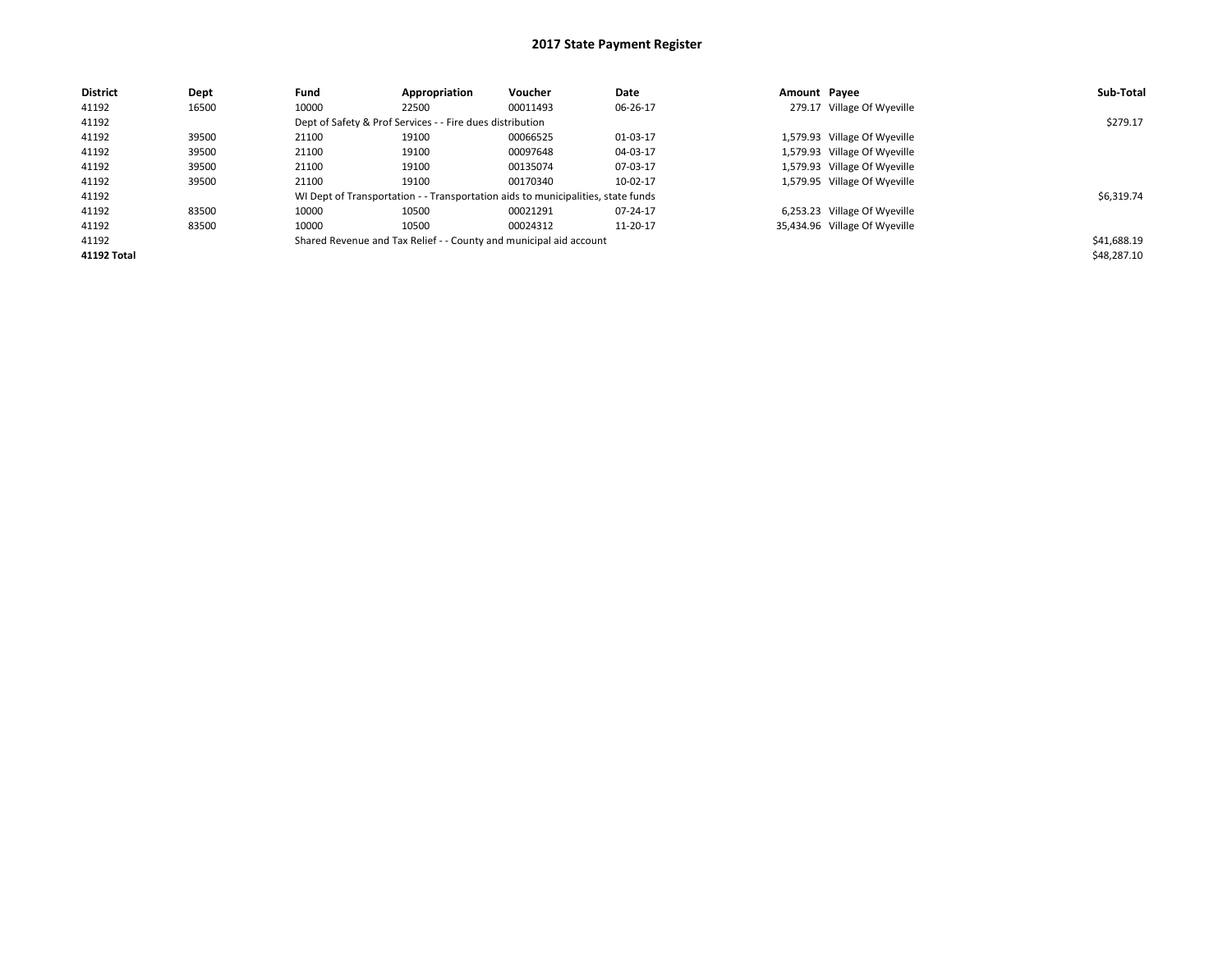| <b>District</b> | Dept  | Fund                                                      | Appropriation                                                                    | Voucher  | Date     | Amount Payee |                             | Sub-Total      |  |  |
|-----------------|-------|-----------------------------------------------------------|----------------------------------------------------------------------------------|----------|----------|--------------|-----------------------------|----------------|--|--|
| 41281           | 16500 | 10000                                                     | 22500                                                                            | 00011494 | 06-26-17 |              | 24,539.32 City Of Sparta    |                |  |  |
| 41281           |       | Dept of Safety & Prof Services - - Fire dues distribution | \$24,539.32                                                                      |          |          |              |                             |                |  |  |
| 41281           | 37000 | 10000                                                     | 50300                                                                            | 00143344 | 04-21-17 |              | 175.13 City Of Sparta       |                |  |  |
| 41281           |       |                                                           | Dept of Natural Resources - - Aids in lieu of taxes - general fund               |          |          |              |                             |                |  |  |
| 41281           | 39500 | 21100                                                     | 16200                                                                            | 00067388 | 01-03-17 |              | 13,966.59 City Of Sparta    |                |  |  |
| 41281           | 39500 | 21100                                                     | 16200                                                                            | 00098511 | 04-03-17 |              | 13,966.59 City Of Sparta    |                |  |  |
| 41281           | 39500 | 21100                                                     | 16200                                                                            | 00135937 | 07-03-17 |              | 13,966.59 City Of Sparta    |                |  |  |
| 41281           | 39500 | 21100                                                     | 16200                                                                            | 00171203 | 10-02-17 |              | 13,966.61 City Of Sparta    |                |  |  |
| 41281           |       |                                                           | WI Dept of Transportation - - Connecting highways aids, state funds              |          |          |              |                             | \$55,866.38    |  |  |
| 41281           | 39500 | 21100                                                     | 19100                                                                            | 00066526 | 01-03-17 |              | 106,654.71 City Of Sparta   |                |  |  |
| 41281           | 39500 | 21100                                                     | 19100                                                                            | 00097649 | 04-03-17 |              | 106,654.71 City Of Sparta   |                |  |  |
| 41281           | 39500 | 21100                                                     | 19100                                                                            | 00135075 | 07-03-17 |              | 106,654.71 City Of Sparta   |                |  |  |
| 41281           | 39500 | 21100                                                     | 19100                                                                            | 00170341 | 10-02-17 |              | 106,654.71 City Of Sparta   |                |  |  |
| 41281           |       |                                                           | WI Dept of Transportation - - Transportation aids to municipalities, state funds |          |          |              |                             | \$426,618.84   |  |  |
| 41281           | 45500 | 10000                                                     | 23100                                                                            | 00039595 | 12-22-17 |              | 3,040.00 City Of Sparta     |                |  |  |
| 41281           |       |                                                           | Department of Justice - - Law enforcement training fund, local assistance        |          |          |              |                             | \$3,040.00     |  |  |
| 41281           | 45500 | 10000                                                     | 24100                                                                            | 00023710 | 02-10-17 |              | 868.95 City Of Sparta       |                |  |  |
| 41281           |       |                                                           | Department of Justice - - Federal aid, state operations                          |          |          |              |                             | \$868.95       |  |  |
| 41281           | 83500 | 10000                                                     | 10100                                                                            | 00021292 | 07-24-17 |              | 76,241.40 City Of Sparta    |                |  |  |
| 41281           |       |                                                           | Shared Revenue and Tax Relief - - Expenditure restraint program account          |          |          |              |                             | \$76,241.40    |  |  |
| 41281           | 83500 | 10000                                                     | 10500                                                                            | 00021292 | 07-24-17 |              | 293,635.50 City Of Sparta   |                |  |  |
| 41281           | 83500 | 10000                                                     | 10500                                                                            | 00024313 | 11-20-17 |              | 1,663,934.51 City Of Sparta |                |  |  |
| 41281           |       |                                                           | Shared Revenue and Tax Relief - - County and municipal aid account               |          |          |              |                             | \$1,957,570.01 |  |  |
| 41281           | 83500 | 10000                                                     | 10900                                                                            | 00018387 | 07-24-17 |              | 6,374.00 City Of Sparta     |                |  |  |
| 41281           | 83500 | 10000                                                     | 10900                                                                            | 00019882 | 07-24-17 |              | 3,225.00 City Of Sparta     |                |  |  |
| 41281           |       |                                                           | Shared Revenue and Tax Relief - - State aid; tax exempt property                 |          |          |              |                             | \$9,599.00     |  |  |
| 41281           | 83500 | 10000                                                     | 11000                                                                            | 00021292 | 07-24-17 |              | 1,720.57 City Of Sparta     |                |  |  |
| 41281           | 83500 | 10000                                                     | 11000                                                                            | 00024313 | 11-20-17 |              | 10,068.53 City Of Sparta    |                |  |  |
| 41281           |       |                                                           | Shared Revenue and Tax Relief - - Public utility distribution account            |          |          |              |                             | \$11,789.10    |  |  |
| 41281           | 83500 | 10000                                                     | 30200                                                                            | 00020139 | 07-24-17 |              | 183,209.62 City Of Sparta   |                |  |  |
| 41281           | 83500 | 10000                                                     | 30200                                                                            | 00022184 | 07-24-17 |              | 816,295.28 City Of Sparta   |                |  |  |
| 41281           |       |                                                           | Shared Revenue and Tax Relief - - School levy tax credit and first dollar credit |          |          |              |                             | \$999,504.90   |  |  |
| 41281           | 83500 | 10000                                                     | 50100                                                                            | 00015339 | 01-31-17 |              | 3,359.01 City Of Sparta     |                |  |  |
| 41281           |       |                                                           | Shared Revenue and Tax Relief - - Payments for municipal services                |          |          |              |                             | \$3,359.01     |  |  |
| 41281           | 83500 | 52100                                                     | 36300                                                                            | 00016189 | 03-27-17 |              | 216,154.40 City Of Sparta   |                |  |  |
| 41281           |       |                                                           | Shared Revenue and Tax Relief - - Lottery and gaming credit                      |          |          |              |                             | \$216,154.40   |  |  |
| 41281 Total     |       |                                                           |                                                                                  |          |          |              |                             | \$3.785.326.44 |  |  |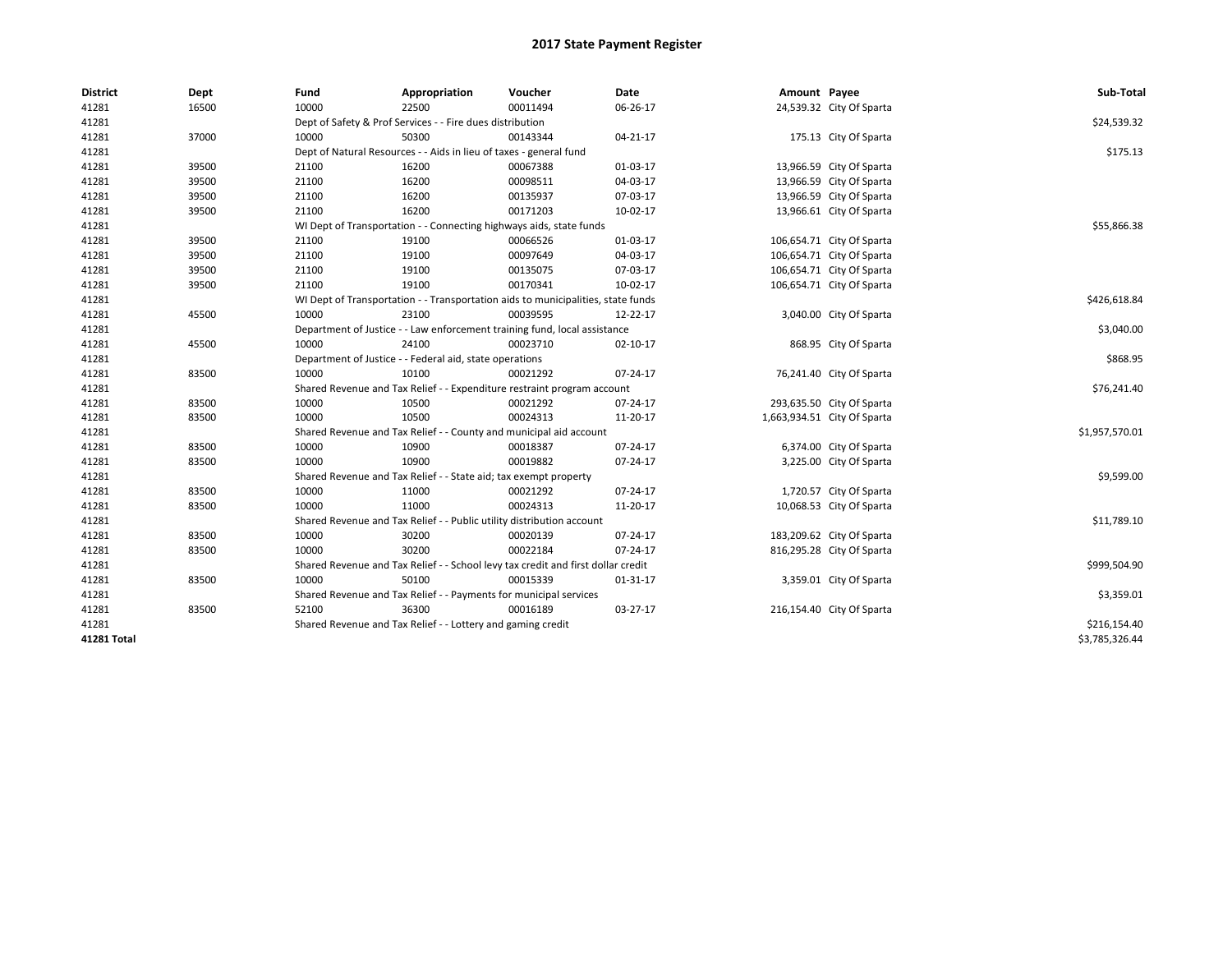| <b>District</b> | Dept  | Fund  | Appropriation                                                             | Voucher                                                                                    | <b>Date</b>                                                                                            | Amount Payee |                             | Sub-Total      |
|-----------------|-------|-------|---------------------------------------------------------------------------|--------------------------------------------------------------------------------------------|--------------------------------------------------------------------------------------------------------|--------------|-----------------------------|----------------|
| 41286           | 16500 | 10000 | 22500                                                                     | 00011495                                                                                   | 06-26-17                                                                                               |              | 28,656.90 Tomah, City of    |                |
| 41286           |       |       | Dept of Safety & Prof Services - - Fire dues distribution                 |                                                                                            |                                                                                                        |              |                             | \$28,656.90    |
| 41286           | 37000 | 10000 | 50300                                                                     | 00126092                                                                                   | 02-06-17                                                                                               |              | 926.13 Tomah, City of       |                |
| 41286           |       |       | Dept of Natural Resources - - Aids in lieu of taxes - general fund        |                                                                                            |                                                                                                        |              |                             | \$926.13       |
| 41286           | 39500 | 21100 | 16200                                                                     | 00067389                                                                                   | 01-03-17                                                                                               |              | 9,671.96 Tomah, City of     |                |
| 41286           | 39500 | 21100 | 16200                                                                     | 00098512                                                                                   | 04-03-17                                                                                               |              | 9,671.96 Tomah, City of     |                |
| 41286           | 39500 | 21100 | 16200                                                                     | 00135938                                                                                   | 07-03-17                                                                                               |              | 9,671.96 Tomah, City of     |                |
| 41286           | 39500 | 21100 | 16200                                                                     | 00171204                                                                                   | 10-02-17                                                                                               |              | 9,671.99 Tomah, City of     |                |
| 41286           |       |       | WI Dept of Transportation - - Connecting highways aids, state funds       |                                                                                            |                                                                                                        |              |                             | \$38,687.87    |
| 41286           | 39500 | 21100 | 17700                                                                     | 00125423                                                                                   | 06-13-17                                                                                               |              | 19,735.00 Tomah, City of    |                |
| 41286           | 39500 | 21100 | 17700                                                                     | 00154679                                                                                   | 08-17-17                                                                                               |              | 53,379.00 Tomah, City of    |                |
| 41286           |       |       |                                                                           | WI Dept of Transportation - - Tier C transit operating aids, state funds                   |                                                                                                        |              |                             | \$73,114.00    |
| 41286           | 39500 | 21100 | 18200                                                                     | 00085949                                                                                   | 02-16-17                                                                                               |              | 21,571.00 Tomah, City of    |                |
| 41286           | 39500 | 21100 | 18200                                                                     | 00131988                                                                                   | 06-28-17                                                                                               |              | 25,070.00 Tomah, City of    |                |
| 41286           | 39500 | 21100 | 18200                                                                     | 00174672                                                                                   | 10-12-17                                                                                               |              | 29,934.50 Tomah, City of    |                |
| 41286           | 39500 | 21100 | 18200                                                                     | 00174689                                                                                   | $10-12-17$                                                                                             |              | 31,536.20 Tomah, City of    |                |
| 41286           |       |       |                                                                           | WI Dept of Transportation - - Transit and other transportation-related aids, federal funds |                                                                                                        |              |                             | \$108,111.70   |
| 41286           | 39500 | 21100 | 18500                                                                     | 00100780                                                                                   | 04-19-17                                                                                               |              | 4,000.00 Tomah, City of     |                |
| 41286           |       |       |                                                                           | WI Dept of Transportation - - Highway safety, local assistance, federal funds              |                                                                                                        |              |                             | \$4,000.00     |
| 41286           | 39500 | 21100 | 19100                                                                     | 00066527                                                                                   | 01-03-17                                                                                               |              | 148,631.13 Tomah, City of   |                |
| 41286           | 39500 | 21100 | 19100                                                                     | 00097650                                                                                   | 04-03-17                                                                                               |              | 148,631.13 Tomah, City of   |                |
| 41286           | 39500 | 21100 | 19100                                                                     | 00135076                                                                                   | 07-03-17                                                                                               |              | 148,631.13 Tomah, City of   |                |
| 41286           | 39500 | 21100 | 19100                                                                     | 00170342                                                                                   | 10-02-17                                                                                               |              | 148,631.16 Tomah, City of   |                |
| 41286           |       |       |                                                                           | WI Dept of Transportation - - Transportation aids to municipalities, state funds           |                                                                                                        |              |                             | \$594,524.55   |
| 41286           | 43500 | 10000 | 11900                                                                     | 00159783                                                                                   | 10-03-17                                                                                               |              | 6,505.27 Tomah, City of     |                |
| 41286           |       |       | Department of Health Services - - Emergency medical services; aids        |                                                                                            |                                                                                                        |              |                             | \$6,505.27     |
| 41286           | 43500 | 00005 | 16300                                                                     | 01LGS                                                                                      | 11-17-17                                                                                               |              | 26,094.34 Tomah, City of    |                |
| 41286           |       |       | Department of Health Services - - Guardianship grant program              |                                                                                            |                                                                                                        |              |                             | \$26,094.34    |
| 41286           | 45500 | 10000 | 23100                                                                     | 00036872                                                                                   | 10-30-17                                                                                               |              | 3,040.00 Tomah, City of     |                |
| 41286           |       |       |                                                                           | Department of Justice - - Law enforcement training fund, local assistance                  |                                                                                                        |              |                             | \$3,040.00     |
| 41286           | 45500 | 10000 | 28400                                                                     | 00023738                                                                                   | 02-10-17                                                                                               |              | 369.00 Tomah, City of       |                |
| 41286           | 45500 | 10000 | 28400                                                                     | 00023739                                                                                   | 02-10-17                                                                                               |              | 822.24 Tomah, City of       |                |
| 41286           | 45500 | 10000 | 28400                                                                     | 00024390                                                                                   | 02-22-17                                                                                               |              | 222.74 Tomah, City of       |                |
| 41286           | 45500 | 10000 | 28400                                                                     | 00028869                                                                                   | 06-02-17                                                                                               |              | 164.00 Tomah, City of       |                |
| 41286           | 45500 | 10000 | 28400                                                                     | 00028876                                                                                   | 06-02-17                                                                                               |              | 196.80 Tomah, City of       |                |
| 41286           | 45500 | 10000 | 28400                                                                     | 00028877                                                                                   | 06-02-17                                                                                               |              | 583.46 Tomah, City of       |                |
| 41286           |       |       | Department of Justice - - Internet Crimes Against Childr                  |                                                                                            |                                                                                                        |              |                             | \$2,358.24     |
| 41286           | 50500 | 10000 | 17400                                                                     | 00047899                                                                                   | 05-05-17                                                                                               |              | 7,573.00 Tomah, City of     |                |
| 41286           |       |       |                                                                           |                                                                                            | Department of Administration - - High-voltage transmission line annual impact fee distributions        |              |                             | \$7,573.00     |
| 41286           | 50500 | 10000 | 17500                                                                     | 00047899                                                                                   | 05-05-17                                                                                               |              | 63,109.00 Tomah, City of    |                |
| 41286           |       |       |                                                                           |                                                                                            | Department of Administration - - High-voltage transmission line environmental impact fee distributions |              |                             | \$63,109.00    |
| 41286           | 83500 | 10000 | 10100                                                                     | 00021293                                                                                   | 07-24-17                                                                                               |              | 127,447.60 Tomah, City of   |                |
| 41286           |       |       |                                                                           | Shared Revenue and Tax Relief - - Expenditure restraint program account                    |                                                                                                        |              |                             | \$127,447.60   |
| 41286           | 83500 | 10000 | 10500                                                                     | 00021293                                                                                   | 07-24-17                                                                                               |              | 238,711.42 Tomah, City of   |                |
| 41286           | 83500 | 10000 | 10500                                                                     | 00024314                                                                                   | 11-20-17                                                                                               |              | 1,326,603.72 Tomah, City of |                |
| 41286           |       |       |                                                                           | Shared Revenue and Tax Relief - - County and municipal aid account                         |                                                                                                        |              |                             | \$1,565,315.14 |
| 41286           | 83500 | 10000 | 10900                                                                     | 00018388                                                                                   | 07-24-17                                                                                               |              | 18,937.00 Tomah, City of    |                |
|                 |       | 10000 |                                                                           |                                                                                            |                                                                                                        |              |                             |                |
| 41286           | 83500 |       | 10900                                                                     | 00019883                                                                                   | 07-24-17                                                                                               |              | 10,892.00 Tomah, City of    | \$29,829.00    |
| 41286<br>41286  | 83500 | 10000 | Shared Revenue and Tax Relief - - State aid; tax exempt property<br>11000 | 00021293                                                                                   | 07-24-17                                                                                               |              | 10,041.23 Tomah, City of    |                |
|                 | 83500 | 10000 |                                                                           | 00024314                                                                                   | 11-20-17                                                                                               |              | 57,593.54 Tomah, City of    |                |
| 41286           |       |       | 11000                                                                     |                                                                                            |                                                                                                        |              |                             |                |
| 41286           |       |       | Shared Revenue and Tax Relief - - Public utility distribution account     |                                                                                            |                                                                                                        |              |                             | \$67,634.77    |